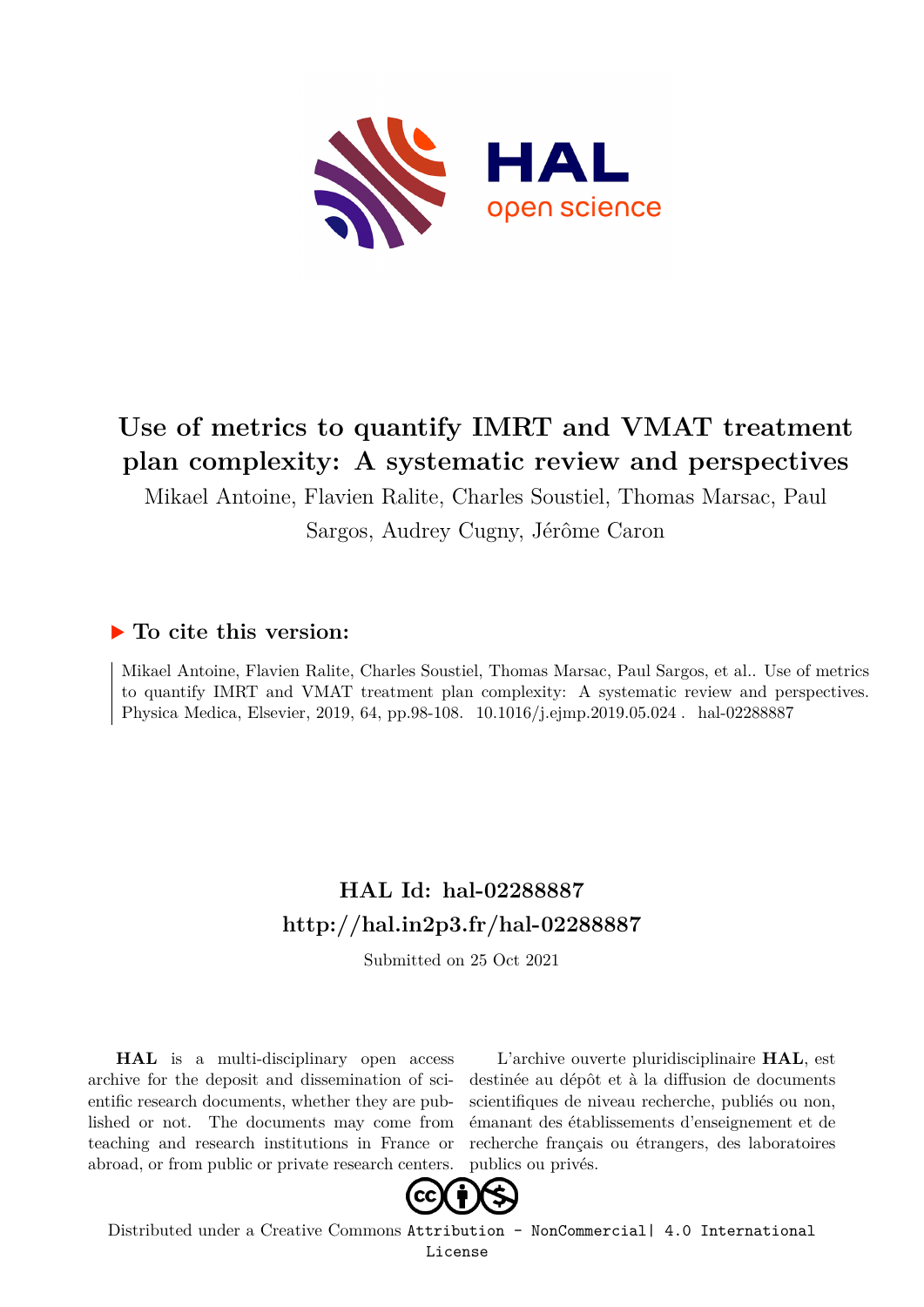# **Use of metrics to quantify IMRT and VMAT treatment plan complexity: a systematic review and perspectives**

Mikaël Antoine<sup>1,2</sup> M.D, Flavien Ralite<sup>2,3</sup> M.D, Charles Soustiel<sup>4</sup> M.D, Thomas Marsac<sup>2</sup> M.D, Paul

Sargos<sup>2</sup> M.D, Audrey Cugny<sup>2</sup> M.D, Jérôme Caron<sup>2</sup> PhD

<sup>1</sup>Service d'onco-radiothérapie, Polyclinique de Bordeaux Nord, 33000 Bordeaux, France

<sup>2</sup>Department of Radiotherapy, Institut Bergonié, Comprehensive Cancer Centre, F-33000 Bordeaux, France

<sup>3</sup>SUBATECH, IMT-Atlantique, CNRS/IN2P3, Université de Nantes, Nantes, France <sup>4</sup>Department of Radiotherapy, Centre Hospitalier de Dax, Dax, France.

Corresponding author:

Mikaël Antoine Service d'oncoradiothérapie Polyclinique de Bordeaux Nord 15, rue Claude-Boucher 33000 Bordeaux, France E-mail: m.antoine @bordeauxnord.com Phone: +33556437447

Conflicts of Interest: None. Source of Financial Support/Funding Statement: None.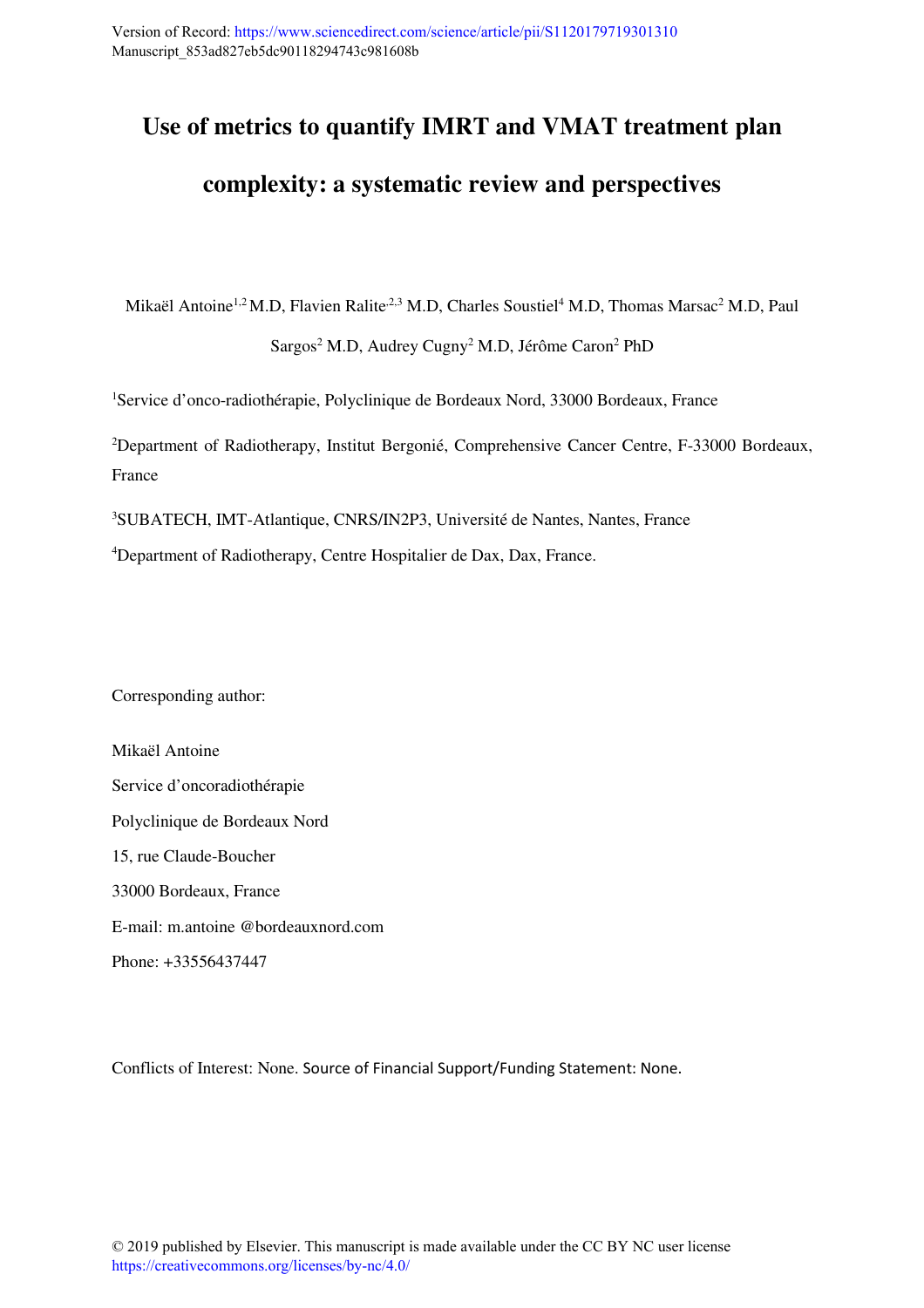#### **Abstract**

**Purpose:** Fixed-field intensity modulated radiation therapy (FF-IMRT) or volumetric modulated arc therapy (VMAT) beams complexity is due to fluence fluctuation. Pre-treatment Quality Assurance (PTQA) failure could be linked to it. Several plan complexity metrics (PCM) have been published to quantify this complexity but in a heterogeneous formalism. This review proposes to gather different PCM and to discuss their eventual PTQA failure identifier abilities.

**Methods and Materials:** A systematic literature search and outcome extraction from MEDLINE/PubMed (National Center for Biotechnology Information, NCBI) was performed. First, a list and a synthesis of available PCM is made in a homogeneous formalism. Second, main results relying on the link between PCM and PTQA results but also on other uses are listed.

**Results:** A total of 163 studies were identified and n=19 were selected after inclusion and exclusion criteria application. Difference is made between fluence and degree of freedom (DOF)-based PCM. Results about the PCM potential as PTQA failure identifier are described and synthesized. Others uses are also found in quality, big data, machine learning and audit procedure**.**

**Conclusions**: A state of the art is made thanks to this homogeneous PCM classification. For now, PCM should be seen as a planning procedure quality indicator although PTQA failure identifier results are mitigated. However limited clinical use seems possible for some cases. Yet, addressing the general PTQA failure prediction case could be possible with the big data or machine learning help.

Keywords: modulation indices, plan complexity, volumetric modulated arc therapy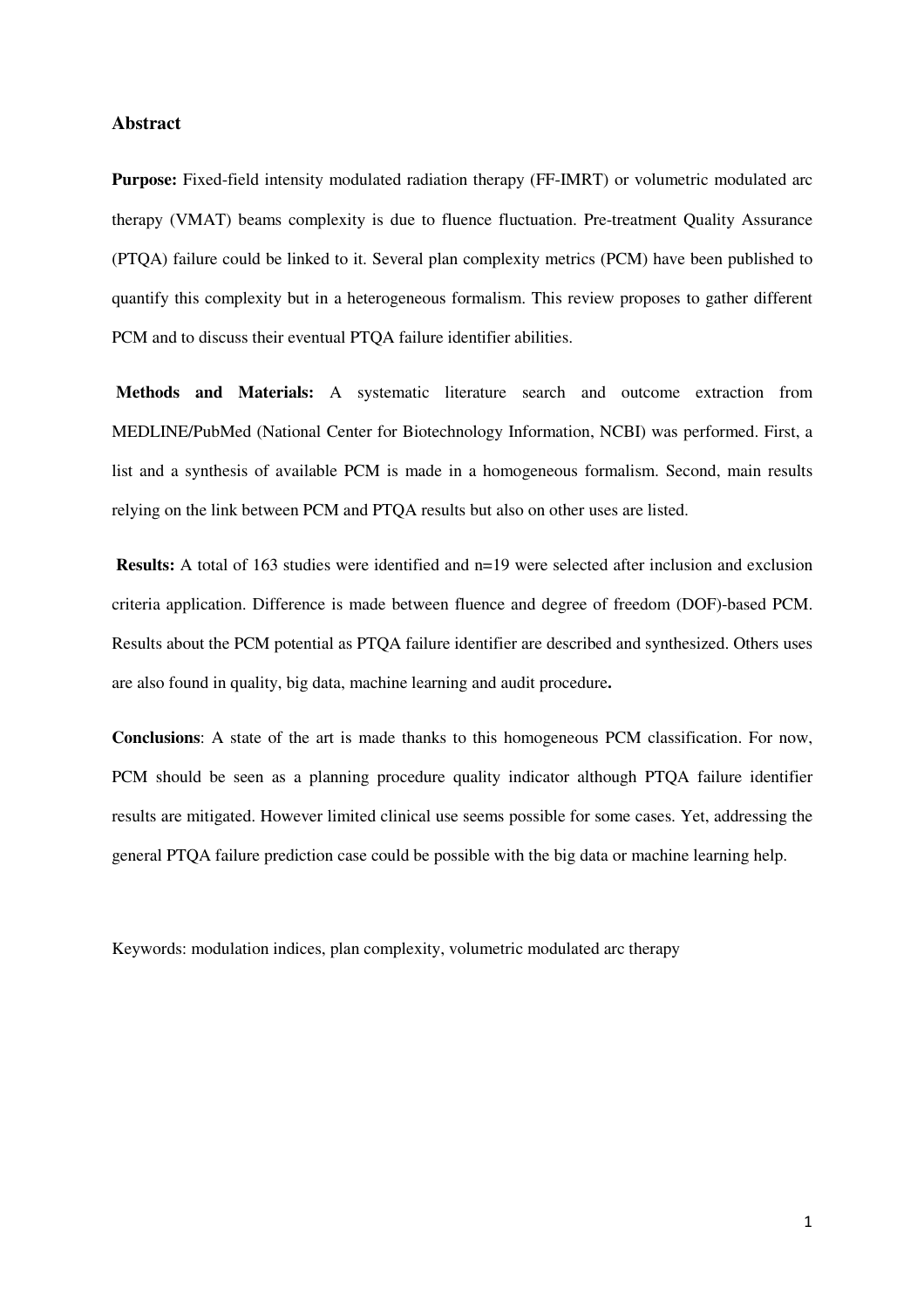#### **1. Introduction**

Fixed field-intensity modulated radiation therapy (FF-IMRT) and volumetric modulated arc therapy (VMAT) have become common in radiation oncology treatments of gynaecological, prostate, and head and neck (H&N) tumours [1]. Compared to older techniques, the estimated advantages are dose conformation improvement, dose escalation potential, simultaneous integrated boost feasibility or highest organ at risk sparing performance [2]–[6]. At this time, publications relating to commissioning [7], treatment planning [8], associated quality assurance (QA) [9], clinical implementation [10][11], dose prescription and reporting [12] have been emitted, making this technique widespread.

In association with this technique a dedicated QA program [13][14] is needed, and a distinction between linac QA (LQA), pre-treatment QA (PTQA) and patient-specific QA (PSQA) could be made. Linac QA is related to the linac capacities of conducting accurate FF-IRMT or VMAT beams delivery by, for example, realizing specific multi-leaf collimator (MLC) tests [15][16]. Performed before the start of treatment, PTQA relies on the criteria-based validation of beam delivery detector acquisition. Last, PSQA is related to an in-vivo measurement made during treatment with detectors such as diodes or through EPID-transit solutions.

A report was recently published on methodologies and tolerance limits [17] permitting the harmonisation of PTQA practices and establishing consistent and comparable criteria among institutions. As the origins of PTQA failure could be uneasy to identify between dose calculation (TPS, dedicated software), dose delivery (linac) or dose measurement (detectors) [18], most of the time re-planning is necessary.

Moreover, PTQA – and specifically the gamma pass rate  $(\gamma_{pass})$  index [19][20] – correlates weakly with dose-volume histogram (DVH) variation [21][22] and may not substantially detect clinically relevant errors [23]. Pre-treatment QA failure identifiers could then be considered as less timeconsuming than linac-occupation approaches and would represent a benefit for radiation oncology departments.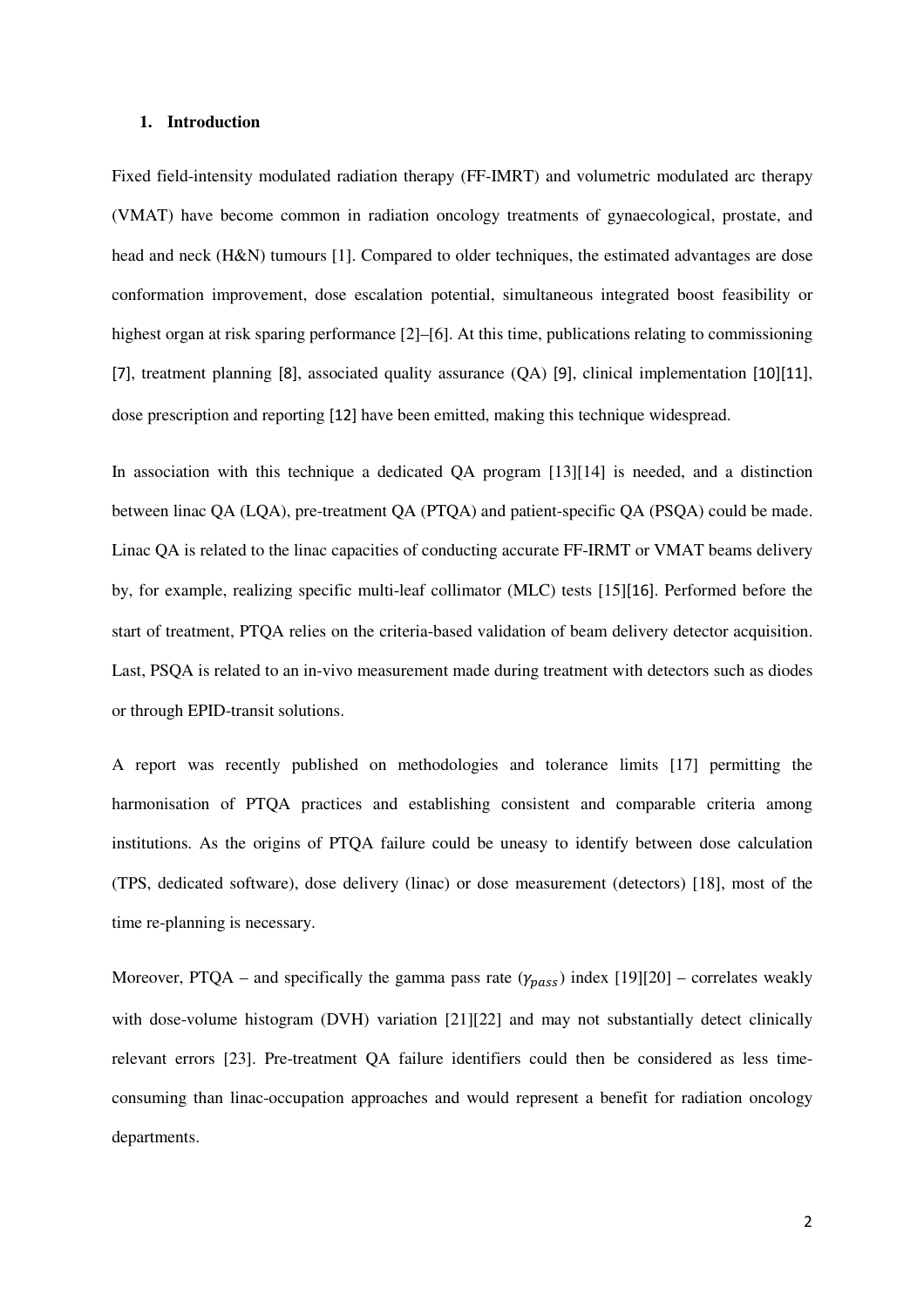So, a VMAT or FF-IMRT plan could be considered as the simultaneous variation of different degrees of freedom (DOFs) combined with fixed-physical properties (FPPs). A DOF corresponds to all achievable beam discrete values which varies during deliverance like dose rate, gantry rotation speed and monitor units (MU) per control point (CP) [24], and FPPs to constant parameters such as MLC properties (for example leaves transmission, edge shape and motion limitations), linac properties (such as beam energy and maximum gantry rotation speed) or plan specificities (for instance CP number). The beam fluence depends on both DOF and FPP combinations, and its fluctuation may be seen as its complexity.

Variables could quantify DOF variations such as the overall leaf travel (OLT), which represents the total distance (in mm) travelled by an MLC leaf during beam delivery. Given the simple variable employment, OLT is a basic DOF calculation; however, to go further, some authors have proposed plan complexity metrics (PCMs). These metrics are DOF and FPP-based calculation results and could be seen as beam complexity quantification. One of the potential uses of PCMs could be their PTQA failure prediction capacities.

To date, a substantial amount of literature exists since one of the earliest contributions, which was made by the Webb team with the introduction of the modulation index (MI) in 2003 [25]. Giorgia [26] continued with this approach with the first MI-PTQA failure correlation tests. In 2010, McNiven [27] introduced the modulation complexity score (MCS) as a different PCM combination. Yet, many other authors have contributed to this research field, and PCMs were heterogeneously formalised. A semantic issue also appeared because words such as metrics, modulation indices or plan complexity score are becoming common and often refer to the same concept. Therefore, a systematic review, such as the one presented here, should constitute an interesting approach not only to provide a homogeneous overview of already published PCMs and to discuss their known PTQA failure prediction abilities, but also to address their other potential uses.

#### **2. Material and Methods**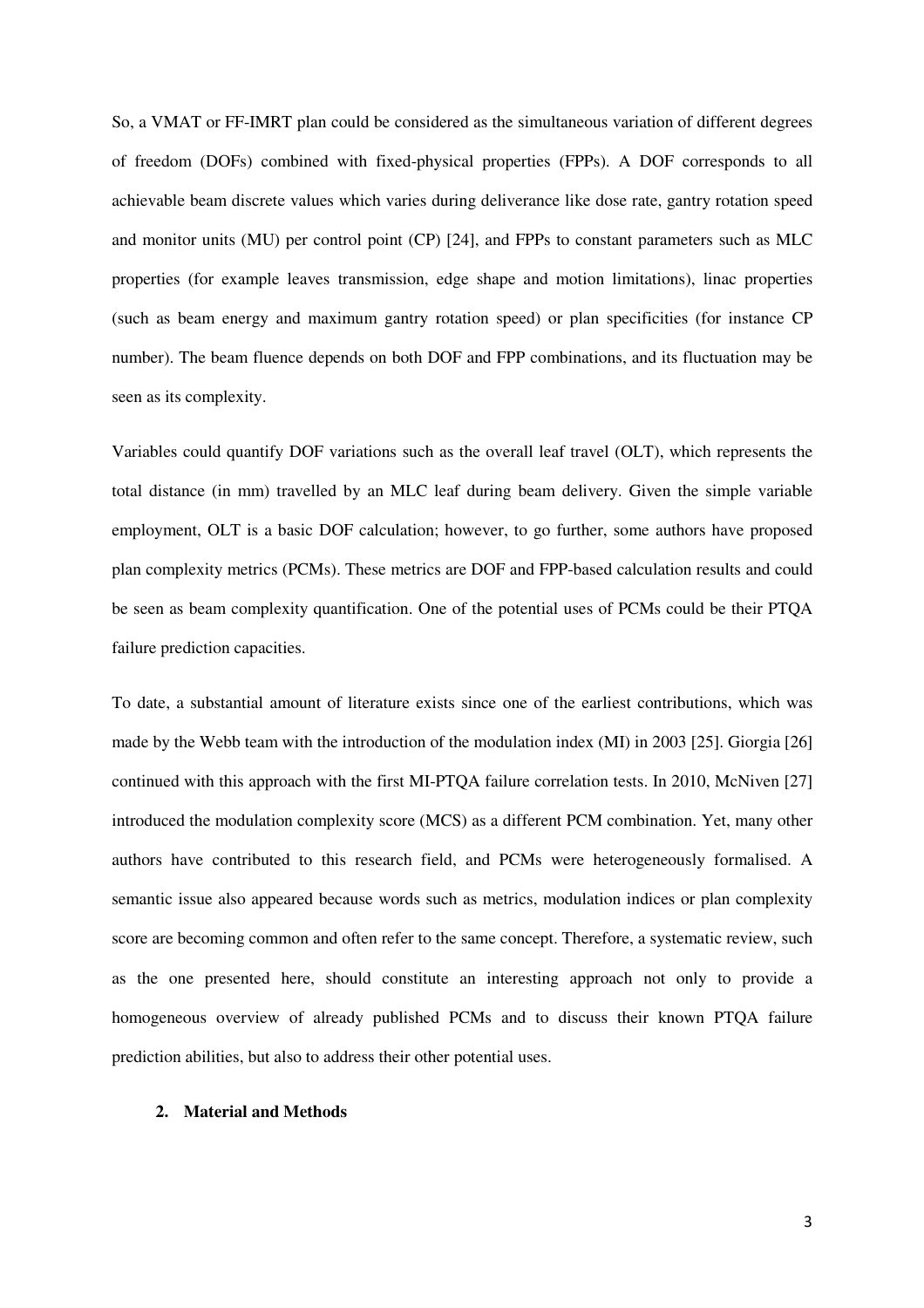According to preferred reporting items for systematic reviews and meta-analyses (PRISMA)'s recommendations for systematic review [28], published articles were identified in April 2019 through a Medline PubMed search using a combination of ('VMAT' OR 'IMRT') AND ('complexity' OR 'modulation') AND ('index' OR 'metric' OR 'metrics' OR 'indices' OR 'score'). No date range was applied, and only English-written and peer-reviewed articles were considered. Inclusion criteria were as follows: articles with new DOF or fluence map-related PCM explicit formulas or articles involving treatment with PCM adaptation from existing metrics. Exclusion criteria were review and optimisation function modification articles. First, published PCMs are reviewed with the following aims: to class, synthesise and homogenise the formalism and to qualitatively describe the influence parameters (1). Second, the main results dealing with the PCM PTQA-failure prediction abilities are described (2). Third, PCMs' other uses are presented (3).

#### **3. Results**

The PubMed search yielded 163 results, of which 159 are original, while 4 are review articles. After applying both inclusion and exclusion criteria, only 19 articles were selected [15], [25]–[27], [29]– [44].

#### *(1) Review of existing plan complexity metrics*

The classification, synthesis and qualitative evaluation of already published PCMs can be differentiated according the metrics' relate to a beam fluence map (MI, MIG, PIMV, FMC, FD, ASM, IDM, CTR, VAR, COR, S [Table 1]) or to a DOF-based calculation (MI<sub>S</sub>, MI<sub>3</sub>, MI<sub>SPORT</sub>, DC, M, MCS, MCS<sub>v</sub>, oMCS, MFA, CAM, EAM, C/A, SAS, MAD, CLS, CAS, PA, PI, PM, PMU, MLC<sub>velo</sub>, ALPO [Table 2]).

*(2) Main results regarding the link between PCMs and pre-treatment QA failure* 

Results are synthesised in Table 3. A total of 23 correlation tests were found in the literature. With the exception of Götsted [42], none of them found a significant and strong correlation between PCM and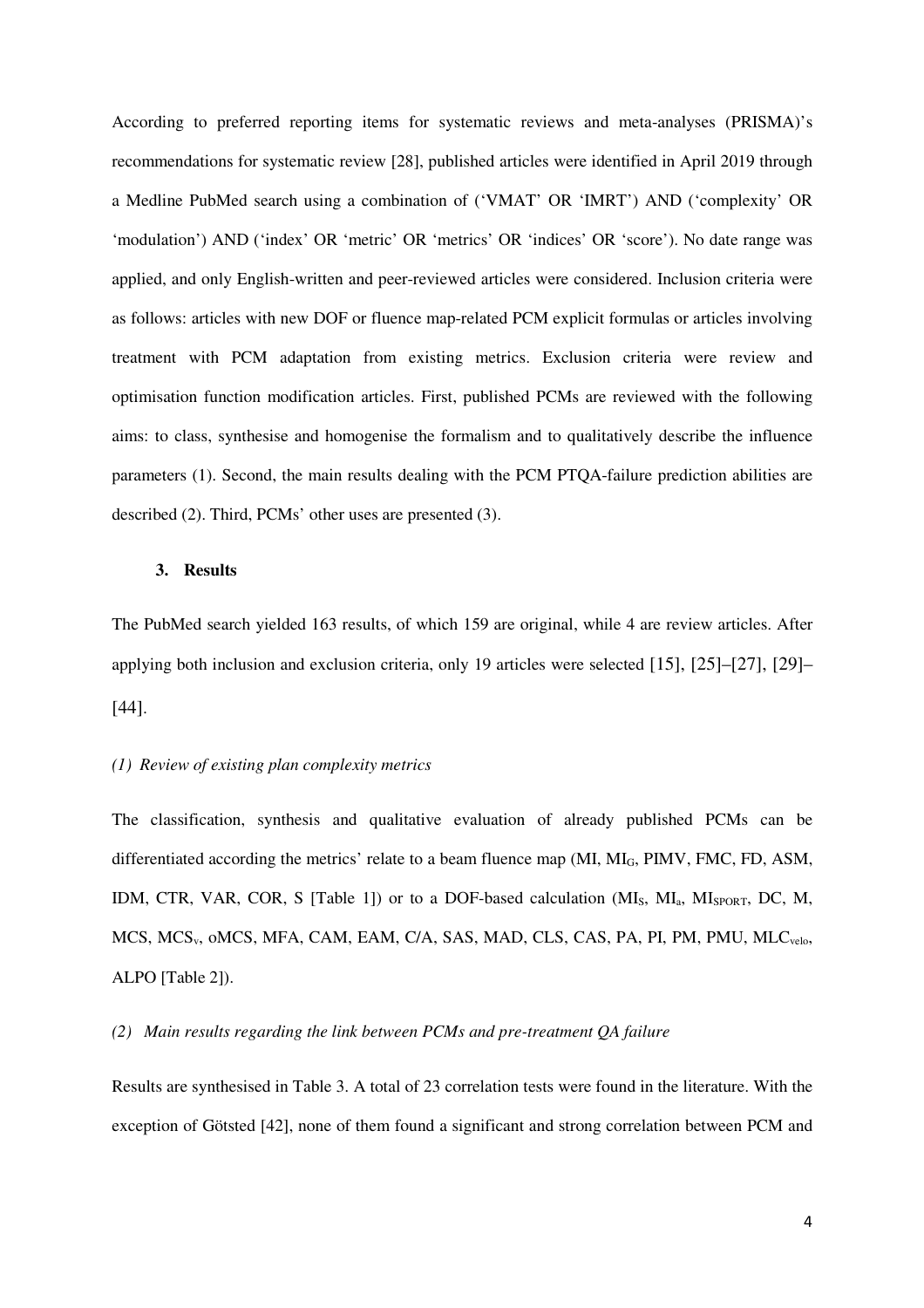PTQA results, but such a correlation was obtained for MLC complexity tests. Despite this, some other results were also found.

For FF-IMRT, after the Webb MI [25] adaptation, Giorgia [26] realised some correlation tests between MI<sub>G</sub> and EPID  $\gamma_{3\%/3mm}$  and argued in favour of fixing an MI<sub>G</sub> threshold at 19. Park [38] added three other PCMs  $(MI_s, MI_a, MI_t)$  to the MI family, arguing that they focus on mechanical parameter variations under the assumption that abrupt mechanical variations increase delivery uncertainties. A correlation analysis was performed between  $MI_s$ ,  $MI_s$ ,  $MI_t$ ,  $MCS$ v, LTMCS and  $M_{\text{SPORT}}$  and  $\gamma_{pass}$  rates (3%/3mm, 2%/2mm, 1%/2mm and 2%/1 mm) from 2D diode array forty planar dose distribution acquisitions. The significant obtained Rs values for  $M<sub>1s</sub>$ ,  $M<sub>1a</sub>$  and  $M<sub>1t</sub>$  with  $2\%/2$  mm criteria were  $-0.637$ ,  $-0.648$  and  $-0.660$  respectively, and with  $1\%/2$  mm criteria, those values were -0.662, -0.668 and -0.675 respectively. It should be noted that the MIs values were greater for H&N than for prostate, which is a result also found by Li [32], confirming intuitive thought on the greater complexities of H&N plans.

McNiven tested the link between different localisations of the FF-IMRT MCS and  $\gamma_{3\%/3mm}$  and  $\gamma_{2\%/1mm}$  pass rates acquired on a 2D diode array [27]. First, it was demonstrated that MU and MU/CP are weakly correlated with MCS because of the higher amount of information contained in MCS compared to intuitive basic PCMs such as MU or MU/CP. Second, results indicated that MCS could have a threshold effect, and beams higher than 0.8 MCS were identified as robust (100% specificity). Masi [33] completed this work by adapting MCS for a VMAT plan  $(MCS<sub>v</sub>)$  and particularly studied the CP angular sampling impact. A Pearson correlation test was performed between LT, MCS<sub>v</sub> and LTMCS<sub>v</sub> and local  $\gamma_{3\%/3mm}$  and  $\gamma_{2\%/2mm}$  pass rates on a bi-planar diode array. A significant correlation was found for 4° CP sampling, and those PCMs were found to be possible PTQA failure identifiers while using threshold values. It was also found that a finer angular sampling increased γ pass rate results but lowered the correlation.

Younge [45] introduced the M PCM and performed a receiver operating characteristic (ROC) analysis for 649 previously treated plans completed by 62 plans for which PTQA failed. This allowed for the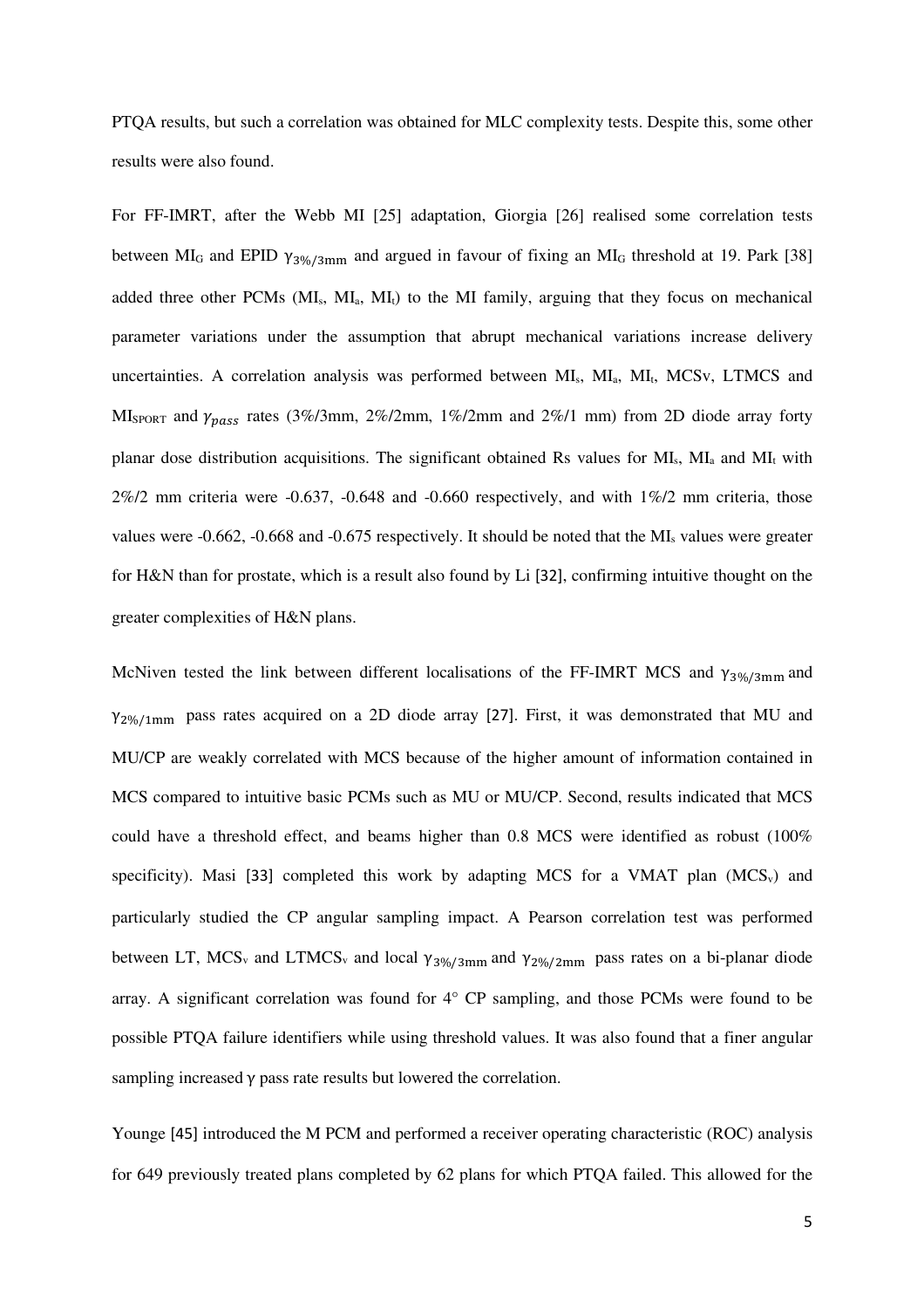selection of a threshold value of  $0.180 \text{ mm}^{-1}$ , which led to the true positive rate of 44% for correctly identifying PTQA failed plans and to the false positive rate of 7%. According to these results, the implementation of overall plan screening was set up in the clinical workflow, and plans that were too complex were excluded because of their PTQA-failure risk.

Valdes [46] tested 78 metrics on 498 IMRT plans and suggested that  $\gamma_{3\%/3mm}$  local dose/DTA and 90% threshold PTQA failures have five origins: MLC leaves transmission, leaf end leakage, jaw transmission, tongue and groove effect, and charge particle disequilibrium. It was found that the most relevant metrics to describe the passing rates were the MU factor (MU per Gy), the small aperture score (SAS), the irregularity factor and the fraction of the plan delivered at the corners of the 40-cm x 40-cm field. Indeed, according to Valdes, the higher these values were, the lower the PTQA passing rate was.

Park [47] tested the correlation of MIs, MIa, MIc, MCS, PA and PI for 202 failure occurrences of FF-IMRT with PTQA on two different linacs and with both Mapcheck2 and Archeck. The author found that PI was the best PTQA failure identifier and concluded by arguing that '*the PI value could support the verification of IMRT plan delivery accuracies before patient treatment and reduce resource consumption in the clinic, as it can be calculated at the planning level.'* Lastly, Glenn [48] studied the relationship between 16 PCMs (including MU, MCS, PI, MIs, MIa and MI) on H&N plans and found no significant correlation between PCM results (r<sub>s</sub> =  $\pm$ 0.30) and γ<sub>7%/4mm</sub> radio-chromic films measurements or single-point thermo-luminescent dosimeter (TLD) dose.

#### *(3) Other PCM uses*

#### *Data statistics and machine learning*

Palaniswaamy [49] developed in-house software to monitor the statistical trends of PTQA results differentiating radiotherapy localisations. By setting the specific-site PTQA tolerance, false positive and false negative results were reduced. Valdes [46] pooled over 78 variables, which included PCMs and FPPs (such as dosimetric leaf gap, leaf transmission and SAS), and applied a self-developed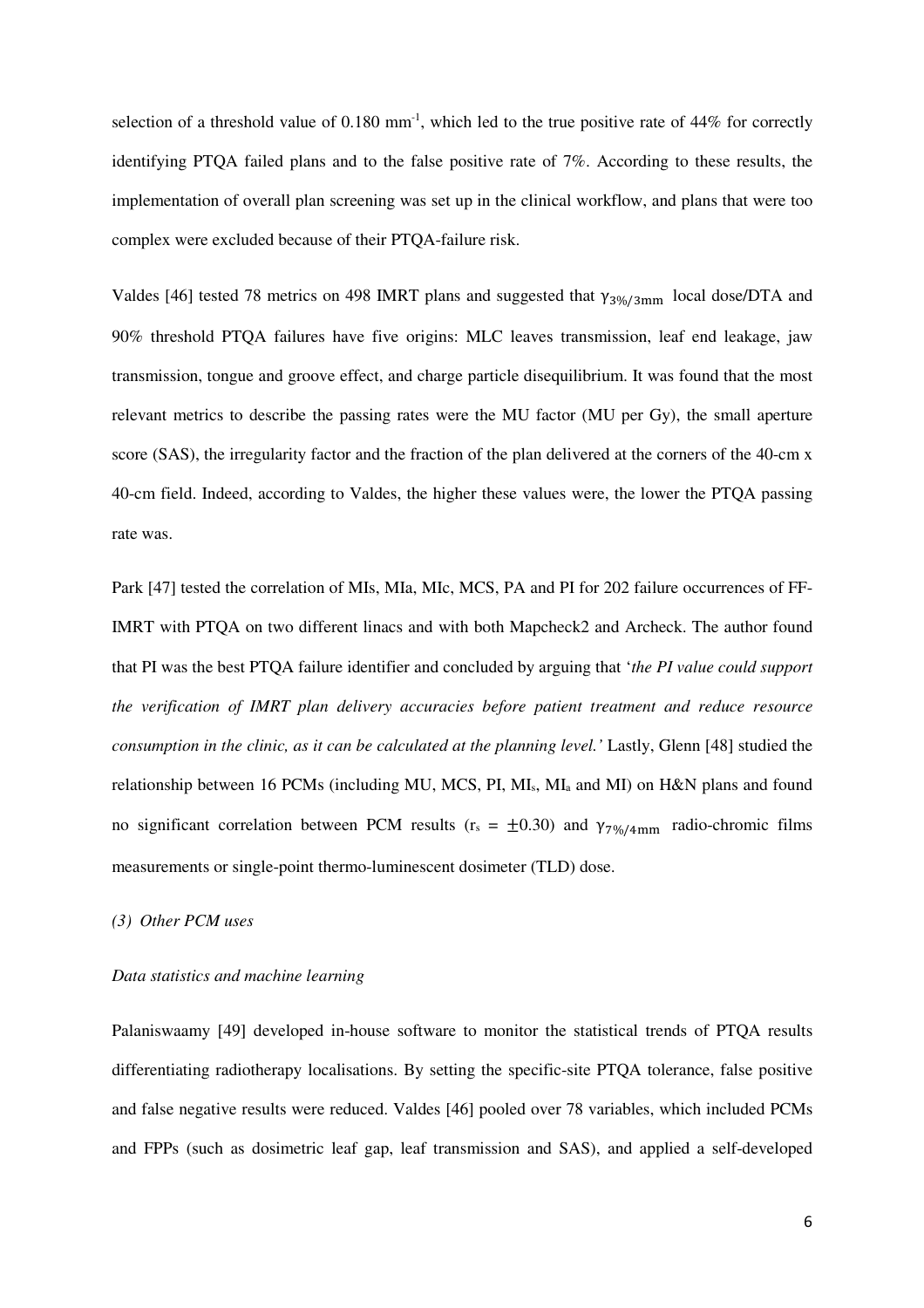machine-learning algorithm to predict the PTQA  $\gamma_{pass}$  rate. This could be seen as a virtual PTQA, as the team was able to realise an *a posteriori* predictability of PTQA results with a 3% confidence level.

#### *Audit perspectives and comparison of centres*

Nelms [50] used a DVH-based PCM set to quantify clinical practice variations and potential technology parameter dependence. It was demonstrated that a user's skill seems to be more important than technology or demographic user characteristics (such as years of experience). McGarry [51] compared 39 VMAT  $\gamma_{pass}$  rates obtained from 34 different centres, as these plans were created from type 1 or type 2 TPS. A significant finding ( $p \le 0.01$ ) was that type 2 TPS created poorer plan quality (higher MCS and MU) and that type 2 had a lower gamma pass rate than type 1 TPS plans when comparing them on a multi-detector.

Hernandez [52] developed an in-house program to generate plans with different complexity indices and compared 100 VMAT plans from two institutions. As stated, it was not possible to use PCMs as PTQA failure identifiers. It was also found that some PCMs addressed the same information, as they are correlated, thereby leading the author to plead for their careful use in multi-centre comparison.

#### **4. Discussion**

#### *(1) Review of existing PCMs*

Quality has become one of the major interests of radiotherapy teams [53], especially for patient safety [54]. While medical physics work is increasingly being divided between physicists, dosimetrists, nurses, technicians and medical physicists, clinical involvement should remain a strong reality, especially in QA and risk assessment [55]. To this end, PCM use in a clinical workflow could offer three relevant tools. First, for each FF-IMRT or VMAT plan, a PCM comparison with other similar plans (such as localisation or Linac) would permit one to upgrade the safety of the planning procedure by setting limits and producing knowledge on 'abnormal plans'. Second, PCM use offers a 'common language' between team members, allowing for scientifically based discussions about many topics such as PTQA failure, planning procedures and education. Third, PCM plan quantification should be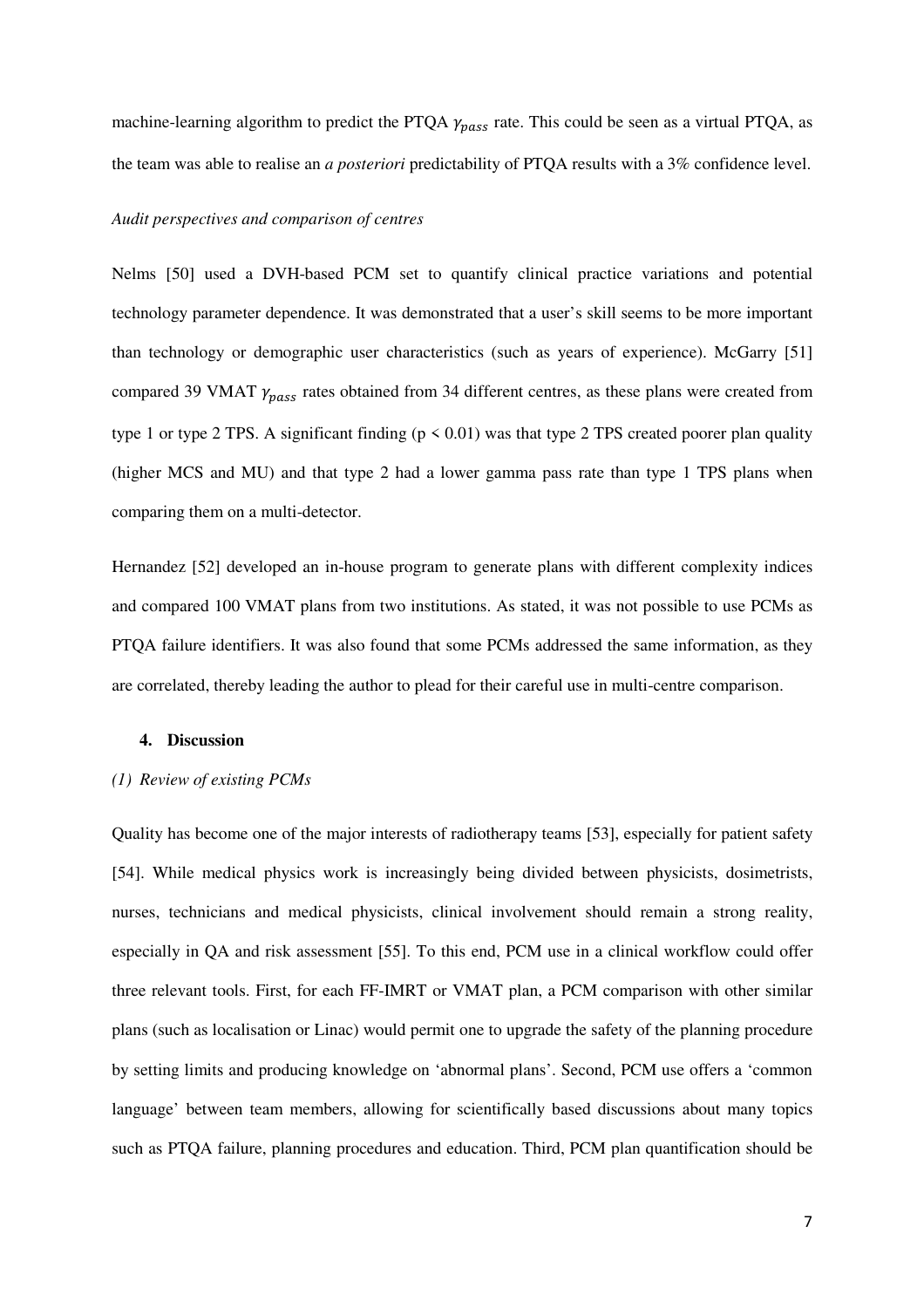seen as an evidence production, making it an indicator of the quality of clinical practice. All of this could also be seen as contributing to the confidence of the radiation therapy team.

#### *(2) Main results regarding the link between PCMs and PTQA failure*

Careful consideration is required when addressing the PTQA  $\gamma_{pass}$  problem and one should be aware of what is relevant in PTQA failure. This was well described by Crowe [56], who investigated the action level and PTQA-device dependence and concluded that the use of a  $\gamma_{3\%/3\text{mm}}$  score for PTQA is widespread despite concerns about the suitability of the  $\gamma$  evaluation, and who suggests that a 3%/3mm is not sensitive enough. Moreover, Nelms [57] argues for the retirement of this criteria because of its inability to detect systematic errors. It is to say that every correlation test and predictability remain dependent on detector characteristics [58] and their weak capacities to accurately distinguish acceptable from unacceptable plans [59]. Further evaluations must be considered with this PTQA sensitivity problem. This review does not establish a clear general correlation between PCM and PTQA performance and failure. Indeed, while most of the results indicate a significant link, it was contrasted with a weak correlation. Furthermore, these results should be seen as institution-dependent and published PCM values for threshold or limits should be used carefully. The different TPS, anatomical localisation, PTQA measurement, analysis protocol or statistical correlation methods could explain these results. Therefore, with this actual state of the art, users could create their own PCM correlation for self TPS, anatomical localisation, 2D or 3D PTQA measurement, gamma criteria and threshold. So far, someone who is considering setting up a PCM as a PTQA failure identifier should quantify his own thresholds, limits and prediction capacities. Therefore, one should then consider setting up all Table 1 PCM calculations – especially  $MI_s$ ,  $MI_s$ ,  $MI_{SPORT}$ ,  $M$ ,  $MCS$ ,  $MCS$ <sub>v</sub>, MFA, CAM, EAM, SAS, MAD, CLS and PI – and then establishing correlation with their own PTQA results, with a special focus on SAS, PI, MCS and MI because of their estimated higher potential. These recommendations should allow the user to utilise a PCM as a PTQA tool and to compare his own results with the literature data.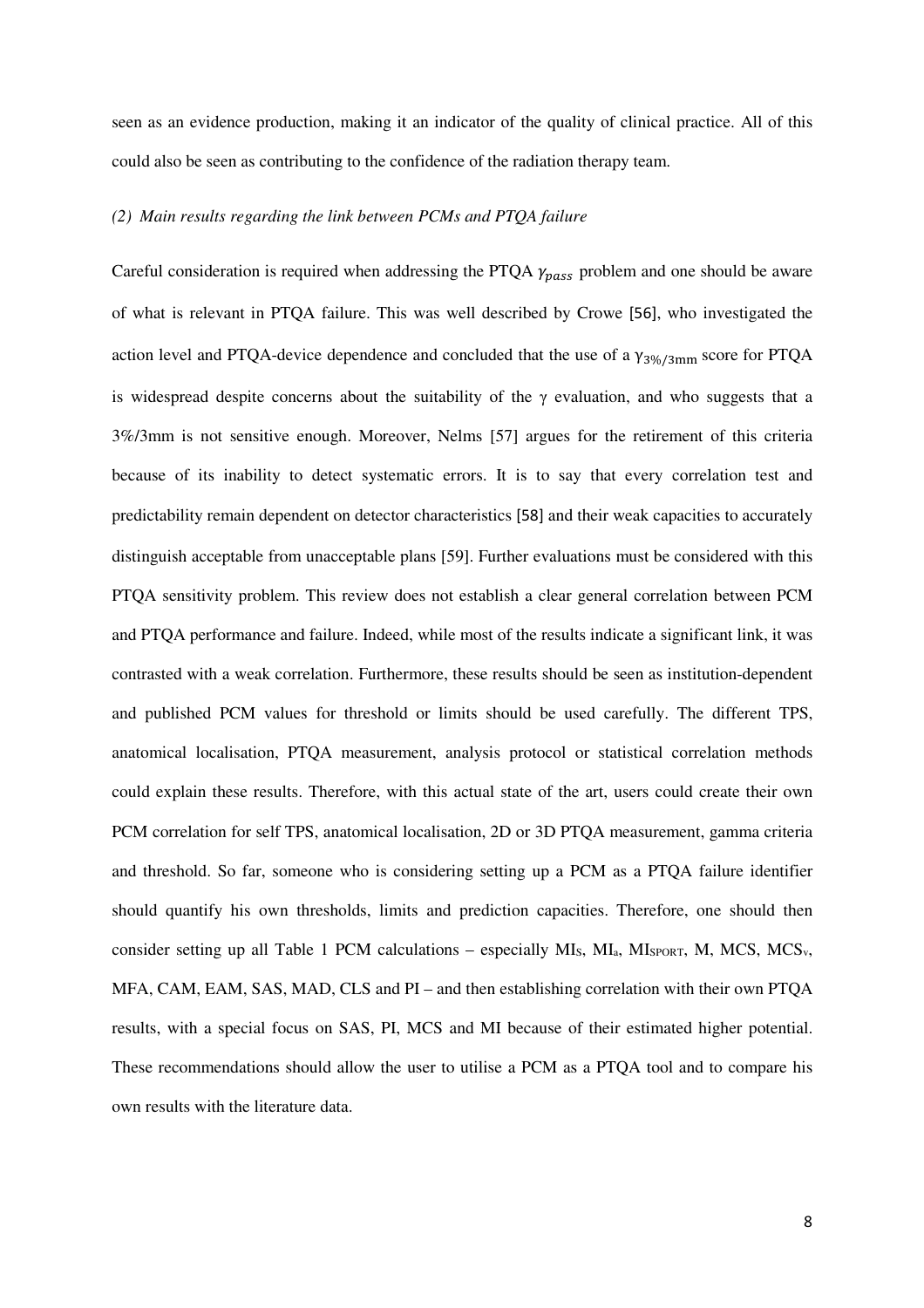From these previous considerations, it seems too early to affirm that a sufficient amount of data exists to prove that PCMs could replace PTQA for general cases. Nevertheless, it appears that their use can provide interesting results for clinical use [60].

#### *(3) Other perspectives on the use of PCMs*

#### *Data statistics and machine learning*

Many databases relying on surveillance, epidemiology, demographic or diagnosis are now used in radiation oncology [61], and progress capacities could depend on their reliability. The objective relies on the ability to establish predictive models, and there is a strong need for high data quality to construct these bases [62]. As Mayo [63] wrote, it should be common for clinics to have the ability to rapidly gather datasets to address practice quality improvement for routine or translational research. In this perspective, one of the potential uses of PCMs could be related to the creation of dedicated databases. As the inputting information into these databases should be user-friendly and low in terms of time consumption for an easy clinical workflow implementation, it should preferably be carried out with an automatic procedure. As we are now in an era where radiation oncology data are generated daily, these databases could be employed to study the relationship between PCMs and dosimetry indices, treatment planning homogeneity, clinical outcome, mechanical component state or QA results. A data mining algorithm could also be developed to guide the analysis of these datasets and perhaps to find patterns that the human cannot detect. Even more promising, machine learning in radiotherapy [64] could be a way to develop or create new PCMs or a PCM pool that could resolve the PTQA failure problem in general cases.

#### *Audit perspectives and comparison of centres*

Radiation oncology [65] and, more precisely, dosimetry audits are now common processes in many countries, and they permit the evaluation of clinical practice heterogeneities between centres on themes such as TPS modelling and measurement accuracy [66][67], independent dose measurement with non-standard detectors [68] or independent peer quality control [69]. In this perspective, another potential role of PCMs could be to compare centres' propensity to deliver high or low complex plans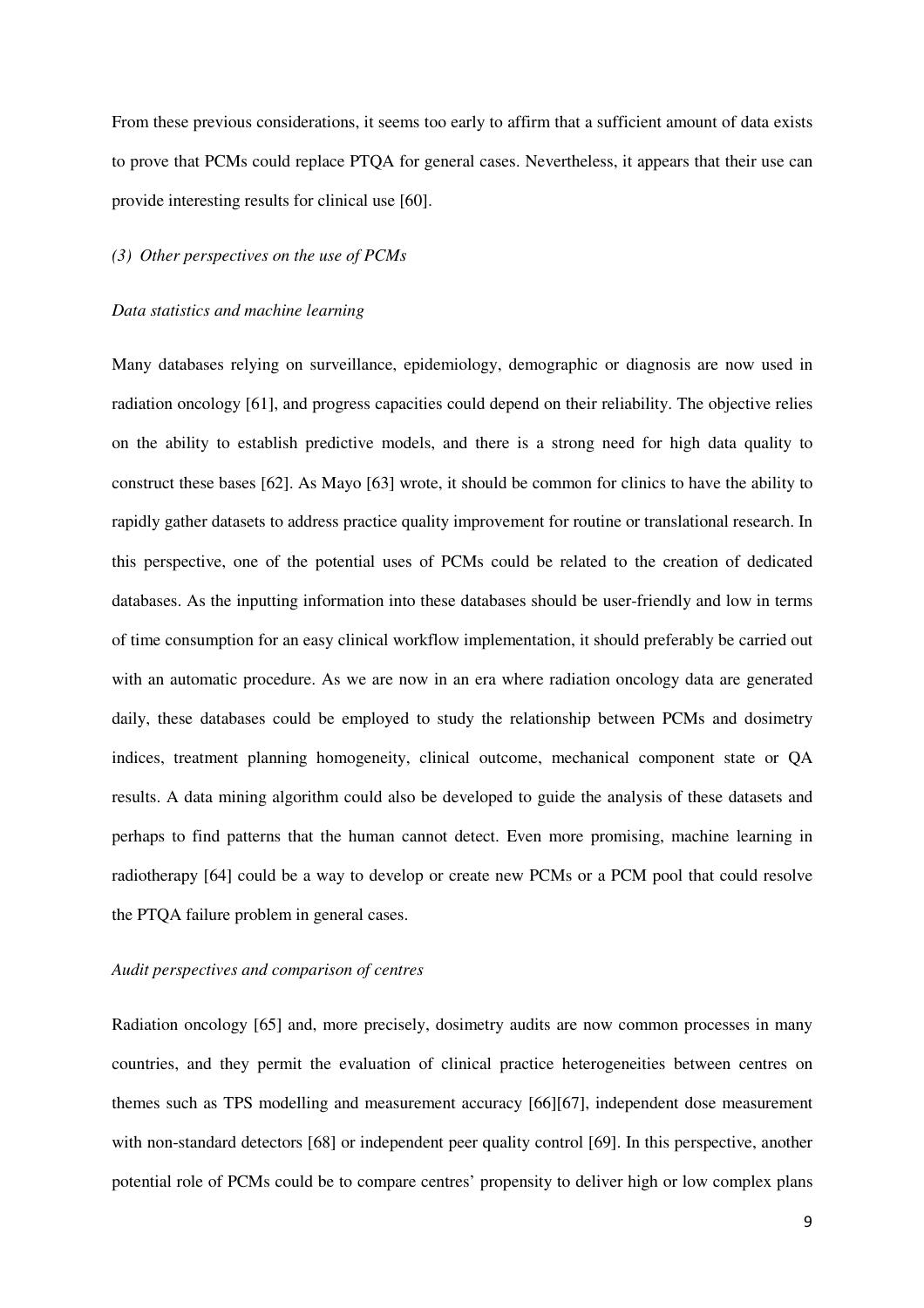by introducing them into these audit processes. Assessing knowledge on delivered plans with PCM score distribution would allow for a comparison of centres' practices. On the other hand, benchmarking PCM score varieties could permit one to fix limits for further clinical assay. It could also help centres to conduct an auto-evaluation of their own practices.

#### **5. Conclusion**

The aim of this work was to list and synthesise available PCMs thanks to a systematic review methodology. As the development of such variables was sensibly guided by the PTQA failure problem, a discussion about the link between available PCMs and this issue was in favour of an institution-dependent process because of the TPS, the anatomical localisation, the PTQA measurement, the analysis protocol and the statistical method dependence. So, this work plead for setting up data collection of plan PCMs in institution, and vendors as TPS manufacturers are encouraged to provide this type of tool. More specifically, SAS, PI, MCS and MI should be especially considered because of their sensitivity and their occurrence in the studies. For the use of PTQA failure identifiers, a self-PCM correlation should be made with consideration for TPS, localisation and gamma criteria of 2%/2mm. Finally, other PCM uses seem to have the potential to aid in answering this problem and to open new research fields in machine learning or audit processes.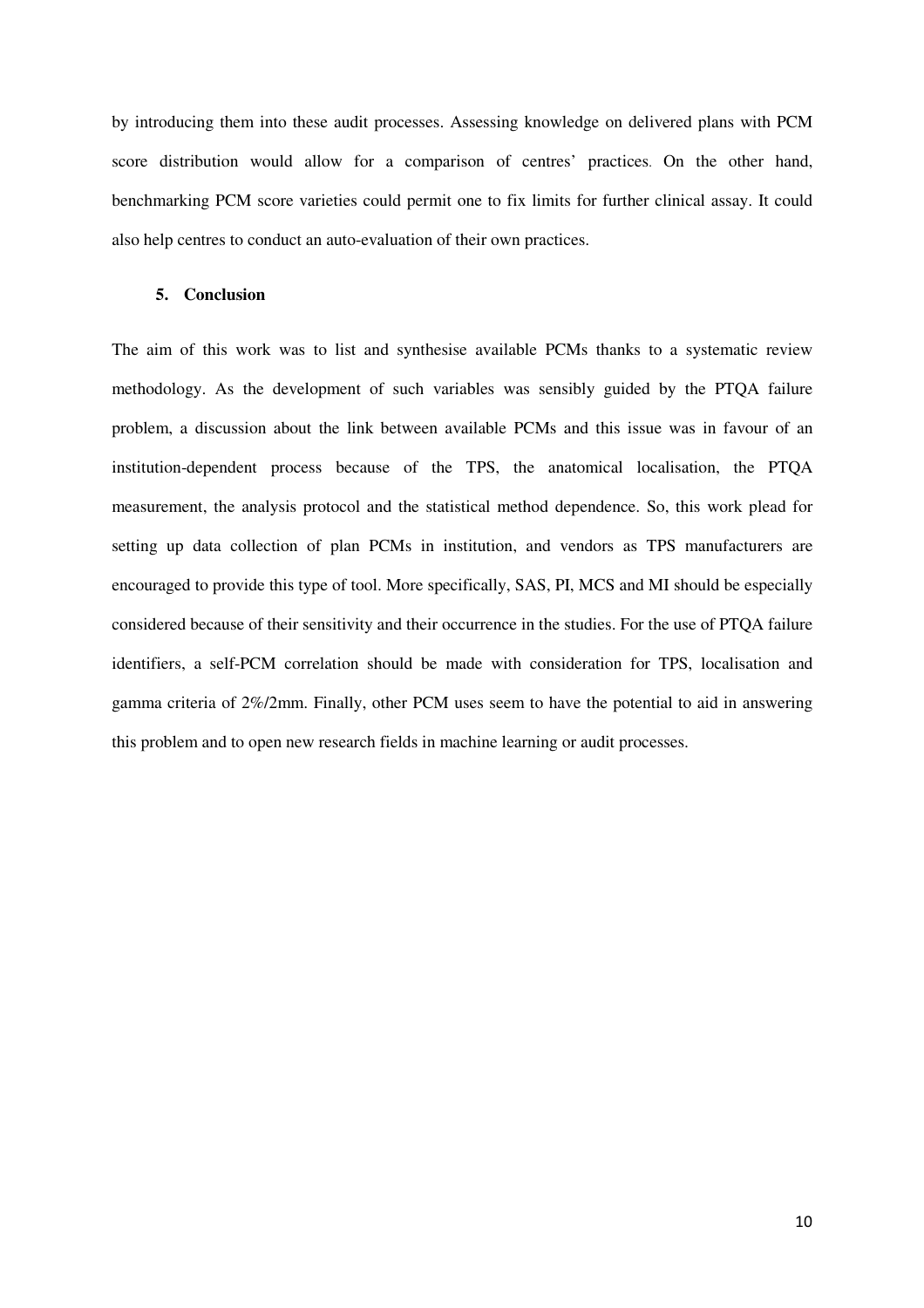#### **References**

- [1] M. Teoh, C. H. Clark, K. Wood, S. Whitaker, and A. Nisbet, "Volumetric modulated arc therapy: a review of current literature and clinical use in practice," *Br. J. Radiol.*, vol. 84, no. 1007, pp. 967– 996, Nov. 2011.
- [2] K. Odrazka *et al.*, "Clinical results of intensity-modulated radiation therapy (IMRT) for tumors of the head and neck region," *Neoplasma*, vol. 52, no. 2, pp. 85–94, 2005.
- [3] K. H. Cho *et al.*, "Simultaneous integrated boost intensity-modulated radiotherapy in patients with high-grade gliomas," *Int. J. Radiat. Oncol. Biol. Phys.*, vol. 78, no. 2, pp. 390–397, Oct. 2010.
- [4] S. Janssen *et al.*, "Clinical experience of SIB-IMRT in anal cancer and selective literature review," *Radiat. Oncol. Lond. Engl.*, vol. 9, p. 199, Sep. 2014.
- [5] V. S. Khoo, "Radiotherapeutic techniques for prostate cancer, dose escalation and brachytherapy," *Clin. Oncol. R. Coll. Radiol. G. B.*, vol. 17, no. 7, pp. 560–571, Oct. 2005.
- [6] N. Daly-Schveitzer, M. Juliéron, Y. G. Tao, A. Moussier, and J. Bourhis, "Intensity-modulated radiation therapy (IMRT): toward a new standard for radiation therapy of head and neck cancer?," *Eur. Ann. Otorhinolaryngol. Head Neck Dis.*, vol. 128, no. 5, pp. 241–247, Nov. 2011.
- [7] G. A. Ezzell *et al.*, "IMRT commissioning: Multiple institution planning and dosimetry comparisons, a report from AAPM Task Group 119: Report from AAPM Task Group 119: IMRT commissioning," *Med. Phys.*, vol. 36, no. 11, pp. 5359–5373, Oct. 2009.
- [8] G. A. Ezzell *et al.*, "Guidance document on delivery, treatment planning, and clinical implementation of IMRT: Report of the IMRT subcommittee of the AAPM radiation therapy committee," *Med. Phys.*, vol. 30, no. 8, pp. 2089–2115, Jul. 2003.
- [9] P. S. Basran and M. K. Woo, "An analysis of tolerance levels in IMRT quality assurance procedures: Tolerance levels in IMRT QA," *Med. Phys.*, vol. 35, no. 6Part1, pp. 2300–2307, May 2008.
- [10] H. A. McNair, E. J. Adams, C. H. Clark, E. A. Miles, and C. M. Nutting, "Implementation of IMRT in the radiotherapy department," *Br. J. Radiol.*, vol. 76, no. 912, pp. 850–856, Dec. 2003.
- [11] J. M. Galvin *et al.*, "Implementing IMRT in clinical practice: a joint document of the American Society for Therapeutic Radiology and Oncology and the American Association of Physicists in Medicine," *Int. J. Radiat. Oncol.*, vol. 58, no. 5, pp. 1616–1634, Apr. 2004.
- [12] "Prescribing, Recording, and Reporting Photon-Beam Intensity-Modulated Radiation Therapy (IMRT):: Contents," *J. ICRU*, vol. 10, no. 1, p. NP.3–NP, Apr. 2010.
- [13] E. E. Klein *et al.*, "Task Group 142 report: Quality assurance of medical acceleratorsa): Task Group 142 Report: QA of Medical Accelerators," *Med. Phys.*, vol. 36, no. 9Part1, pp. 4197–4212, Aug. 2009.
- [14] M. S. Huq *et al.*, "The report of Task Group 100 of the AAPM: Application of risk analysis methods to radiation therapy quality management: TG 100 report," *Med. Phys.*, vol. 43, no. 7, pp. 4209–4262, Jun. 2016.
- [15] P. Zygmanski and J. H. Kung, "Method of identifying dynamic multileaf collimator irradiation that is highly sensitive to a systematic MLC calibration error," *Med. Phys.*, vol. 28, no. 11, pp. 2220– 2226, Nov. 2001.
- [16] T. LoSasso, "IMRT Delivery Performance With a Varian Multileaf Collimator," *Int. J. Radiat. Oncol.*, vol. 71, no. 1, pp. S85–S88, May 2008.
- [17] M. Miften *et al.*, "Tolerance limits and methodologies for IMRT measurement-based verification QA: *Recommendations of AAPM Task Group No. 218*," *Med. Phys.*, vol. 45, no. 4, pp. e53–e83, Apr. 2018.
- [18] P. Kinsella, B. McClean, and L. Leon-Vintro, "Demystifying failed VMAT PSQA measurements with ArcCHECK," *Phys. Med.*, vol. 42, pp. 355–356, Oct. 2017.
- [19] D. A. Low, W. B. Harms, S. Mutic, and J. A. Purdy, "A technique for the quantitative evaluation of dose distributions," *Med. Phys.*, vol. 25, no. 5, p. 656, 1998.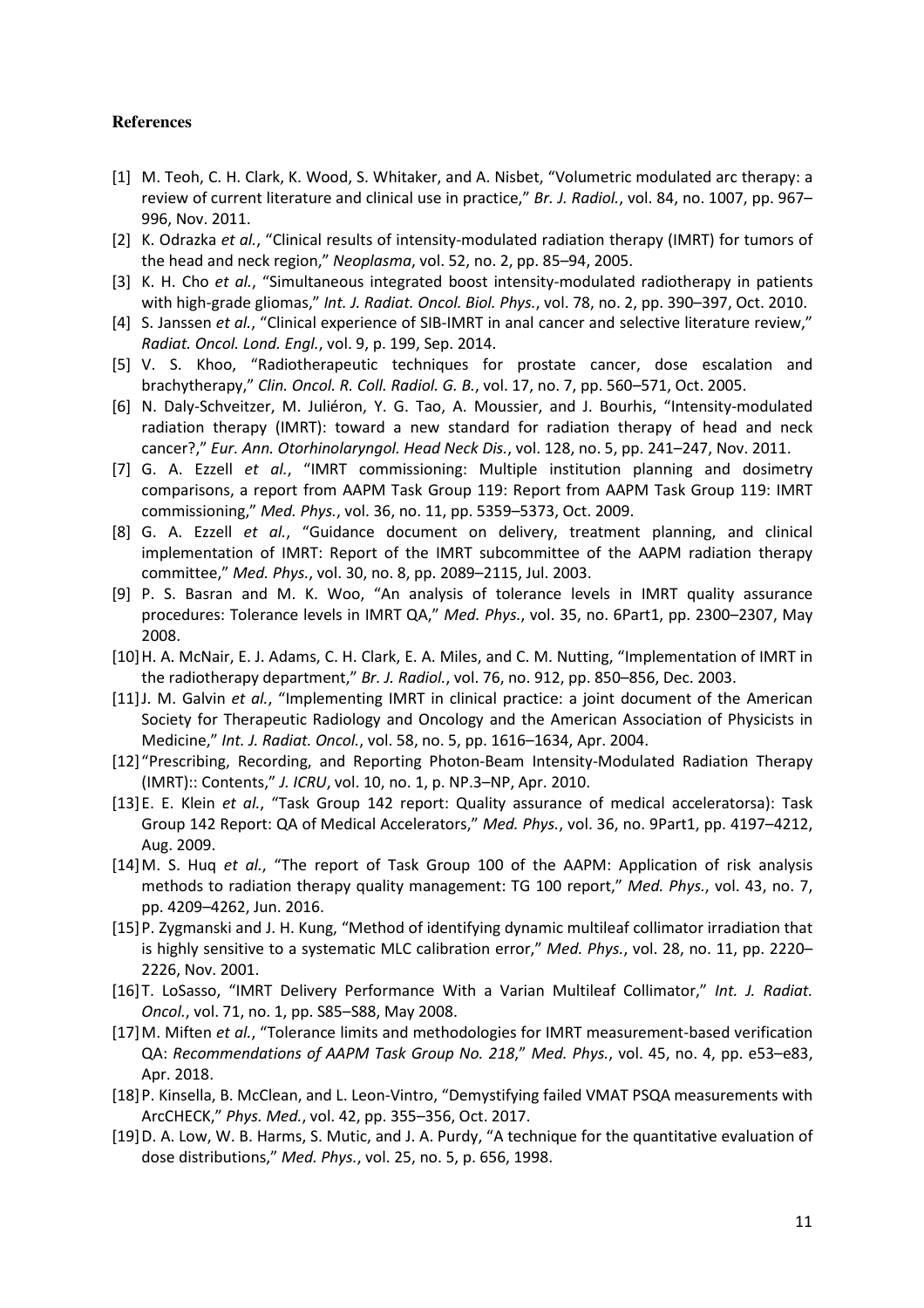- [20] D. A. Low and J. F. Dempsey, "Evaluation of the gamma dose distribution comparison method," *Med. Phys.*, vol. 30, no. 9, pp. 2455–2464, Aug. 2003.
- [21] X. Jin, H. Yan, C. Han, Y. Zhou, J. Yi, and C. Xie, "Correlation between gamma index passing rate and clinical dosimetric difference for pre-treatment 2D and 3D volumetric modulated arc therapy dosimetric verification," *Br. J. Radiol.*, vol. 88, no. 1047, Mar. 2015.
- [22] G. Heilemann, B. Poppe, and W. Laub, "On the sensitivity of common gamma-index evaluation methods to MLC misalignments in Rapidarc quality assurance: On the sensitivity of common Gamma-index evaluation to MLC misalignments," *Med. Phys.*, vol. 40, no. 3, Feb. 2013.
- [23] E. C. Ford, S. Terezakis, A. Souranis, K. Harris, H. Gay, and S. Mutic, "Quality Control Quantification (QCQ): A Tool to Measure the Value of Quality Control Checks in Radiation Oncology," *Int. J. Radiat. Oncol.*, vol. 84, no. 3, pp. e263–e269, Nov. 2012.
- [24] K. Nithiyanantham *et al.*, "Influence of segment width on plan quality for volumetric modulated arc based stereotactic body radiotherapy.," *Rep. Pract. Oncol. Radiother. J. Gt. Cancer Cent. Poznan Pol. Soc. Radiat. Oncol.*, vol. 19, no. 5, pp. 287–295, Sep. 2014.
- [25] S. Webb, "Use of a quantitative index of beam modulation to characterize dose conformality: illustration by a comparison of full beamlet IMRT, few-segment IMRT (fsIMRT) and conformal unmodulated radiotherapy," *Phys. Med. Biol.*, vol. 48, no. 14, pp. 2051–2062, Jul. 2003.
- [26] N. Giorgia, F. Antonella, V. Eugenio, C. Alessandro, A. Filippo, and C. Luca, "What is an acceptably smoothed fluence? Dosimetric and delivery considerations for dynamic sliding window IMRT," *Radiat. Oncol. Lond. Engl.*, vol. 2, p. 42, Nov. 2007.
- [27] A. L. McNiven, M. B. Sharpe, and T. G. Purdie, "A new metric for assessing IMRT modulation complexity and plan deliverability," *Med. Phys.*, vol. 37, no. 2, pp. 505–515, Feb. 2010.
- [28] D. Moher, A. Liberati, J. Tetzlaff, D. G. Altman, and for the PRISMA Group, "Preferred reporting items for systematic reviews and meta-analyses: the PRISMA statement," *BMJ*, vol. 339, no. jul21 1, pp. b2535–b2535, Jul. 2009.
- [29] C. J. Anker *et al.*, "Evaluation of fluence-smoothing feature for three IMRT planning systems," *J. Appl. Clin. Med. Phys.*, vol. 11, no. 2, Apr. 2010.
- [30] M. Nauta, J. E. Villarreal-Barajas, and M. Tambasco, "Fractal analysis for assessing the level of modulation of IMRT fields," *Med. Phys.*, vol. 38, no. 10, pp. 5385–5393, Oct. 2011.
- [31] K. C. Younge, M. M. Matuszak, J. M. Moran, D. L. McShan, B. A. Fraass, and D. A. Roberts, "Penalization of aperture complexity in inversely planned volumetric modulated arc therapy," *Med. Phys.*, vol. 39, no. 11, pp. 7160–7170, Nov. 2012.
- [32] R. Li and L. Xing, "An adaptive planning strategy for station parameter optimized radiation therapy (SPORT): Segmentally boosted VMAT," *Med. Phys.*, vol. 40, no. 5, p. 050701, May 2013.
- [33] L. Masi, R. Doro, V. Favuzza, S. Cipressi, and L. Livi, "Impact of plan parameters on the dosimetric accuracy of volumetric modulated arc therapy," *Med. Phys.*, vol. 40, no. 7, Jul. 2013.
- [34] M. Tambasco, I. Nygren, E. Yorke-Slader, and J. E. Villarreal-Barajas, "FracMod: a computational tool for assessing IMRT field modulation," *Phys. Medica PM Int. J. Devoted Appl. Phys. Med. Biol. Off. J. Ital. Assoc. Biomed. Phys. AIFB*, vol. 29, no. 5, pp. 537–544, Sep. 2013.
- [35] C. E. Agnew, D. M. Irvine, and C. K. McGarry, "Correlation of phantom-based and log file patientspecific QA with complexity scores for VMAT," *J. Appl. Clin. Med. Phys.*, vol. 15, no. 6, p. 4994, Nov. 2014.
- [36] S. B. Crowe *et al.*, "Treatment plan complexity metrics for predicting IMRT pre-treatment quality assurance results," *Australas. Phys. Eng. Sci. Med.*, vol. 37, no. 3, pp. 475–482, Sep. 2014.
- [37] W. Du, S. H. Cho, X. Zhang, K. E. Hoffman, and R. J. Kudchadker, "Quantification of beam complexity in intensity-modulated radiation therapy treatment plans," *Med. Phys.*, vol. 41, no. 2, p. 021716, Feb. 2014.
- [38] J. M. Park, S.-Y. Park, H. Kim, J. H. Kim, J. Carlson, and S.-J. Ye, "Modulation indices for volumetric modulated arc therapy," *Phys. Med. Biol.*, vol. 59, no. 23, pp. 7315–7340, Dec. 2014.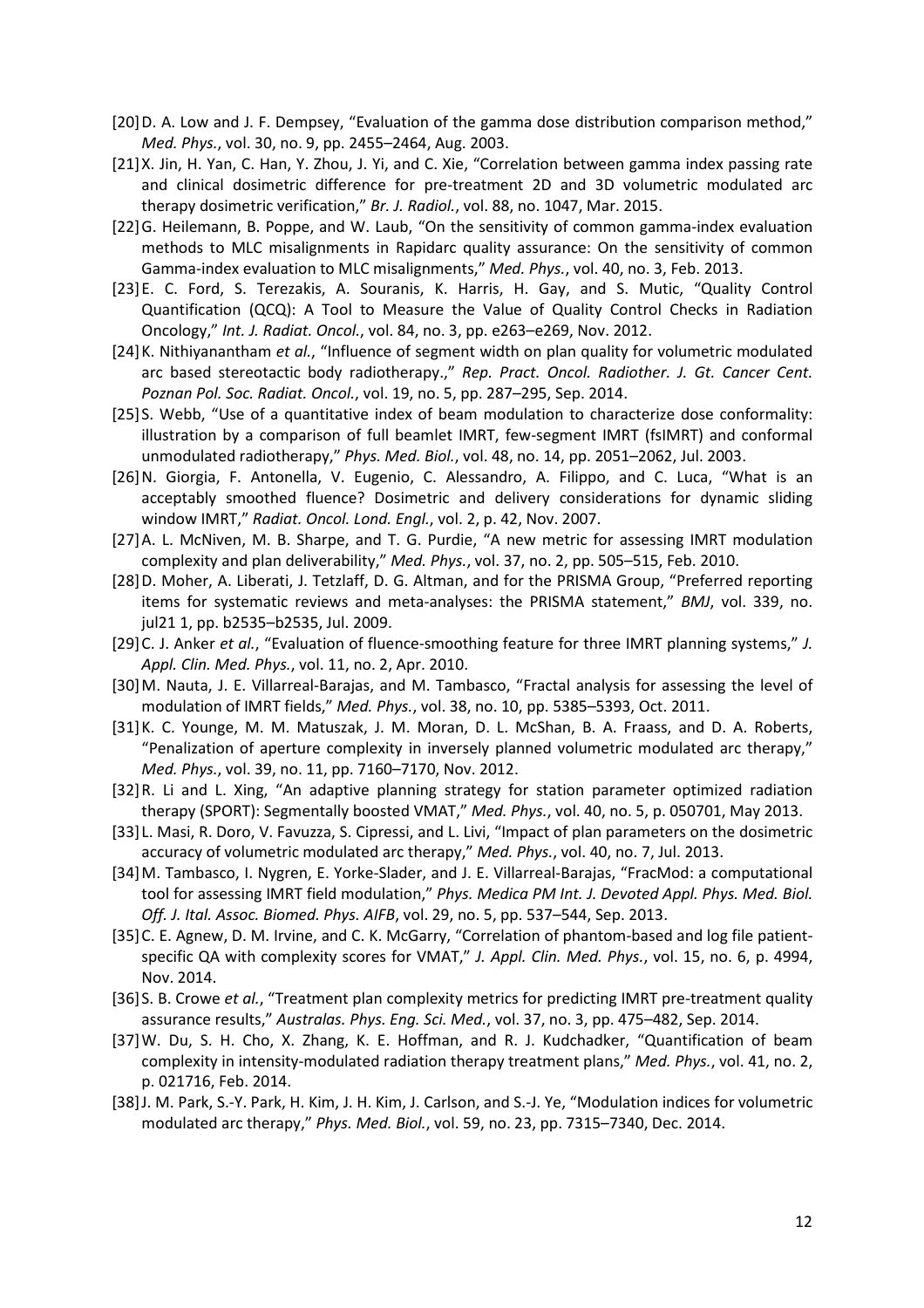- [39] S.-Y. Park, I. H. Kim, S.-J. Ye, J. Carlson, and J. M. Park, "Texture analysis on the fluence map to evaluate the degree of modulation for volumetric modulated arc therapy," *Med. Phys.*, vol. 41, no. 11, Nov. 2014.
- [40] S. B. Crowe *et al.*, "Examination of the properties of IMRT and VMAT beams and evaluation against pre-treatment quality assurance results," *Phys. Med. Biol.*, vol. 60, no. 6, pp. 2587–2601, Mar. 2015.
- [41] J. Götstedt, A. Karlsson Hauer, and A. Bäck, "Development and evaluation of aperture-based complexity metrics using film and EPID measurements of static MLC openings," *Med. Phys.*, vol. 42, no. 7, pp. 3911–3921, Jul. 2015.
- [42] J. M. Park, S.-Y. Park, and H. Kim, "Modulation index for VMAT considering both mechanical and dose calculation uncertainties," *Phys. Med. Biol.*, vol. 60, no. 18, pp. 7101–7125, Sep. 2015.
- [43] K. C. Younge, D. Roberts, L. A. Janes, C. Anderson, J. M. Moran, and M. M. Matuszak, "Predicting deliverability of volumetric-modulated arc therapy (VMAT) plans using aperture complexity analysis," *J. Appl. Clin. Med. Phys.*, vol. 17, no. 4, pp. 124–131, 08 2016.
- [44] J. Llacer, T. D. Solberg, and C. Promberger, "Comparative behaviour of the dynamically penalized likelihood algorithm in inverse radiation therapy planning," *Phys. Med. Biol.*, vol. 46, no. 10, pp. 2637–2663, Oct. 2001.
- [45] K. C. Younge, D. Roberts, L. A. Janes, C. Anderson, J. M. Moran, and M. M. Matuszak, "Predicting deliverability of volumetric-modulated arc therapy (VMAT) plans using aperture complexity analysis," *J. Appl. Clin. Med. Phys.*, vol. 17, no. 4, pp. 124–131, Jul. 2016.
- [46] G. Valdes, R. Scheuermann, C. Y. Hung, A. Olszanski, M. Bellerive, and T. D. Solberg, "A mathematical framework for virtual IMRT QA using machine learning: Virtual IMRT QA," *Med. Phys.*, vol. 43, no. 7, pp. 4323–4334, Jun. 2016.
- [47] S.-Y. Park, J. Kim, M. Chun, H. Ahn, and J. M. Park, "Assessment of the modulation degrees of intensity-modulated radiation therapy plans," *Radiat. Oncol.*, vol. 13, no. 1, Dec. 2018.
- [48] M. C. Glenn *et al.*, "Treatment plan complexity does not predict IROC Houston anthropomorphic head and neck phantom performance," *Phys. Med. Biol.*, vol. 63, no. 20, Oct. 2018.
- [49] G. Palaniswaamy, R. Scott Brame, S. Yaddanapudi, D. Rangaraj, and S. Mutic, "A statistical approach to IMRT patient-specific QA: A statistical approach to IMRT patient-specific QA," *Med. Phys.*, vol. 39, no. 12, pp. 7560–7570, Nov. 2012.
- [50] B. E. Nelms *et al.*, "Variation in external beam treatment plan quality: An inter-institutional study of planners and planning systems," *Pract. Radiat. Oncol.*, vol. 2, no. 4, pp. 296–305, Oct. 2012.
- [51] C. K. McGarry *et al.*, "The role of complexity metrics in a multi-institutional dosimetry audit of VMAT," *Br. J. Radiol.*, vol. 89, no. 1057, Jan. 2016.
- [52] V. Hernandez, J. Saez, M. Pasler, D. Jurado-Bruggeman, and N. Jornet, "Comparison of complexity metrics for multi-institutional evaluations of treatment plans in radiotherapy," *Phys. Imaging Radiat. Oncol.*, vol. 5, pp. 37–43, Jan. 2018.
- [53] V. Valentini, J. Bourhis, and D. Hollywood, "ESTRO 2012 Strategy Meeting: Vision for Radiation Oncology," *Radiother. Oncol.*, vol. 103, no. 1, pp. 99–102, Apr. 2012.
- [54] J. Malicki *et al.*, "Patient safety in external beam radiotherapy, results of the ACCIRAD project: Recommendations for radiotherapy institutions and national authorities on assessing risks and analysing adverse error-events and near misses," *Radiother. Oncol.*, May 2018.
- [55] J. Malicki, "Medical physics in radiotherapy: The importance of preserving clinical responsibilities and expanding the profession's role in research, education, and quality control," *Rep. Pract. Oncol. Radiother.*, vol. 20, no. 3, pp. 161–169, May 2015.
- [56] S. B. Crowe *et al.*, "Technical Note: Relationships between gamma criteria and action levels: Results of a multicenter audit of gamma agreement index results," *Med. Phys.*, vol. 43, no. 3, pp. 1501–1506, Mar. 2016.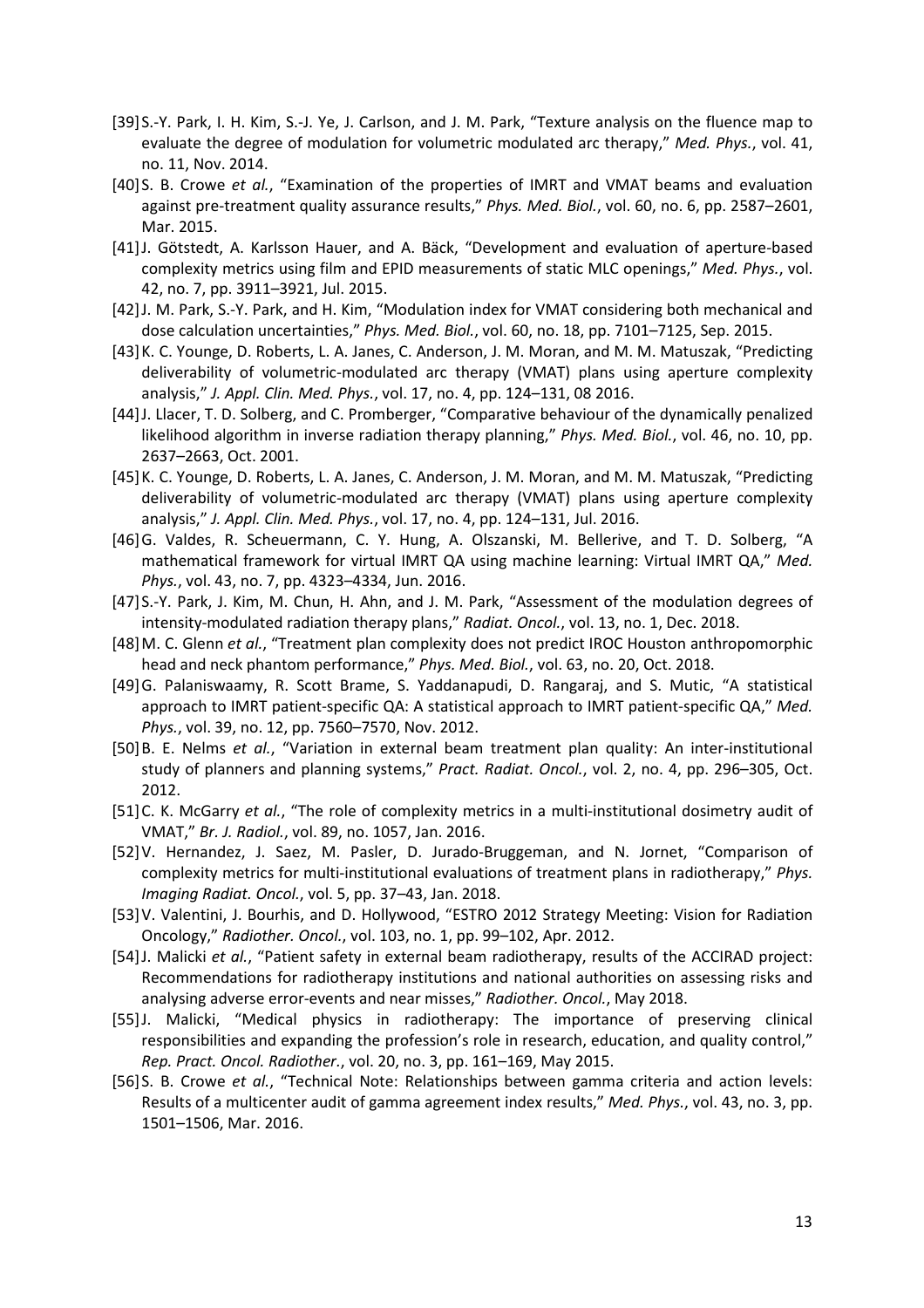- [57] B. E. Nelms *et al.*, "Evaluating IMRT and VMAT dose accuracy: Practical examples of failure to detect systematic errors when applying a commonly used metric and action levels: Rethinking the evaluation of dose accuracy," *Med. Phys.*, vol. 40, no. 11, Oct. 2013.
- [58] W. Woon, P. B. Ravindran, P. Ekayanake, V. S, Y. Y. Lim, and J. Khalid, "A study on the effect of detector resolution on gamma index passing rate for VMAT and IMRT QA," *J. Appl. Clin. Med. Phys.*, vol. 19, no. 2, pp. 230–248, Mar. 2018.
- [59] E. M. McKenzie, P. A. Balter, F. C. Stingo, J. Jones, D. S. Followill, and S. F. Kry, "Toward optimizing patient-specific IMRT QA techniques in the accurate detection of dosimetrically acceptable and unacceptable patient plans: Comparison of patient-specific IMRT QA techniques," *Med. Phys.*, vol. 41, no. 12, Nov. 2014.
- [60] T. Kairn, S. B. Crowe, J. Kenny, R. T. Knight, and J. V. Trapp, "Predicting the likelihood of QA failure using treatment plan accuracy metrics," *J. Phys. Conf. Ser.*, vol. 489, Mar. 2014.
- [61] R. C. Chen, P. E. Gabriel, B. D. Kavanagh, and T. R. McNutt, "How Will Big Data Impact Clinical Decision Making and Precision Medicine in Radiation Therapy?," *Int. J. Radiat. Oncol.*, vol. 95, no. 3, pp. 880–884, Jul. 2016.
- [62] R. Jagsi *et al.*, "Considerations for Observational Research Using Large Data Sets in Radiation Oncology," *Int. J. Radiat. Oncol.*, vol. 90, no. 1, pp. 11–24, Sep. 2014.
- [63] C. S. Mayo *et al.*, "The big data effort in radiation oncology: Data mining or data farming?," *Adv. Radiat. Oncol.*, vol. 1, no. 4, pp. 260–271, Oct. 2016.
- [64] P. Meyer, V. Noblet, C. Mazzara, and A. Lallement, "Survey on deep learning for radiotherapy," *Comput. Biol. Med.*, vol. 98, pp. 126–146, Jul. 2018.
- [65] International Atomic Energy Agency and Quality Assurance Team for Radiation Oncology, Eds., *Comprehensive audits of radiotherapy practices: a tool for quality improvement*. Vienna: International Atomic Energy Agency, 2007.
- [66] G. Budgell, J. Berresford, M. Trainer, E. Bradshaw, P. Sharpe, and P. Williams, "A national dosimetric audit of IMRT," *Radiother. Oncol.*, vol. 99, no. 2, pp. 246–252, May 2011.
- [67] C. H. Clark *et al.*, "A multi-institutional dosimetry audit of rotational intensity-modulated radiotherapy," *Radiother. Oncol.*, vol. 113, no. 2, pp. 272–278, Nov. 2014.
- [68] D. Jurado-Bruggeman *et al.*, "Multi-centre audit of VMAT planning and pre-treatment verification.," *Radiother. Oncol. J. Eur. Soc. Ther. Radiol. Oncol.*, vol. 124, no. 2, pp. 302–310, Aug. 2017.
- [69] C. Lafond *et al.*, "DEMAT: A multi-institutional dosimetry audit of rotational and static intensitymodulated radiotherapy," *Phys. Med.*, vol. 32, no. 5, pp. 664–670, May 2016.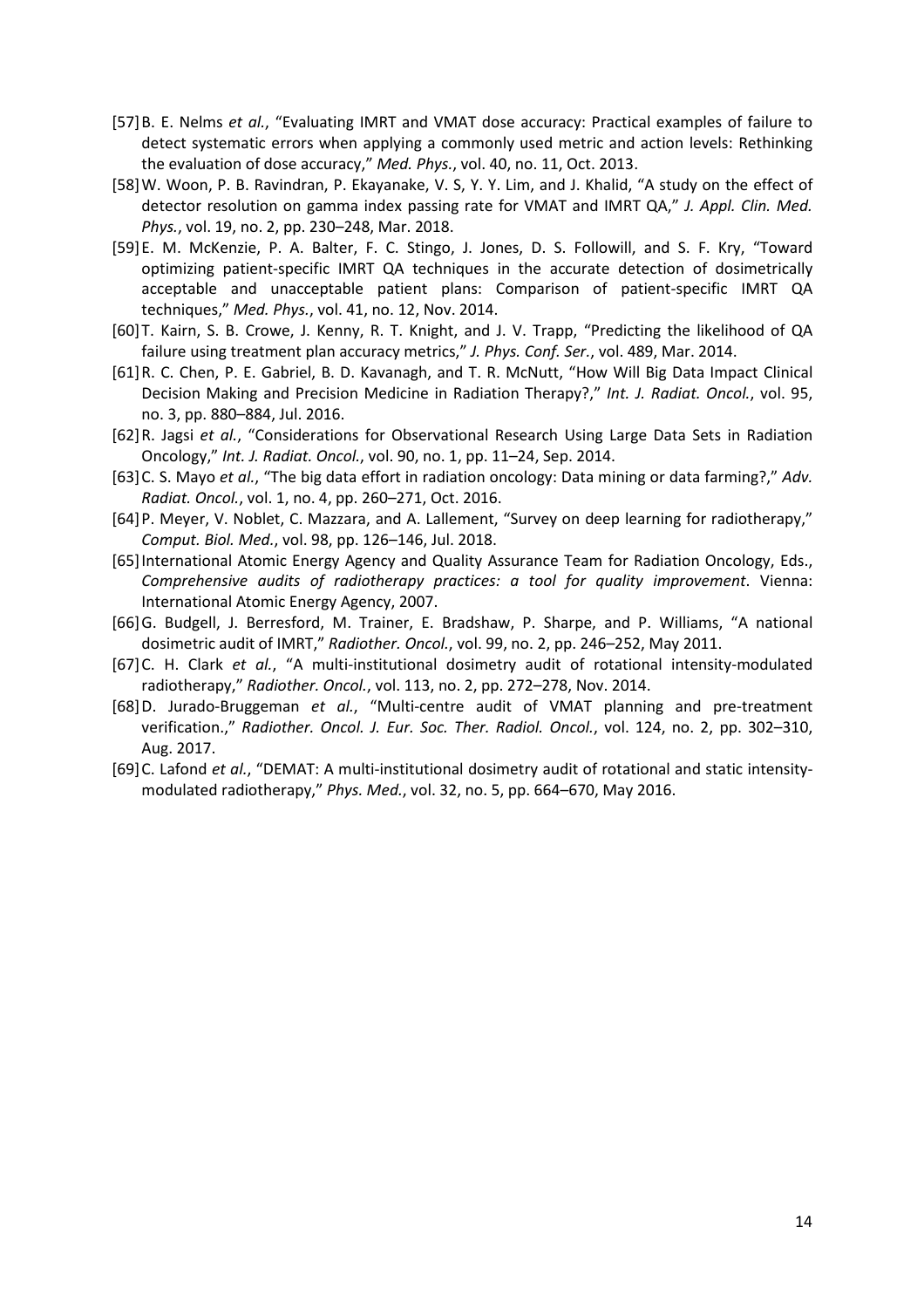#### **Table of Content**

Table 1: Review of IMRT/ VMAT plan Plan Complexity Metrics formulas calculated on beams fluence map

Table 2: Review of IMRT/ VMAT plan Plan Complexity Metrics formulas based on Degrees Of Freedom variation.

Table 3: Main results about correlation tests between Pre-Treatment Quality Assurance score and Plan Complexity Metrics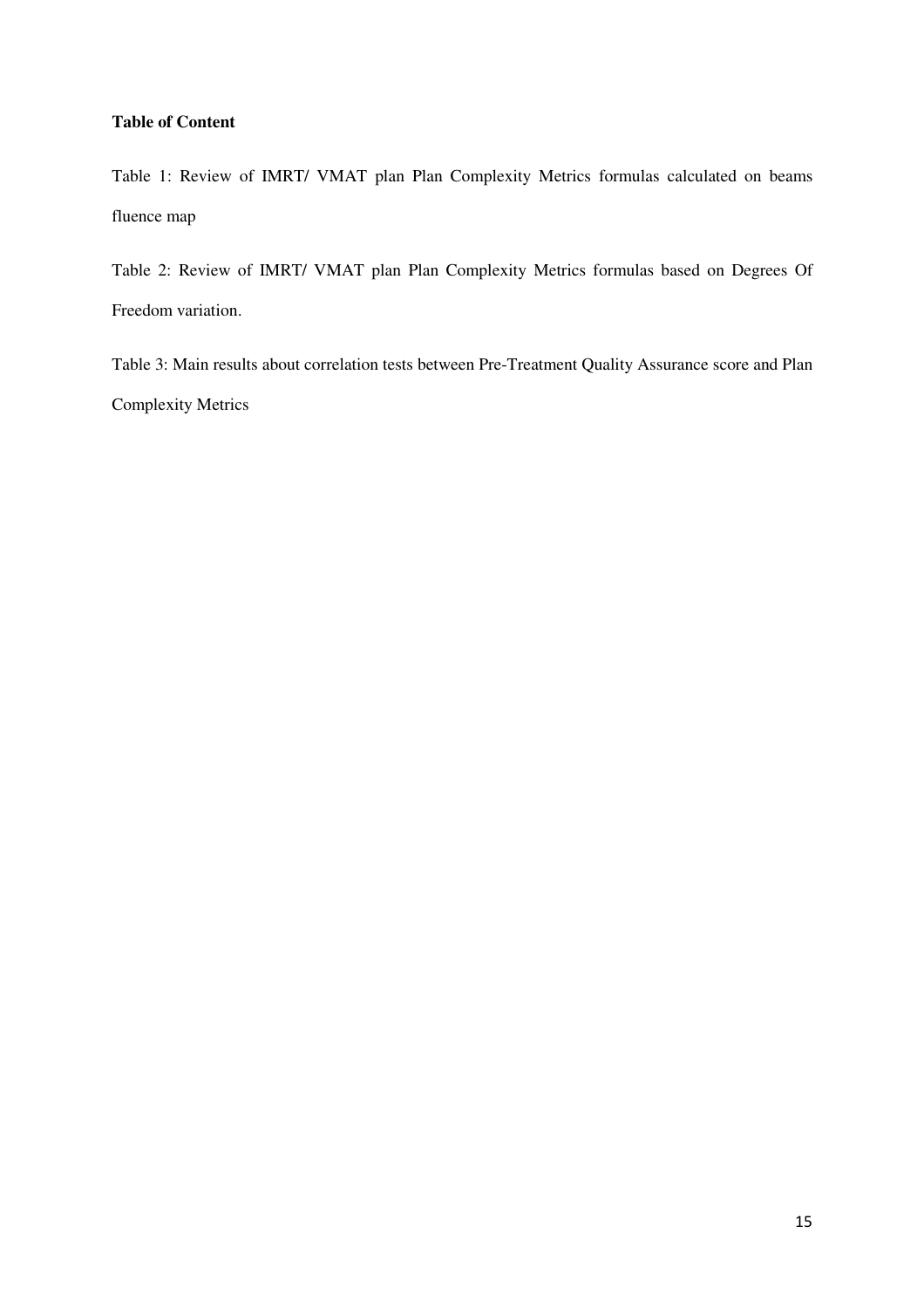|            | Type                  |                                                                                                                                             |                                                 |
|------------|-----------------------|---------------------------------------------------------------------------------------------------------------------------------------------|-------------------------------------------------|
| <b>PCM</b> | PCM Name              | Formula                                                                                                                                     | <b>Plan Complexity Sensivity</b>                |
|            | Reference             |                                                                                                                                             |                                                 |
| Modulation | Original              |                                                                                                                                             | Sensitive to the intensity fluence map in one   |
| Index      | MI                    | $MI_I = \int Z(f) df$                                                                                                                       | direction, (take account of intensity values    |
|            | Webb, Phys.Med.Biol., | Where $Z_I(f) = Z_{I_x}(f) = \frac{1}{n-1} N_{I_x}(f; \Delta I_x > f\sigma_I)$                                                              | changes between adjacent bixels of the fluence  |
|            | 2003                  |                                                                                                                                             | map in X direction).                            |
|            | Adaptation            |                                                                                                                                             | Sensitive to the intensity fluence map in three |
|            | $MI_G$                | $MI_I = \int\limits_{0}^{1} Z_I(f) df$                                                                                                      | directions, (take account of intensity values   |
|            | Giorgia, Radiat.      | Where $Z_I(f) = \frac{[z_{I_x}(f) + z_{I_y}(f) + z_{I_{xy}}(f)]}{2}$                                                                        | changes between adjacent bixels of the fluence  |
|            | Oncol., 2007          | $Z_{I_x}(f) = \frac{1}{n(m-1)} N_{I_x}(f; \Delta I_x > f\sigma_I)$ ;                                                                        | map in X, Y and XY directions).                 |
|            |                       | $Z_{I_y}(f) = \frac{1}{(n-1)m} N_{I_y}(f; \Delta I_y > f \sigma_I);$                                                                        |                                                 |
|            |                       |                                                                                                                                             |                                                 |
|            |                       | $Z_{I_{xy}}(f) = \frac{1}{(n-1)(m-1)} N_{I_{xy}}(f; \Delta I_{xy} > f\sigma_I)$                                                             |                                                 |
| Plan       | Original              |                                                                                                                                             | Sensitive to the intensity fluence map in two   |
| Intensity  | <b>PIMV</b>           | $\label{eq:plMV} \small \mathit{PINV} = \sum_{i=1} \sum_{i=1} \bigl( \bigl  I_{i,j} - I_{i,j+1} \bigr  + \bigl  I_{i,j} - I_{i+1,j} \bigr $ | directions $(X \text{ and } Y)$ .               |
| Map        | Coselmon, Med. Phys., | + $ I_{i,i} - I_{i+1,i+1} $                                                                                                                 |                                                 |
|            | 2005.                 |                                                                                                                                             |                                                 |
| Variation  |                       |                                                                                                                                             |                                                 |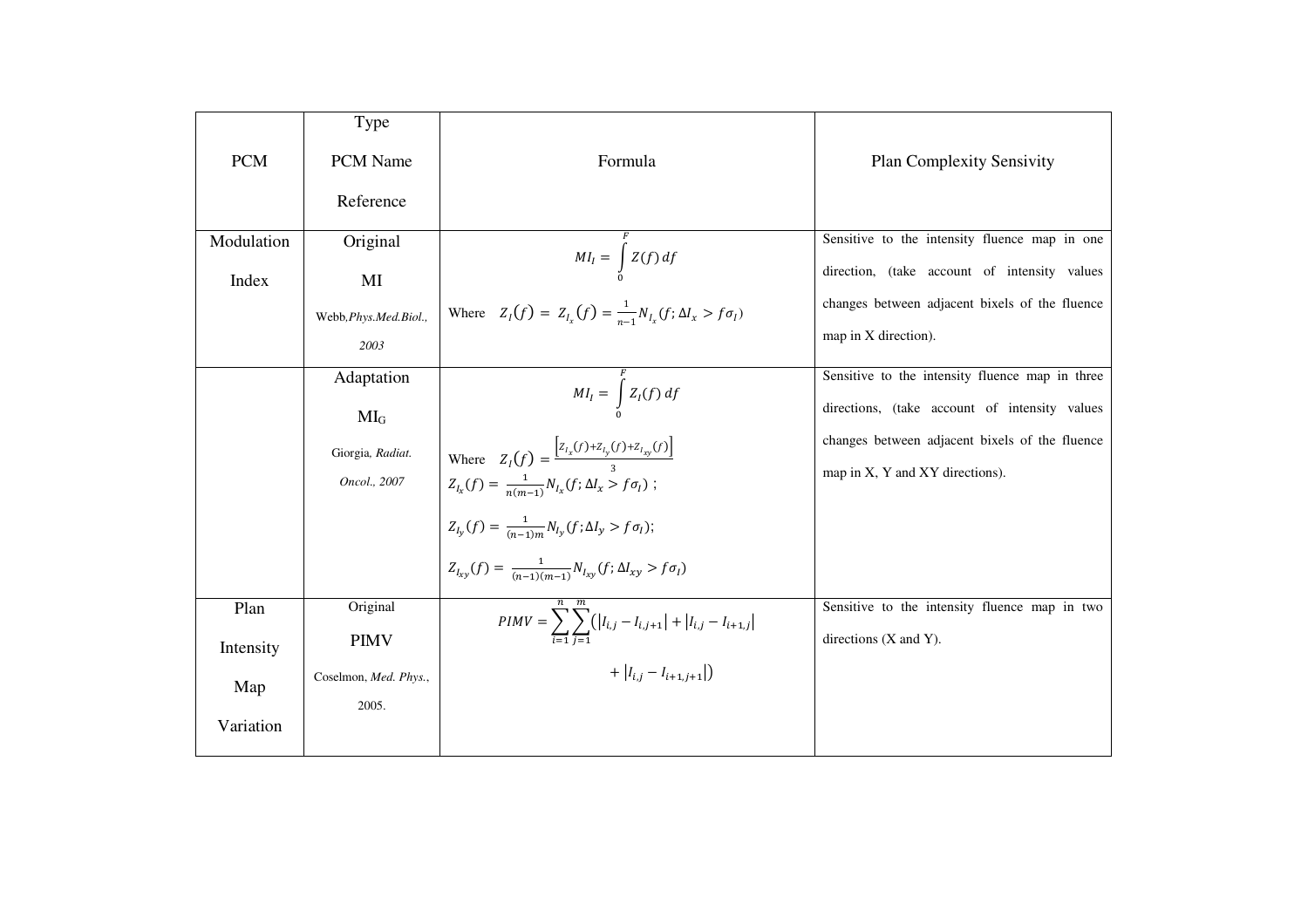| Fluence Map | Original              |                                                                                                          | Sensitive to the intensity fluence map in one       |
|-------------|-----------------------|----------------------------------------------------------------------------------------------------------|-----------------------------------------------------|
| Complexity  | <b>FMC</b>            | $FMC = \frac{1}{\sum_{i=1}^{n} I_i} \left  \sum_{i=1}^{n} (I_i - \lambda [I_{i+1} + I_{i-1}])^2 \right $ | direction by considering the difference between     |
|             | Llacer, Phys. Med.    |                                                                                                          | the fluence of a bixel and the fluence of lateral   |
|             | <i>Biol.</i> , 2001   |                                                                                                          | neighboring bixels.                                 |
| Edge Area   | Original              | $EAM = \overline{EAM_k}$                                                                                 | Sensitive to the relative amount of edge region     |
| Metric      | EAM                   | Where                                                                                                    | for the MLC aperture. Note that the EAM of a        |
|             | Götstedt, Med. Phys., | $EAM_k = \frac{R_{edge}}{R_{edge} + R_{open\,area}}$                                                     | beam is the mean value of all EAM scores            |
|             | 2015                  |                                                                                                          | calculated for each CP.                             |
| Fractal     | Original              | $FD = \frac{4-SLP}{2}$                                                                                   | Sensitive to the structural irregularities of the   |
| Dimension   | <b>FD</b>             |                                                                                                          | fluence map at different size scale, by considering |
|             |                       | Where SLP is the slope of the plot of $log(\gamma(h))$ versus $log(h)$                                   | the fractal surface variations between neighbor     |
|             | M. Nauta, Med. Phys., | With                                                                                                     | pixels, spaced of a distance h.                     |
|             | 2011.                 |                                                                                                          |                                                     |
|             | M. Tambasco Phys.     | $\gamma(h) = c \cdot h^{4-2\cdot FD} = \frac{1}{2D} \sum_{i=1}^{D} (FS(x_i) - FS(x_i + h))^2$            | Note that the mathematical expression is derived    |
|             | Medica, 2013.         |                                                                                                          | from the variogram method.                          |
|             |                       |                                                                                                          |                                                     |
| Angular     | Original              | $ASM = \sum_{i=1}^{N_g - 1} \sum_{i=1}^{N_g - 1} GLCM_{i,j}^2$                                           | Metric based on the GLCM that indicates a           |
| Second      | <b>ASM</b>            |                                                                                                          | measure of the homogeneity of a fluence map.        |
|             | Park, Radiat. Oncol.  |                                                                                                          |                                                     |
| Moment      | Lond. Engl., 2014.    |                                                                                                          |                                                     |
| Inverse     | Original              | $IDM = \sum_{i=0}^{N_g-1} \sum_{i=0}^{N_g-1} \frac{1}{1 +  GLCM_i - GLCM_j } GLCM_{i,j}$                 | Metric based on the GLCM that indicates a           |
| Difference  | <b>IDM</b>            |                                                                                                          | measure of the local homogeneity of a fluence       |
|             | Park, Radiat. Oncol.  |                                                                                                          | map.                                                |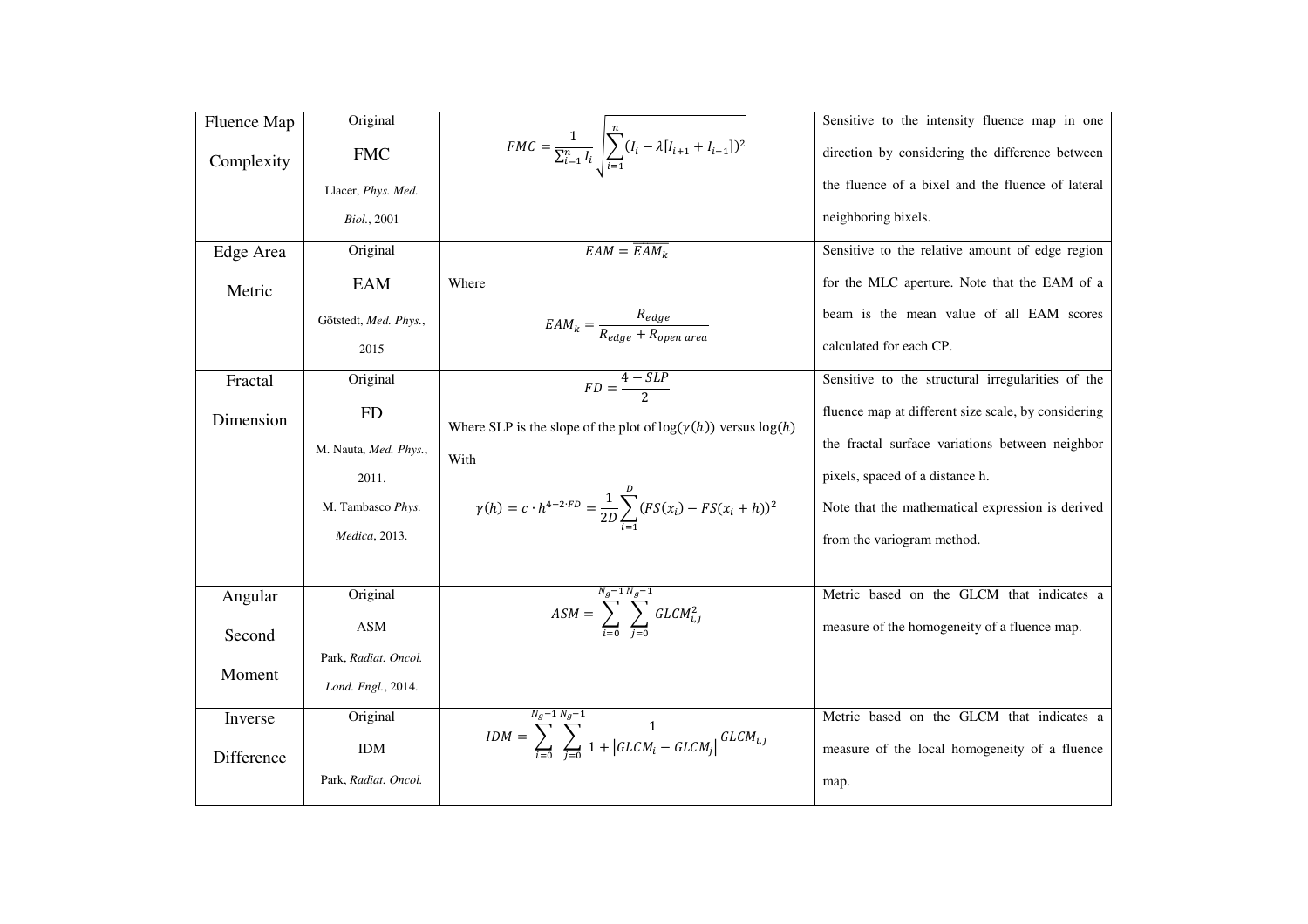| Moment      | Lond. Engl., 2014.   |                                                                                                                                                   |                                                   |
|-------------|----------------------|---------------------------------------------------------------------------------------------------------------------------------------------------|---------------------------------------------------|
| Contrast    | Original             | $N_g - 1 N_g - 1$                                                                                                                                 | Metric based on the GLCM that indicates a         |
|             | <b>CTR</b>           | $\mathit{CTR} = \sum_{i=0}^{n} \sum_{i=0}^{\infty}   \mathit{GLCM}_i - \mathit{GLCM}_j  ^2 \cdot \mathit{GLCM}_{i,j}$                             | measure of the local variations in a fluence map. |
|             | Park, Radiat. Oncol. |                                                                                                                                                   |                                                   |
|             | Lond. Engl., 2014.   |                                                                                                                                                   |                                                   |
| Variance    | Original             | $N_g - 1 N_g - 1$                                                                                                                                 | Metric based on the GLCM that indicates a         |
|             | <b>VAR</b>           | $VAR = \sum_{i=0}^{s} \sum_{i=0}^{s} (GLCM_i - \overline{GLCM_i})^2 \cdot GLCM_{i,j}$                                                             | measure of the inhomogeneity of a fluence map.    |
|             | Park, Radiat. Oncol. | $N_g - 1 N_g - 1$                                                                                                                                 |                                                   |
|             | Lond. Engl., 2014.   | + $\sum_{i=0}$ $\sum_{i=0}$ $(GLCM_j - \overline{GLCM_j})^2 \cdot GLCM_{i,j}$                                                                     |                                                   |
| Correlation | Original             | COR                                                                                                                                               | Metric based on the GLCM that indicates a         |
|             | <b>COR</b>           | $=\frac{\sum_{i=0}^{N_g-1}\sum_{j=0}^{N_g-1}(GLCM_i-\overline{GLCM_i})\cdot \left(GLCM_j-\overline{GLCM_j}\right)\cdot GLCM_i}{\sigma_x\sigma_v}$ | measure of the linear dependency of gray levels   |
|             | Park, Radiat. Oncol. |                                                                                                                                                   | in a fluence map.                                 |
|             | Lond. Engl., 2014.   |                                                                                                                                                   |                                                   |
| Entropy     | Original             | $N_g - 1 N_g - 1$                                                                                                                                 | Metrics based on the GLCM that indicates a        |
|             | S                    | $S = -\sum_{i=0} \sum_{i=0} GLCM_{i,j} \cdot \log(GLCM_{i,j})$                                                                                    | measure of a randomness of a fluence map.         |
|             | Park, Radiat. Oncol. |                                                                                                                                                   |                                                   |
|             | Lond. Engl., 2014.   |                                                                                                                                                   |                                                   |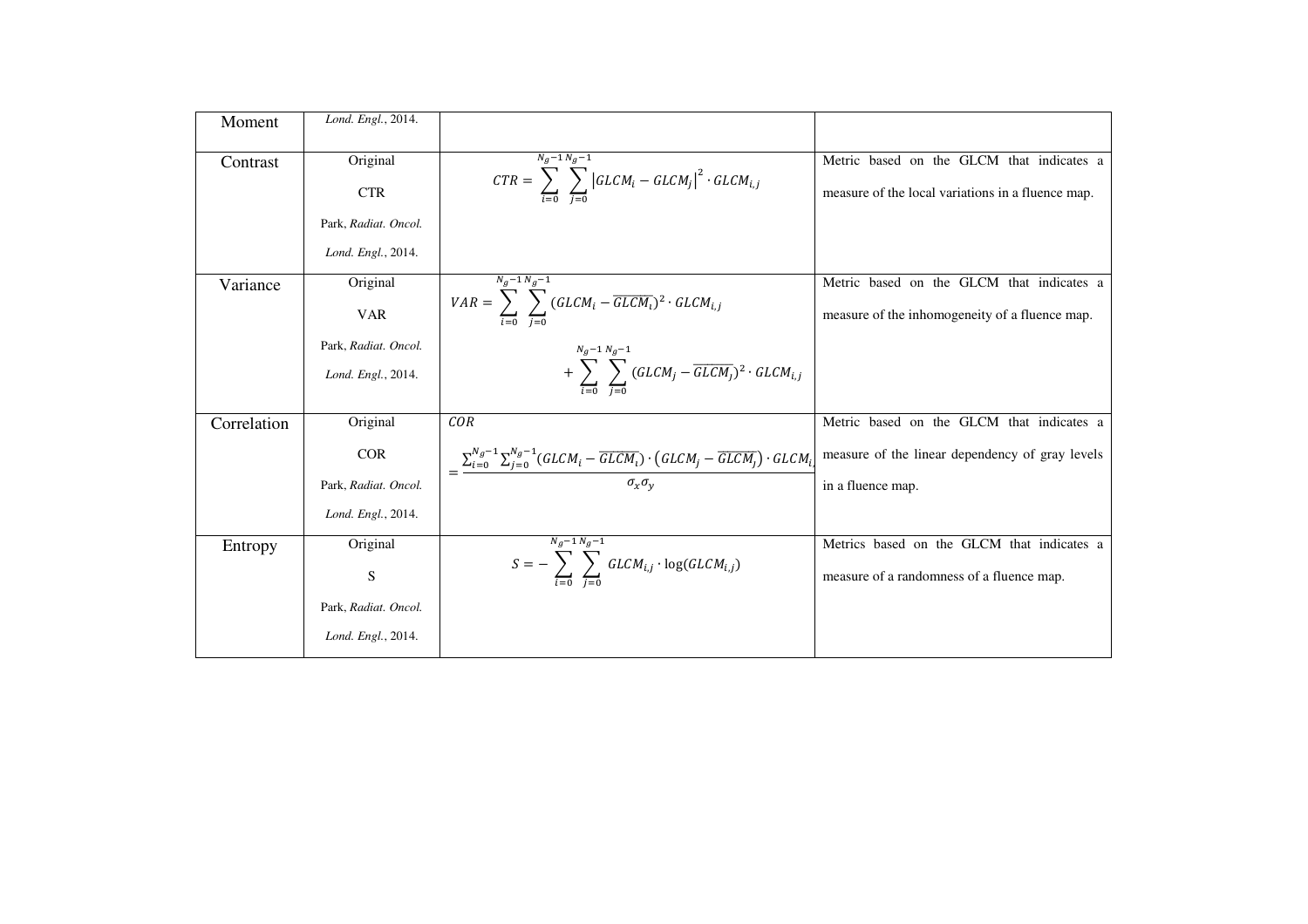#### **Table 1 : Review of IMRT/ VMAT plan Plan Complexity Metrics formulas calculated on beams fluence map.**

Signification of the different variables that appears in metrics PCM (Note that for a IMRT plan and/or a VMAT plan is the sum of beams PCM included in the plan weighted by Monitor Units):

 $A_{Eq}$ : Equivalent square field or aperture ;

 $A_k$ : Aperture area for the kth CP

88%9: Aperture Area Variability for the k*th* CP (VMAT), segment (IMRT): Characterize the variation in segment area relative to the maximum aperture defined by all segments

 $AI<sub>k</sub>$ : Aperture Irregularity calculated by considering the noncircularity of the aperture

 $\alpha$ : Weighting factor for the acceleration:  $\frac{1}{t_k}$ 

 $a_c$ : Aperture distance criteria for two opposite leaves

 $a_l$ : Aperture distance between two opposite leaves

 $CAM_k$ : Converted Aperture Metric for the for the kth CP

 $C_{leaf}$ : Centre of aperture distance between opposite leaves

 $C_{MLC}$ : Centre of the MLC axis (aligned with the beam axis)

c: Constant in the semivariogram function  $\gamma(h)$  formula

D: Number of pairs of data points whose lag is  $h$ , for the Fractal Dimension calculation

 $F$ : Maximum fraction of the standard deviation of the sensitive parameter considered, which represents the upper born of integration of the spectrum

 $FS(x_i)$ : Fractal surface at the data point  $x_i$ 

f: Fraction of the standard deviation of the sensitive parameter considered:  $f = 0.001$ , 0.002, ... 2

 $GA_k$ : Gantry Angle for the kth CP

 $GLCM_{i,j}$ : Gray Level Co-occurrence Matrix, that indicates the intensity relationships between pairs of pixels in the fluence map

 $\overline{GLCM}_i$ : Mean value of the pixels in the GLCM, in the *ith* direction

 $\gamma(h)$ : Semivariogram function used in spatial statistics that linked the Fractal Dimention (FD) to a profile of the fluence map

 $g(A_{Eq})_k$ : Conversion value of the equivalent square field, using conversion function  $g(x)$ , for the kth CP

 $\overline{g(d_l)}_k$ : Mean of all conversion values of the distances between MLC leaves in X and Y direction, using conversion function  $g(x)$ , for the kth CP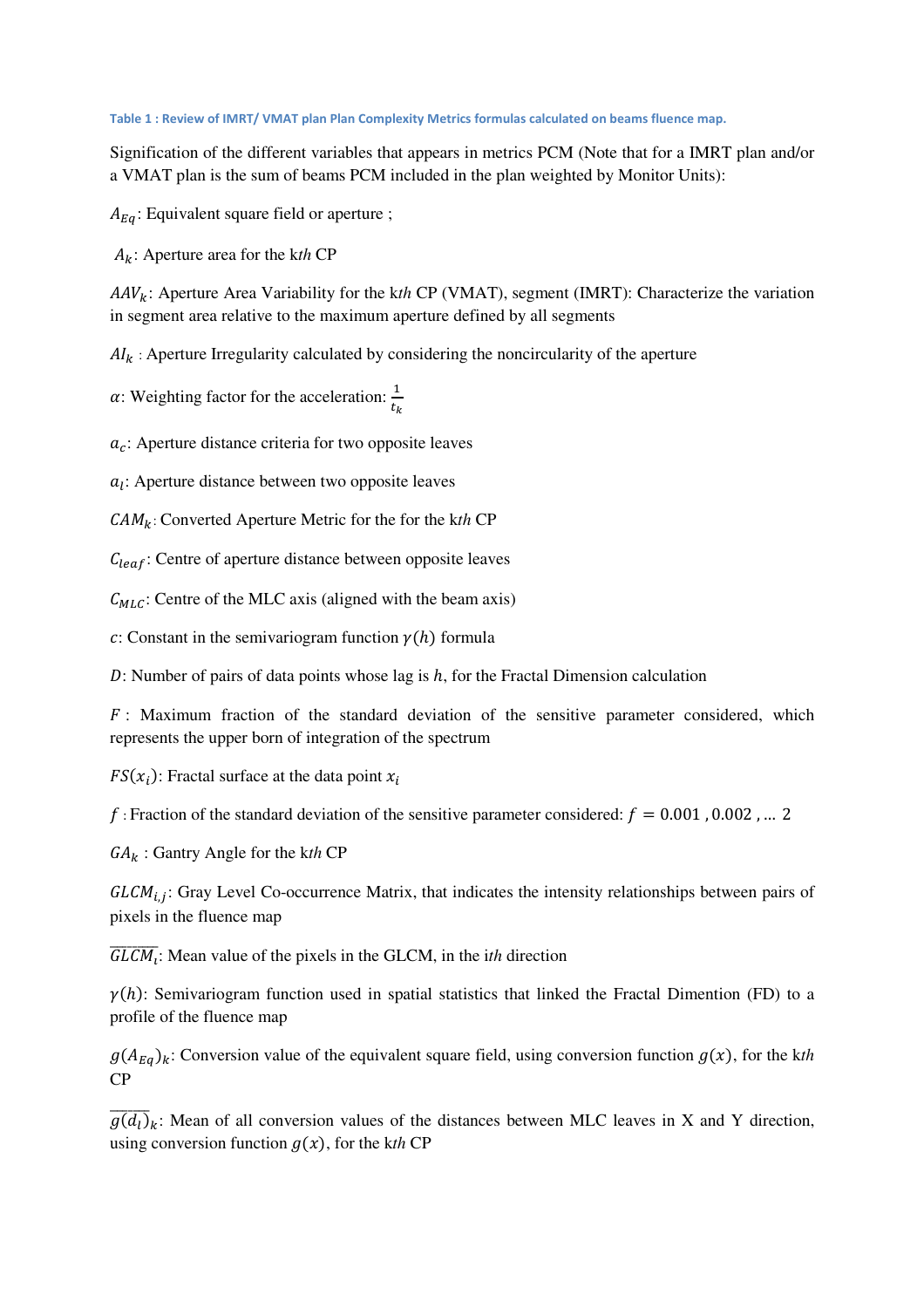$g(x)$ : Conversion function to obtain a nonlinear relation between distance between MLC leaves, and their contribution to the complexity of the aperture

ℎ: Distance between two data point for the Fractal Dimension calculation

 $I_{i,j}$ : Matrix of the intensity fluence map with  $n \cdot m$  shape

 $\Delta I_i$ : Absolute difference between intensity values of adjacent-bixel in the *ith* direction:  $\Delta I_i$  =  $|I_i - I_{i+1}|$ 

K: Number of neighbouring CPs for a CP considered, which is an arbitrary value

 $LSV_k$ : Leaf Sequence Variability for the kth CP (VMAT), segment (IMRT): Characterize the variability of a field shape per segment or CP

 $sLSV_k$ : Sectored Leaf Sequence Variability for the kth CP (VMAT), segment (IMRT): Characterize the variability of a field shape by considering the leaves that cover the organ considered in the field, per segment or CP

 $\lambda$ : Weighting factor for lateral bixels, equal to 0.5 when a bixel have two lateral neighbours

 $MI_I$ : Modulation index sensitive to intensity fluence map, which is the integration of the spectrum  $Z_I(f)$ 

 $MI_{MLCa}$ : Modulation index sensitive to MLC leaf acceleration changes for the kth CP, which is the sum of all  $MI_{MLCa_l}$ 

 $MI_{MLCs}$ : Modulation index sensitive to MLC leaf speed changes for the  $kth CP$ , which is the sum of all  $M$ I $_{MLCs}$ 

 $MI_{MLCa_1}$ : Modulation index sensitive to the lth MLC leaf acceleration changes, which is the integration of the spectrum  $Z_{MLCa_{k,l}}(f)$  (for one leaf only)

 $MI_{MLCs}$ : Modulation index sensitive to the lth MLC leaf speed changes, which is the integration of the spectrum  $Z_{MLCs_{k,l}}(f)$  (for one leaf only)

 $MLCa_{k,l}$ : MLC leaf acceleration for the kth CP (for one leaf):  $MLCa_{k,l} = \frac{|MLCs_{k,l}-MLCs_{k+1,l}|}{t_k}$  $t_k$ 

 $MLCs_{k,l}$ : MLC leaf speed for the kth CP (for one leaf):  $MLCs_{k,l} = \frac{|L_k - L_{k+1}|}{t_k}$  $t_k$ 

MU: Total Monitor Units (MU) for all CPs

 $MU_k$ : Monitor Units for the kth CP

 $m$ : Number of bixel per column in the intensity fluence matrix (y direction)

 $max(p_{l, left\ bank})$ : Maximum position of the the l*th* leaf of the left bank of the MLC

 $max(p_{l, right\ bank})$ : Maximum position of the the lth leaf of the right bank of the MLC

 $N_{CP}$ : Total number of control point for a VMAT plan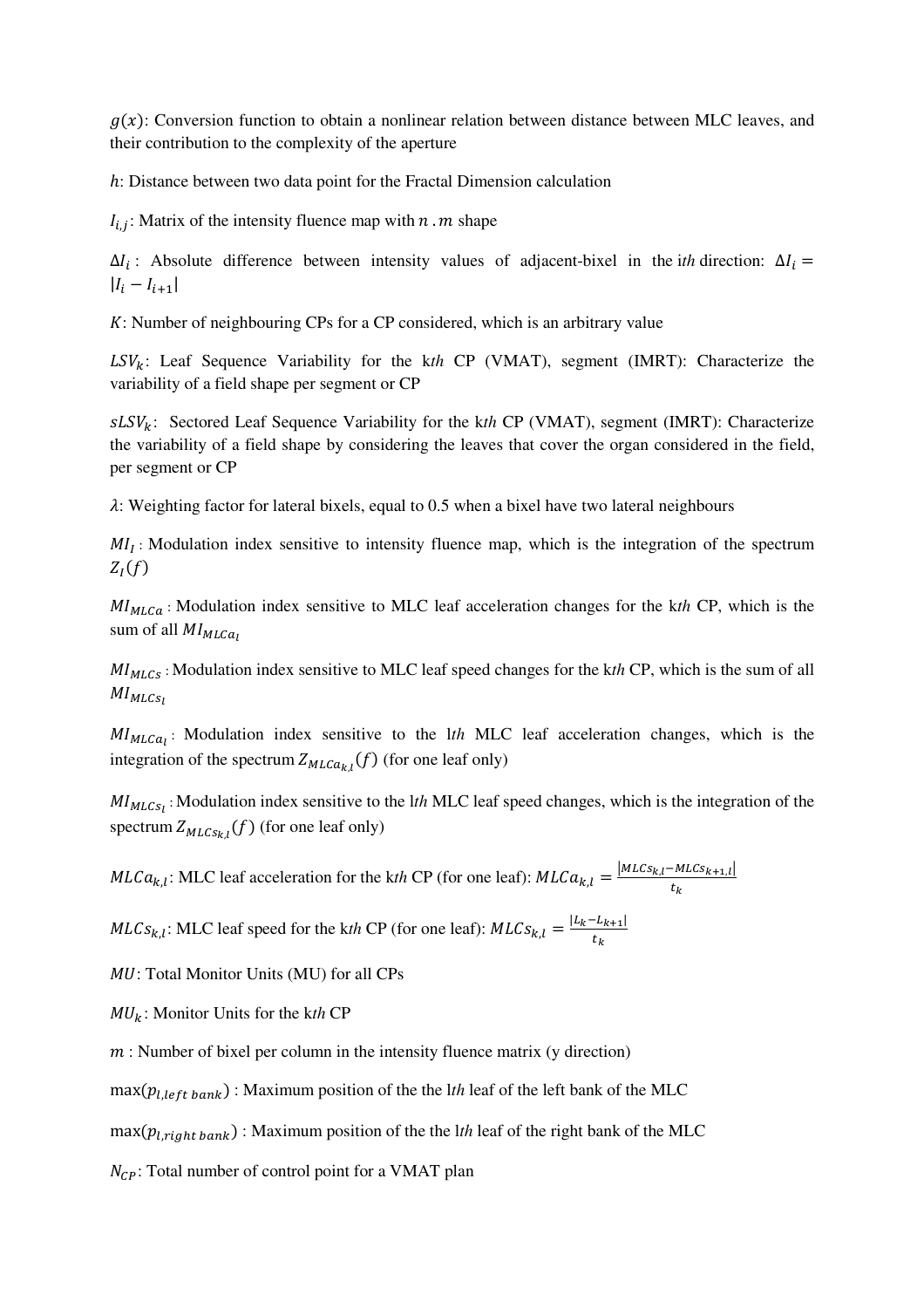$N_a$ : Number of grey levels in the fluence map

 $N_I$ : Total number count of intensity adjacent-bixel changes that exceed a given fraction of the intensity standard deviation of the beam

 $N_{I_i}$ : Number count of intensity adjacent-bixel changes that exceed a given fraction of the intensity standard deviation of the beam in the i direction:  $N_{I_i}(f; \Delta I_i > f \sigma_I)$ 

 $N_{MLCs_{k,l}}$ : Total number counts of MLC leaf speed changes for the kth CP, that exceeds a given fraction of the MLC leaf speed standard deviation (for one leaf only)

 $N_{MLCa_{k,l}}$ : Total number counts of MLC leaf acceleration changes for the kth CP, that exceeds a given fraction of the MLC leaf acceleration standard deviation (for one leaf only)

 $N_{leaf,k}$ : Number of MLC leaves not positioned under the jaws for the kth CP

 $N_{leaf\,organ,k}$ : Number of MLC leaves not positioned under the jaws, which cover the organ considered, for the k*th* CP

 $N_{leaf}(c > a > 0)_k$ : Number of MLC leaves with an aperture distance between opposing leaves from 0 to a aperture distance criteria c for the k*th* CP

 $N_{leaf}(a>0)_k$ : Number of MLC open leaves for the kth CP

 $N_{leaf}(a > C_{MLC})_k$ : Number of MLC open leaves that crossed the centre for the kth CP

 $N_{seament, plan}$ : Total number count of segment in an particular IMRT plan (non planified with vendor recommendations)

 $N_{segment, default\ plan}$ : Total number count of segment in an default IMRT plan (planified with vendor recommendations)

 $n:$  Number of bixel per line in the intensity fluence matrix (x direction)

 $P_k$ : Aperture perimeter the kth CP

 $p_l$ : Position of the the *lth* leaf of the MLC for one bank

 $p_{\text{l.left bank}}$ : Position of the lth leaf of the left bank of the MLC

 $p_{\text{l.left bank},k}$ : Position of the lth leaf of the left bank of the MLC, for the kth CP

 $p_{1k}$ : Position of the lth leaf of the MLC for one bank, for the kth CP

 $p_{l, right bank}$ : Position of the lth leaf of the right bank of the MLC

 $p_{Lriath bank, k}$ : Position of the lth leaf of the right bank of the MLC, for the kth CP

 $p_{max}$ : Maximum distance between leaf positions for a MLC bank:  $pos_{max} = |max(p_l) - min(p_l)|$ 

 $R_{\text{edge}}$ : Region of 5mm from the MLC edge inside and outside the MLC opening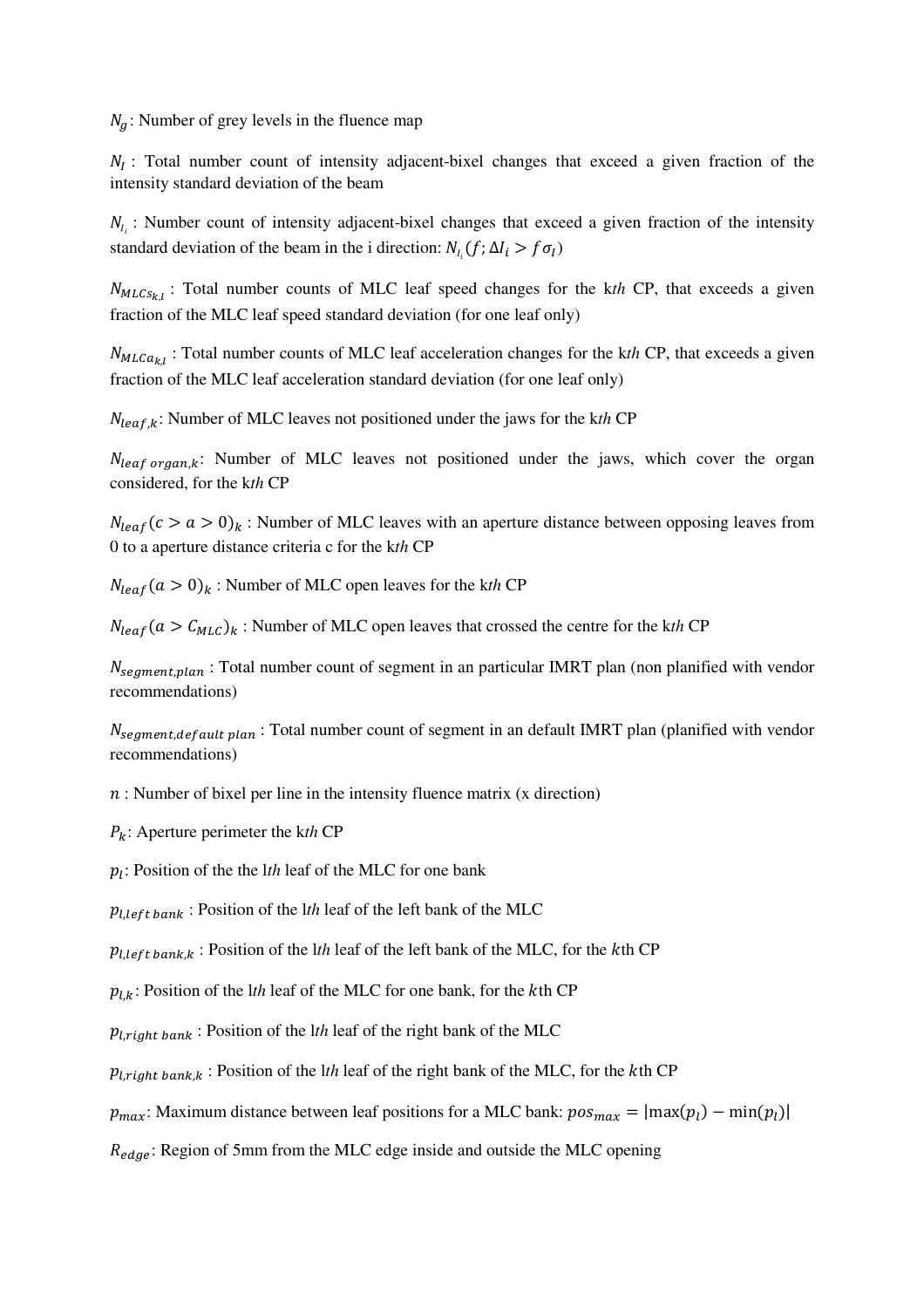$R_{open\ area}$ : Region of the MLC opening that is not taking into account by  $R_{ed\ ae}$ 

 $\sigma_I$ : Standard deviation of intensity values of the beam

 $\sigma_i$ : Standard deviation of values of the beam, in the *ith* direction of the matrix

 $\sigma_{MLCa_{k,l}}$ : Standard deviation of the lth leaf acceleration of the MLC for all kth CPs

 $\sigma_{MLCs_{k,l}}$ : Standard deviation of the lth leaf speed of the MLC for all kth CP

 $SLP$ : Slope of the  $log(\gamma(h))$  versus  $log(h)$  plot

 $t_k$ : Time of the k*th* CP:  $t_k =$ Ä  $\frac{Angle\ gantry\ interval\ between\ CP}{Maximm\ gantry\ speed}$  for  $\Delta MU_k < Maximmum\ Does\ Rate\ *\ time\ per\ CP\ without\ slowing\ down\ gantry$ <u>∆MU<sub>k</sub> and  $\frac{\Delta MU_k}{10 * M \alpha x i m u m}$ </u> for  $\Delta MU_k > M \alpha x i m u m$  Dose Rate  $*$  time per CP without slowing down gantry rot

 $U(A_k)$ : Union area of all aperture area of a beam

 $Z_I(f)$ : Total spectrum of the number of adjacent-bixel changes that exceed a given fraction of the intensity standard deviation of the beam

 $Z_{I_i}(f)$ : Spectrum of the number of adjacent-bixel changes that exceed a given fraction of the intensity standard deviation of the beam, in the i direction

 $Z_{MLCs_{k,l}}(f)$ : Spectrum of the number of the MLC leaf speed changes for the kth CP, that exceeds a given fraction of the MLC leaf speed changes standard deviation for the k*th* CP (for one leaf only)

 $Z_{MLCa_{k,l}}(f)$ : Spectrum of the number of the MLC leaf acceleration changes for the kth CP, that exceeds a given fraction of the MLC leaf acceleration changes standard deviation for the k*th* CP (for one leaf only)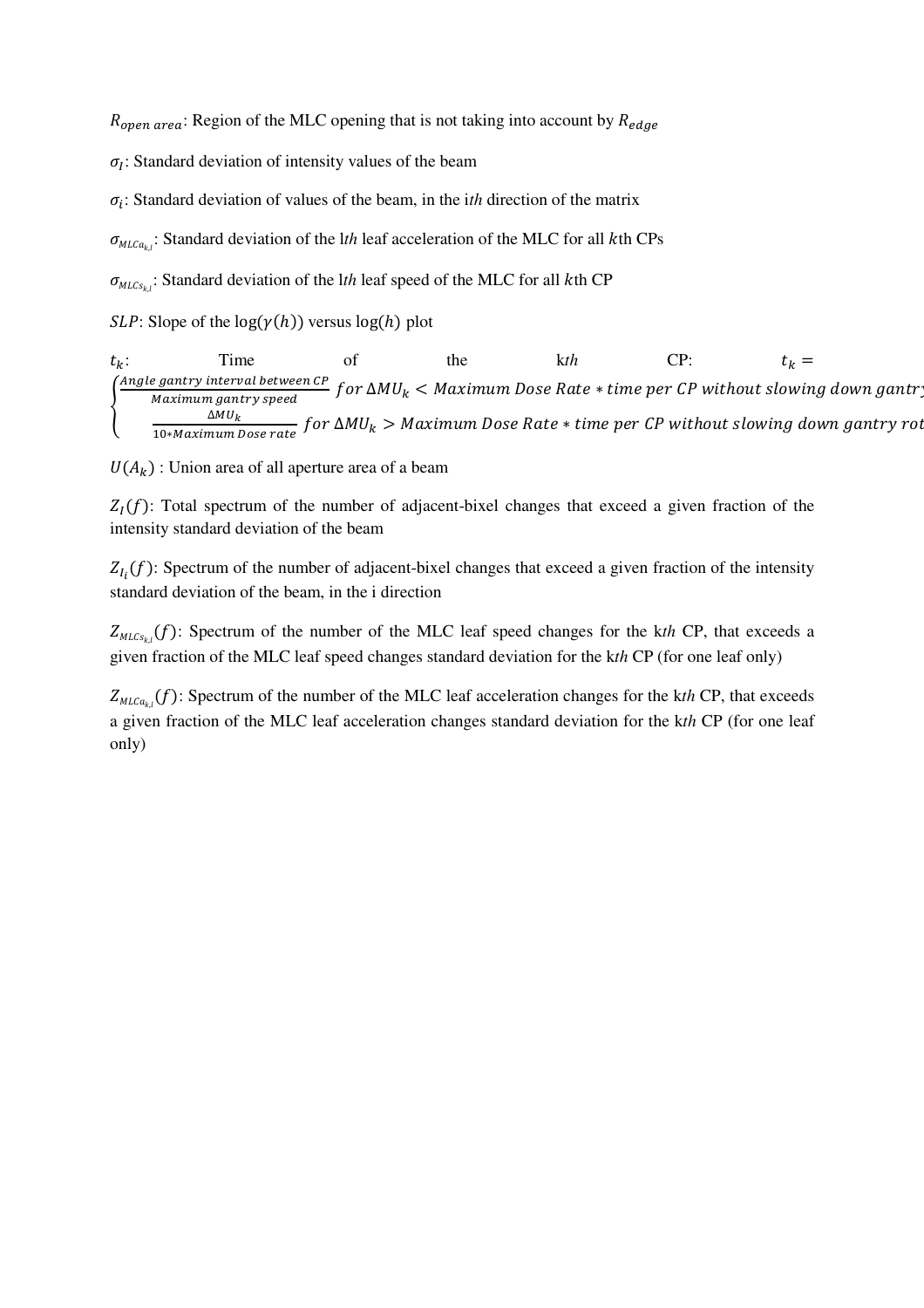| <b>PCM</b> | Type<br>PCM Name<br>Reference | Formula                                                                                            | <b>Plan Complexity Sensivity</b><br>(Influence factors) |
|------------|-------------------------------|----------------------------------------------------------------------------------------------------|---------------------------------------------------------|
| Modulation | Adaptation                    |                                                                                                    | MLC leaves speed between different                      |
| Index      | MI <sub>S</sub>               | $MI_s = \sum_{i=1}^{N} MI_{MLCs_i}$                                                                | (all leaves<br>$control$ point $(CP)$                   |
|            | Park Phys. Med.               |                                                                                                    | positions in each CP and the time of                    |
|            | <b>Biol.</b> 2014             | $MI_{MLCs} = \int_{0}^{F} Z_{MLCs_{k,l}}(f) df$                                                    | each CP).                                               |
|            |                               | Where $Z_{MLCs_{k,l}} = \frac{1}{N_{CP}-1} N_{MLCs_{k,l}}(f; MLCs_{k,l} > f\sigma_{MLCs_{k,l}})$   |                                                         |
|            | Adaptation                    |                                                                                                    | MLC leaves speed and acceleration                       |
|            | $MI_a$                        | $MI_a = \sum M I_{MLCa}$                                                                           | (all leaves positions in each CP and                    |
|            | Park Phys. Med.               | with                                                                                               | the time of each CP weighted with the                   |
|            | <b>Biol.</b> 2015             | $MI_{MLCa_l} = \int\limits_{0}^{r} Z_{MLCa_{k,l}}(f) df$                                           | ponderation time factor).                               |
|            |                               | Where                                                                                              |                                                         |
|            |                               | $Z_{MLCa_{k,l}} = \frac{1}{N_{co}-2} N_{MLCa_{k,l}}(f; MLCa_{k,l} > \alpha f \sigma_{MLCa_{k,l}})$ |                                                         |
|            | Adaptation                    | $N_{leaf}$                                                                                         | MI evaluating the speed of MLC,                         |
|            | MIt                           | $MI_t = \sum M I_{MLC t_n}$                                                                        | acceleration of MLC, gantry rotation                    |
|            | Park Phys. Med.               | Where                                                                                              | DR<br>acceleration<br>variation<br>and                  |
|            | <b>Biol.</b> 2015             | $MI_{MLCa_l} = \int_{0}^{R} Z_{total}(f) df$                                                       | comprehensive                                           |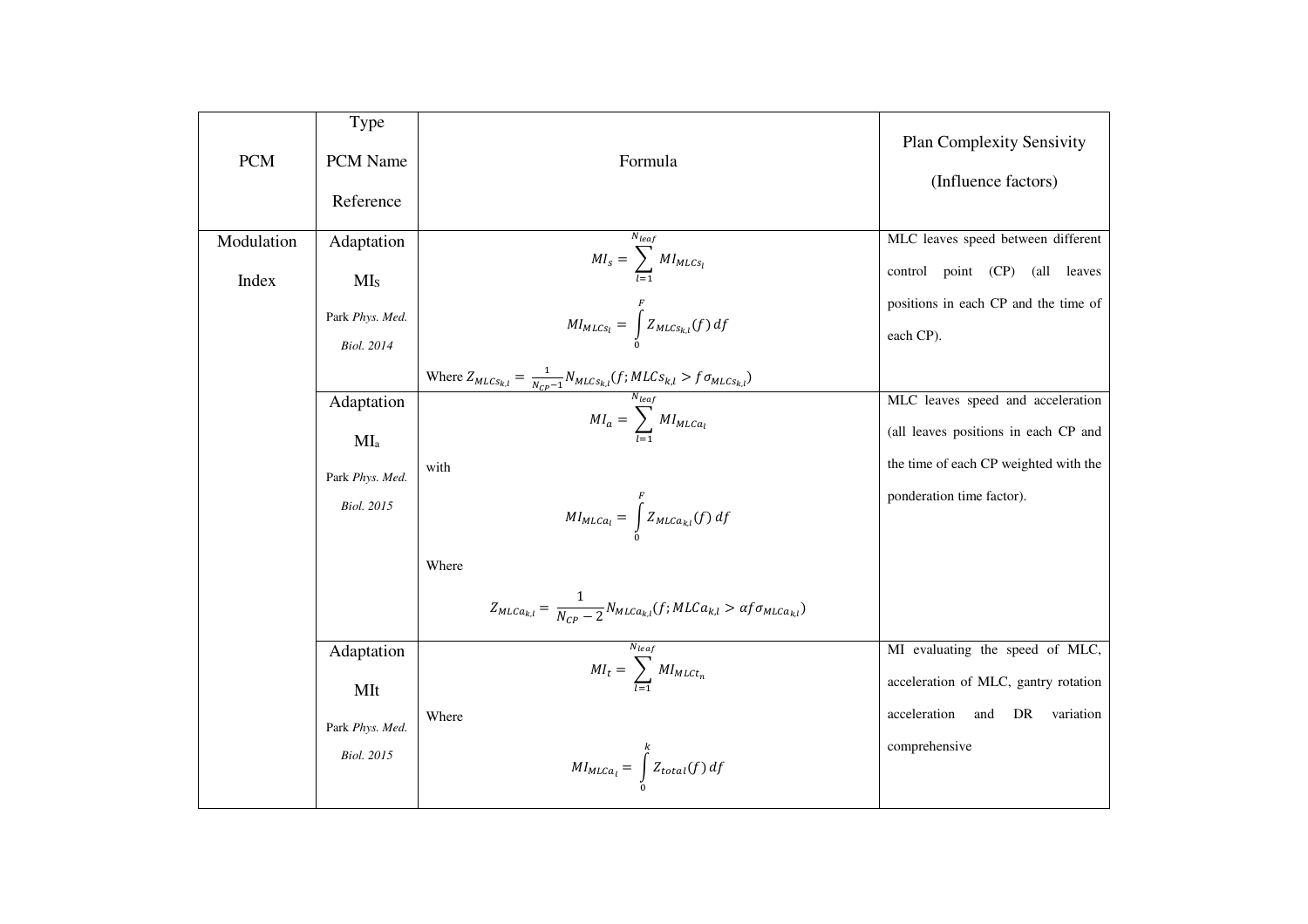|            |                            | $K=0.2, 0.5, 1, 2$                                                                                                                    |                                        |
|------------|----------------------------|---------------------------------------------------------------------------------------------------------------------------------------|----------------------------------------|
|            |                            | Where                                                                                                                                 |                                        |
|            |                            | $Z_{total}(f) = (\frac{1}{N_{CP} - 2}) \sum_{i=1}^{N_{CP}} \{N_i(f; MLC~speed_i$                                                      |                                        |
|            |                            | $>$ f $\sigma MLC_{speed}$ ). $W_{GA,i+1}W_{MU,i+1}$                                                                                  |                                        |
|            | Adaptation                 |                                                                                                                                       | Sensitive to the level of intensity    |
|            | <b>MI</b> <sub>SPORT</sub> | $MI_{SPORT} = \sum_{k=1}^{-K:K} \left[ \sum_{l=1}^{N_{leaf}} \left(  p_{l,left bank,k} - p_{l,left bank,k+1} \right) \right. \right.$ | modulation of a CP, by considering     |
|            | Li & Xing, Med.            |                                                                                                                                       | the leaves positions of the MLC, MU    |
|            | Phys. 2013.                | $+\left p_{l, right\ bank,k}-p_{l, right\ bank,k+1} \right)\left \cdot\left \frac{MU_{k}-MU_{k+1}}{GA_{k}-GA_{k+1}}\right \right $    | and Gantry Angle (GA) at the CP        |
|            |                            |                                                                                                                                       | considered and for the -Kth and Kth    |
|            |                            |                                                                                                                                       | CPs neighboring the CP considered.     |
| Delivery   | Original                   | $DC = \frac{MU \cdot N_{segment, plan}}{MU \cdot N_{segment, default plan}}$                                                          | FF-IMRT: Sensitive to the Monitor      |
| Complexity | DC                         |                                                                                                                                       | Units (MU) and to the total number of  |
|            | Anker, J. Appl.            |                                                                                                                                       | segments of an IMRT plan.              |
|            | Clin. Med. Phys,           |                                                                                                                                       |                                        |
|            | 2010                       |                                                                                                                                       |                                        |
| Index of   | Original                   | $M = \frac{1}{MU} \sum_{k=1}^{N_{CP}} MU_k \cdot \frac{P_k}{A_k}$                                                                     | Sensitive to field aperture per CP, by |
| Modulation | M                          |                                                                                                                                       | considering the ratio between the      |
|            | Younge, Med.               |                                                                                                                                       | MLC aperture perimeter and the area    |
|            | Phys 2012                  |                                                                                                                                       | weighted by Monitor Units (MU) per     |
|            |                            |                                                                                                                                       | CP.                                    |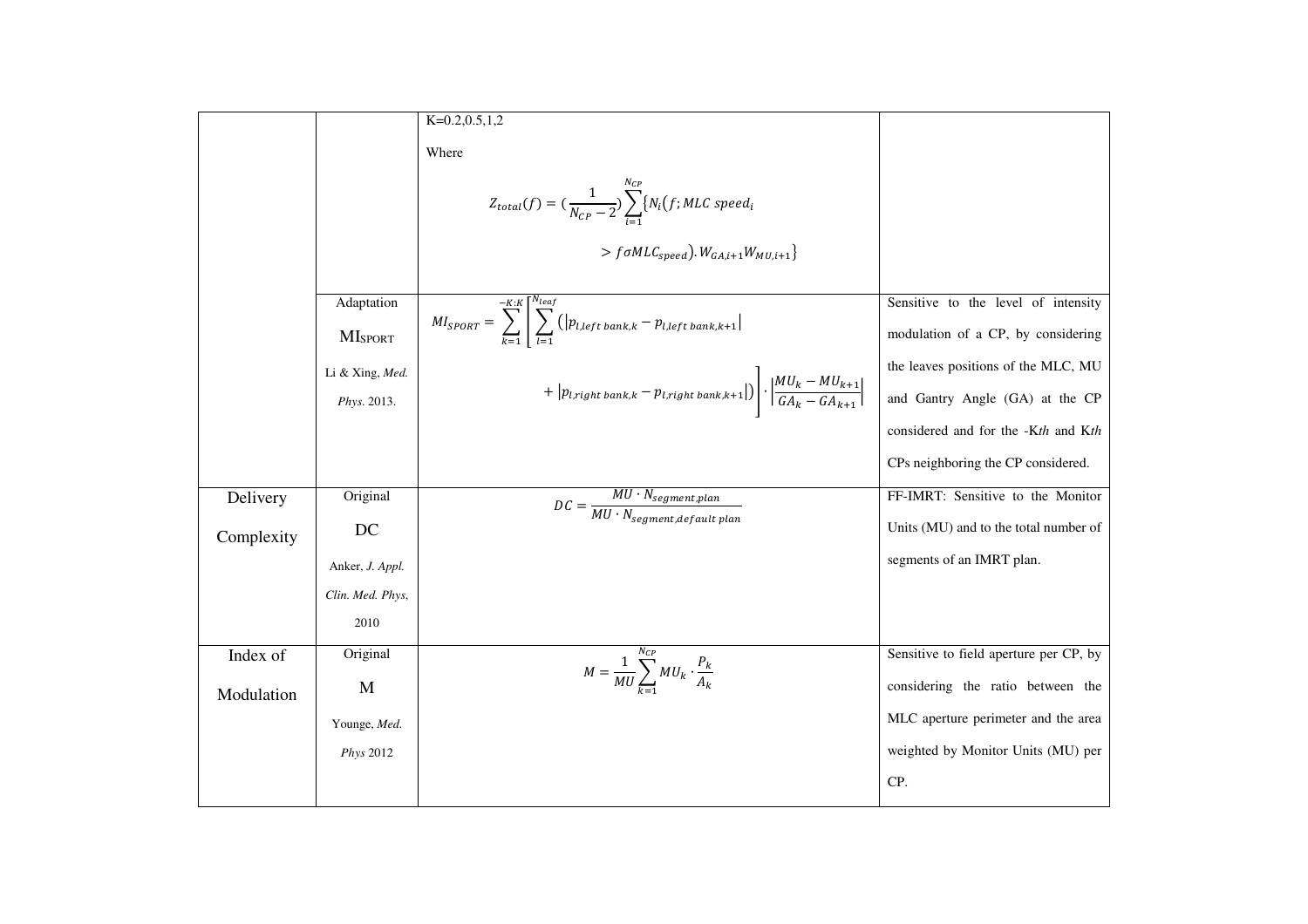| Modulation | Original                |                                                                                                                                                                                                                        | Sensitive<br>the<br>to<br>aperture<br>area |  |  |  |
|------------|-------------------------|------------------------------------------------------------------------------------------------------------------------------------------------------------------------------------------------------------------------|--------------------------------------------|--|--|--|
| Complexity | <b>MCS</b>              | $MCS = \sum_{k=1}^{N} AAV_k \cdot LSV_k \cdot \frac{MU_k}{MU}$                                                                                                                                                         | (AAV)<br>variability<br>and the<br>leaf    |  |  |  |
| Score      | McNiven, Med.           | Where                                                                                                                                                                                                                  | variability<br>(LSV)<br>sequence<br>per    |  |  |  |
|            | Phys., 2010             | $AAV_k = \left( \frac{\sum_{l=1}^{new} (p_{l,left bank} - p_{l,right bank})}{\sum_{l=1}^{N_{leaf}} (max(p_{l,left bank}) - max(p_{l,right bank}))} \right)_k$                                                          | segment for an IMRT beam.                  |  |  |  |
|            |                         | $LSV_k=\left(\frac{\sum_{l=1}^{N_{leaf}}[p_{max}-(p_l-p_{l+1})]}{N_{leaf}p_{max}}\right)_{left} \cdot \left(\frac{\sum_{l=1}^{``leaf}[p_{max}-(p_l-p_{l+1})]}{N_{leaf}p_{max}}\right)_{right\}$                        |                                            |  |  |  |
|            | Adapted                 |                                                                                                                                                                                                                        | VMAT. Sensitive to the aperture area       |  |  |  |
|            | <b>MCS</b> <sub>v</sub> | $MCS_V = \sum \left(\frac{AAV_k + AAV_{k+1}}{2} \cdot \frac{LSV_k + LSV_{k+1}}{2}\right) * \frac{MU_k}{MU}$                                                                                                            | variability (AAV) and the leaf             |  |  |  |
|            | Masi, Med.              | Where                                                                                                                                                                                                                  | sequence variability (LSV) per CP.         |  |  |  |
|            | Phys., 2013.            | $AAV_k = \left( \frac{\sum_{l=1}^{new} (p_{l,left bank} - p_{l,right bank})}{\sum_{l=1}^{N_{leaf}} (max(p_{l,left bank}) - max(p_{l,right bank}))} \right)$                                                            |                                            |  |  |  |
|            |                         | $LSV_k=\left(\frac{\sum_{l=1}^{N_{leaf}}[p_{max}-(p_l-p_{l+1})]}{(N_{leaf}-1).p_{max}}\right)_{left~back} \cdot \left(\frac{\sum_{l=1}^{N_{leaf}}[p_{max}-(p_l-p_{l+1})]}{(N_{leaf}-1).p_{max}}\right)_{right~bank,k}$ |                                            |  |  |  |
| Modulation | Adapted                 |                                                                                                                                                                                                                        | the<br>Sensitive<br>to<br>aperture<br>area |  |  |  |
| Complexity | oMCS                    | $oMCS = \sum$ $AAV_k \cdot sLSV_k \cdot \frac{MU_k}{MU}$                                                                                                                                                               | variability (AAV) and to the sectored      |  |  |  |
| Score      | Sumida, J.              | Where                                                                                                                                                                                                                  | leaf sequence variability (sLSV),          |  |  |  |
|            | Radiat. Res.,           | $sLSV_k =$                                                                                                                                                                                                             | which considers a specific organ           |  |  |  |
|            | 2017.                   |                                                                                                                                                                                                                        | located in the field, per segment for      |  |  |  |
|            |                         |                                                                                                                                                                                                                        | an IMRT beam.                              |  |  |  |
| Mean Field | Original                | $MFA = \sum_{k=1}^{M} A_k \cdot \frac{MU_k}{MU}$                                                                                                                                                                       | Sensitive to field aperture per CP, by     |  |  |  |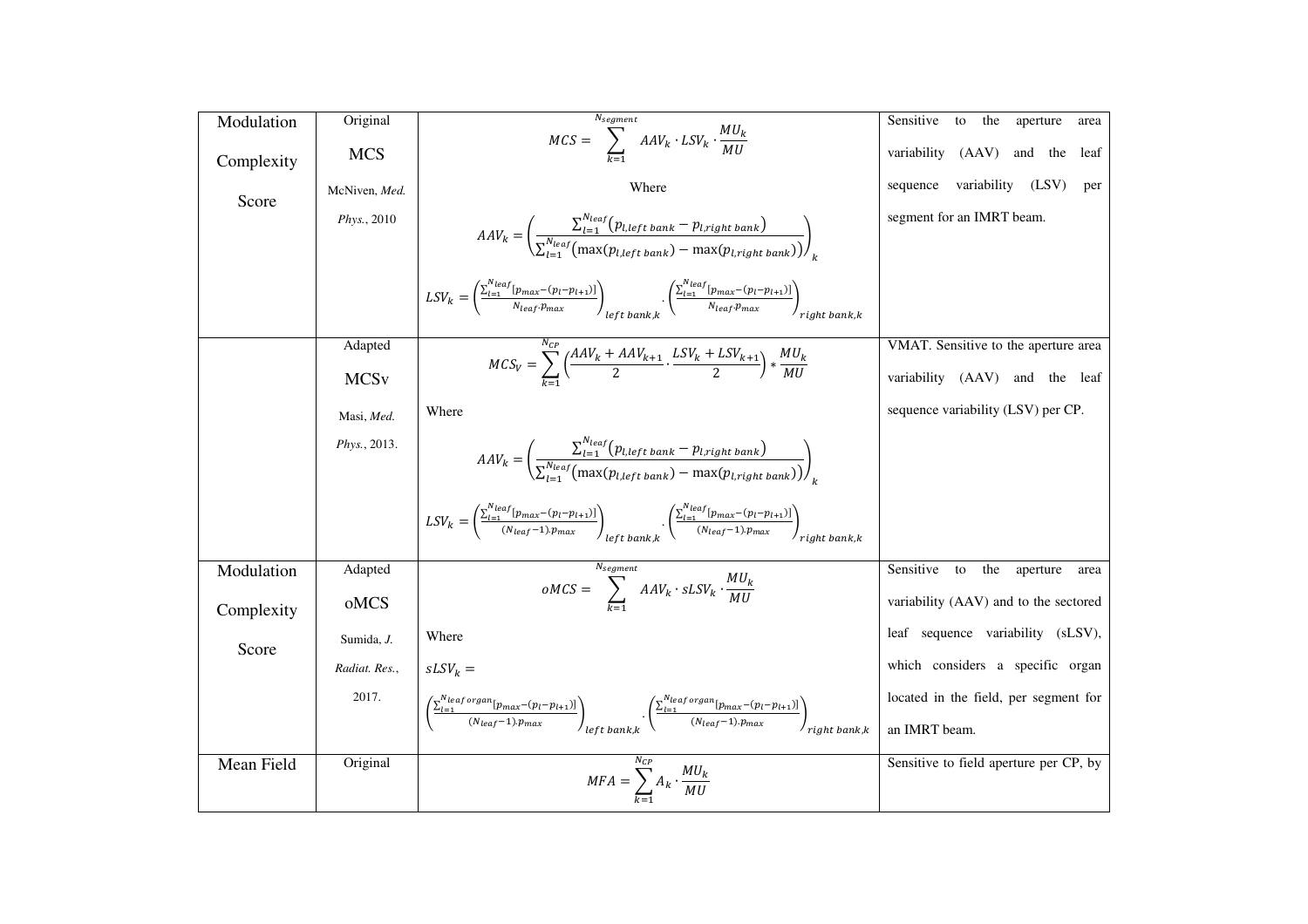| Area          | <b>MFA</b>       |                                                                                                       | considering only the MLC aperture          |
|---------------|------------------|-------------------------------------------------------------------------------------------------------|--------------------------------------------|
|               | Crowe,           |                                                                                                       | area weighted by the Monitor Units         |
|               | Australas. Phys. |                                                                                                       | (MU) per CPs.                              |
|               | Eng. Sci. Med.,  |                                                                                                       |                                            |
|               | 2014             |                                                                                                       |                                            |
| Converted     | Original         | $CAM = \overline{CAM_k}$                                                                              | Sensitive to the field aperture per CP,    |
| Aperture      | CAM              | Where                                                                                                 | by considering distance between the        |
| Metric        | Götstedt, Med.   | $CAM_k = 1 - \overline{g(d_l)}_k \cdot g(A_{Eq})_k$                                                   | MLC leaves in both X and Y                 |
|               | Phys., 2015      | $g(x) = 1 - e^{-x}$                                                                                   | directions. Note that the CAM of a         |
|               |                  |                                                                                                       | beam is the mean value of all CAM          |
|               |                  |                                                                                                       | scores calculated for each CP.             |
| Edge Area     | Original         | $EAM = \overline{EAM_k}$                                                                              | Sensitive to the relative amount of        |
| Metric        | EAM              | Where                                                                                                 | edge region for the MLC aperture.          |
|               | Götstedt, Med.   | $EAM_k = \frac{R_{edge}}{R_{edge} + R_{open\, area}}$                                                 | Note that the EAM of a beam is the         |
|               | Phys., 2015      |                                                                                                       | mean value of all EAM scores               |
|               |                  |                                                                                                       | calculated for each CP.                    |
| Circumference | Original         | $C/A = \sum_{k=1}^{N_{CP}} \frac{P_k}{A_k}$                                                           | Sensitive to the field aperture per CP,    |
| / area        | C/A              |                                                                                                       | by considering the ratio between the       |
|               | Götstedt, Med.   |                                                                                                       | <b>MLC</b><br>aperture<br>perimeter<br>(or |
|               | Phys., 2015      |                                                                                                       | circonference) and the area.               |
| <b>Small</b>  | Original         | $SAS = \sum_{i}^{N_{CP}} \frac{N_{leaf}(a_c > a_l > 0)_k}{N_{leaf}(a_l > 0)_k} \cdot \frac{MU_k}{MU}$ | Sensitive to the aperture per CP by        |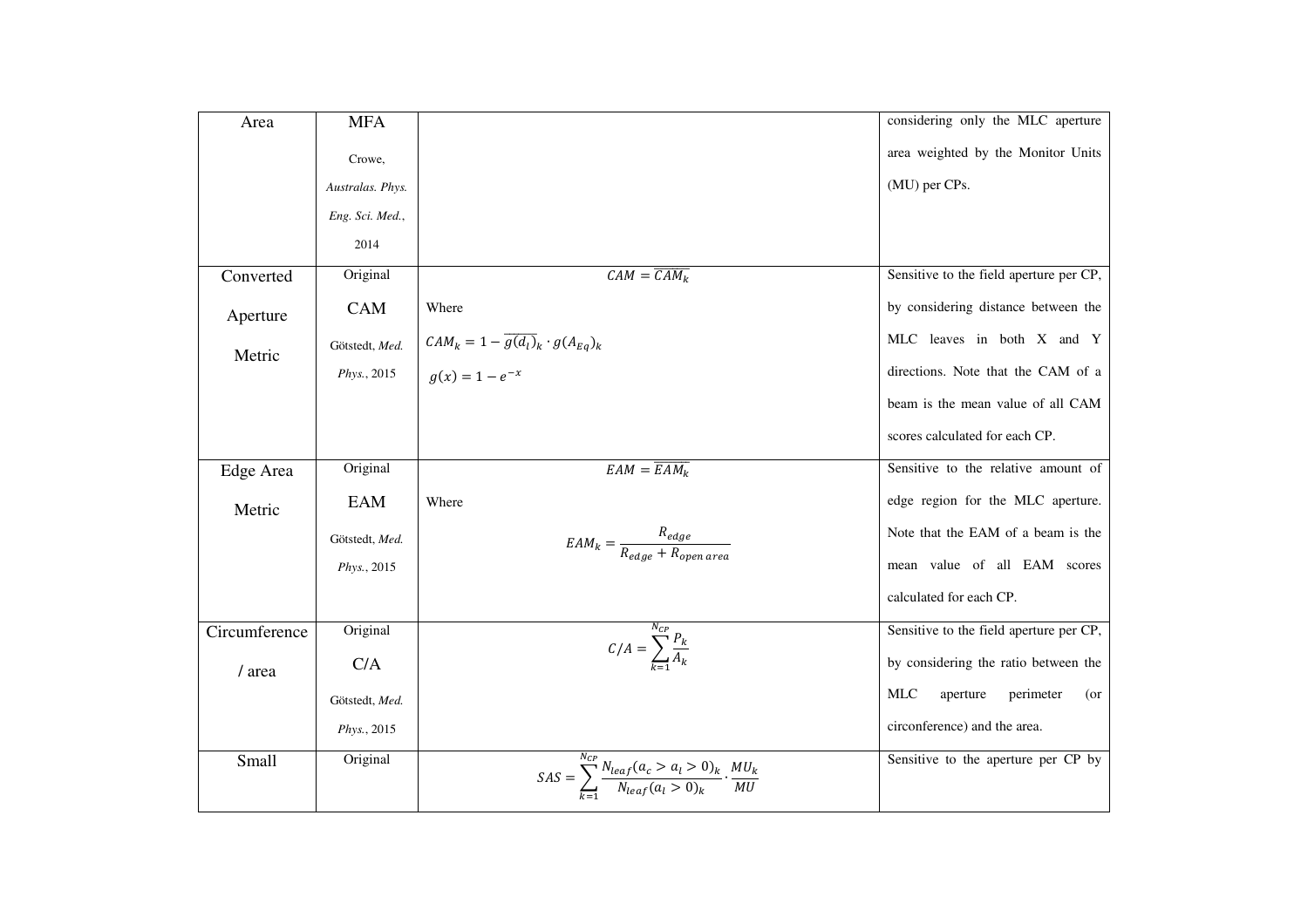| Aperture    | SAS              |                                                                                                                                                | considering the distance<br>between   |
|-------------|------------------|------------------------------------------------------------------------------------------------------------------------------------------------|---------------------------------------|
| Score       | Crowe,           |                                                                                                                                                | opposite leaves under a certain       |
|             | Australas. Phys. |                                                                                                                                                | criteria.                             |
|             | Eng. Sci. Med.,  |                                                                                                                                                |                                       |
|             | 2014             |                                                                                                                                                |                                       |
| Mean        | Original         |                                                                                                                                                | Sensitive to the aperture per CP by   |
| Asymmetry   | <b>MAD</b>       | $\overline{MAD} = \sum_{k=1}^{N_{CP}} \left( \sum_{l=1}^{N_{leaf}} \left  \overline{C_{leaf} - C_{MLC}} \right  \right) \cdot \frac{MU_k}{MU}$ | considering the average of the        |
| Distance    | Crowe,           |                                                                                                                                                | distance between the centre of the    |
|             | Australas. Phys. |                                                                                                                                                | aperture distance between opposite    |
|             | Eng. Sci. Med.,  |                                                                                                                                                | leaf pairs and the MLC central axis.  |
|             | 2014             |                                                                                                                                                |                                       |
| Closed Leaf | Original         | $\mathit{CLS} = \sum_{l=1}^{N_{\mathit{CP}}} \frac{N_{\mathit{leaf}}(a_l>0)_k}{N_{\mathit{leaf},k}} \cdot \frac{M U_k}{M U}$                   | Sensitive to the aperture per CP by   |
| Score       | <b>CLS</b>       |                                                                                                                                                | considering the closed leaves.        |
|             | Crowe,           |                                                                                                                                                |                                       |
|             | Australas. Phys. |                                                                                                                                                |                                       |
|             | Eng. Sci. Med.,  |                                                                                                                                                |                                       |
|             | 2014             |                                                                                                                                                |                                       |
| Cross-Axis  | Original         | $\mathit{CAS} = \sum_{n=1}^{N_{CP}} \frac{N_{leaf}(a_l > C_{MLC})_k}{N_{leaf}(a_l > 0)_k} \cdot \frac{MU_k}{MU}$                               | Sensitive to the aperture per CP by   |
| Score       | CAS              |                                                                                                                                                | considering the leaves that cross the |
|             | Crowe,           |                                                                                                                                                | MLC central axis.                     |
|             | Australas. Phys. |                                                                                                                                                |                                       |
|             | Eng. Sci. Med.,  |                                                                                                                                                |                                       |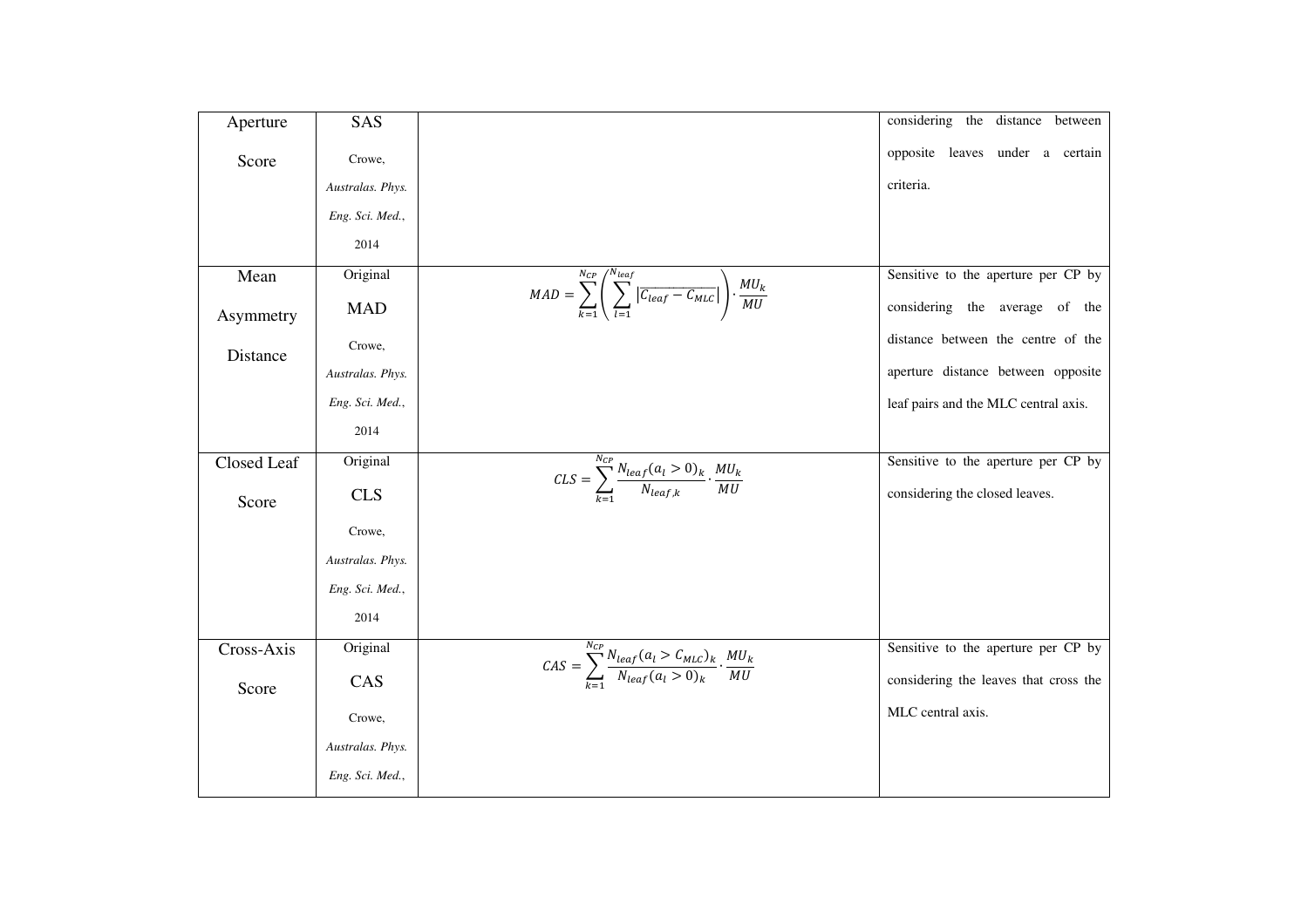|                                              | 2014                                              |                                                                                                                                                                                                          |                                                                                                                                |
|----------------------------------------------|---------------------------------------------------|----------------------------------------------------------------------------------------------------------------------------------------------------------------------------------------------------------|--------------------------------------------------------------------------------------------------------------------------------|
| Plan Average<br>Beam Area<br>(PA)            | Original<br>PA<br>Du, Med. Phys.,<br>2014.        | $PA = \frac{\sum_{k=1}^{beam} BA_i \cdot MU_i}{MU_{r}}$<br>Where<br>$BA_i = \frac{\sum_{j=1}^{segment} MU_{ij}AA_{ij}}{MIL}$<br>Where $AA_{ij} = \sum_{k=1}^{Nleafpair} t_k \cdot (2_{ijk} - 1_{ijk})$   | Sensitive to field aperture per CP, by<br>considering only the MLC aperture<br>area weighted by Monitor Units (MU)<br>per CP.  |
| Plan Average<br>Beam<br>Irregularity<br>(PI) | Original<br>PI<br>Du, Med. Phys.,<br>2014.        | $PI = \frac{\sum_{k=1}^{beam} BI_i \cdot MU_i}{MU_n}$<br>where<br>$BI_i = \frac{\sum_{j=1}^{segment} MU_{ij} Al_{ij}}{MII}$<br>Where $AI_{ij} = \frac{AP^2_{ij}}{4\pi AA_{ij}}$                          | field<br>Sensitive<br>the<br>to<br>aperture<br>irregularity per CP, by considering<br>the no-circularity of the aperture area. |
| Plan Averaged<br>Beam<br>Modulation<br>(PM)  | Original<br><b>PM</b><br>Du, Med. Phys.,<br>2014. | $PM = 1 - \frac{\sum_{k=1}^{beam} BM_i \cdot MU_i}{MU_n}$<br>where<br>$BM_i = \frac{\sum_{j=1}^{segment} MU_{ij}AA_{ij}}{MIL \; II(AA \ldots)}$<br>U(AAij) is the union area of all apertures of beam i. | Sensitive to the field aperture area per<br>CP by considering the union area of<br>all aperture areas of a beam.               |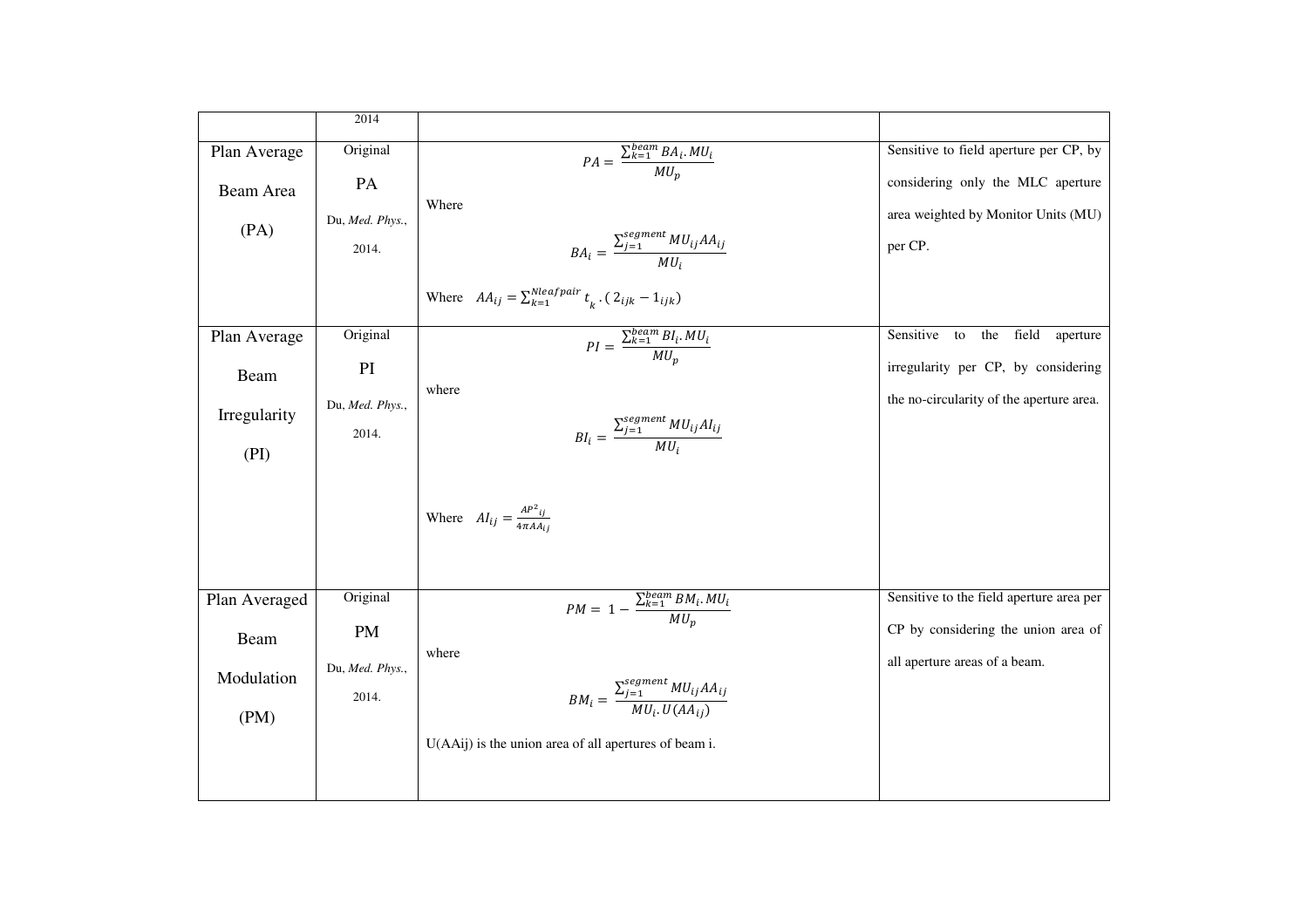| Plan         | Original                      | $PMU = \frac{MU_p \cdot \overline{2Gy}}{1}$                                                                                                                                                         |                                       |
|--------------|-------------------------------|-----------------------------------------------------------------------------------------------------------------------------------------------------------------------------------------------------|---------------------------------------|
| Normalized   | <b>PMU</b>                    | With d the prescribed dose per fraction (Gy)                                                                                                                                                        |                                       |
| MU (PMU)     | Du, Med. Phys.,               |                                                                                                                                                                                                     |                                       |
|              | 2014.                         |                                                                                                                                                                                                     |                                       |
| MLC leaf     | Original                      | $MLC_{velo} = \frac{p_{l,k} - p_{l,k+1}}{t_h}$                                                                                                                                                      | Sensitive to the mechanical delivery  |
| velocity     | $MLC$ <sub>velo</sub>         |                                                                                                                                                                                                     | inaccuracies of the MLC at each CP,   |
|              | Agnew, J. Appl.               |                                                                                                                                                                                                     | by considering the ratio between the  |
|              | Clin. Med.<br>Phys.,<br>2014. |                                                                                                                                                                                                     | distance travelled by an active MLC   |
|              |                               |                                                                                                                                                                                                     | leaf between two consecutive CPs      |
|              |                               |                                                                                                                                                                                                     | and the time between two consecutive  |
|              |                               |                                                                                                                                                                                                     | CP <sub>s</sub> .                     |
| Average Leaf | Original                      | $\overline{ALPO} = \frac{\sum_{k=1}^{N_{CP}}\sum_{l=1}^{N_{leaf}} p_{l,right\,bank}-p_{l,left\,bank\right _k} \cdot MU_k}{\sum_{k=1}^{N_{CP}}\sum_{l=1}^{N_{leaf}} MU_k \text{ (for } a_l \neq 0)}$ | Sensitive to MLC gap error by         |
| Pair Opening | <b>ALPO</b>                   |                                                                                                                                                                                                     | considering the ratio between the sum |
| (ALPO)       | Zygmanski,                    |                                                                                                                                                                                                     | of the aperture area and the sum of   |
|              | Med. Phys.,                   |                                                                                                                                                                                                     | the fractional MU during which a leaf |
|              | 2001.                         |                                                                                                                                                                                                     | pair is open.                         |
|              |                               |                                                                                                                                                                                                     |                                       |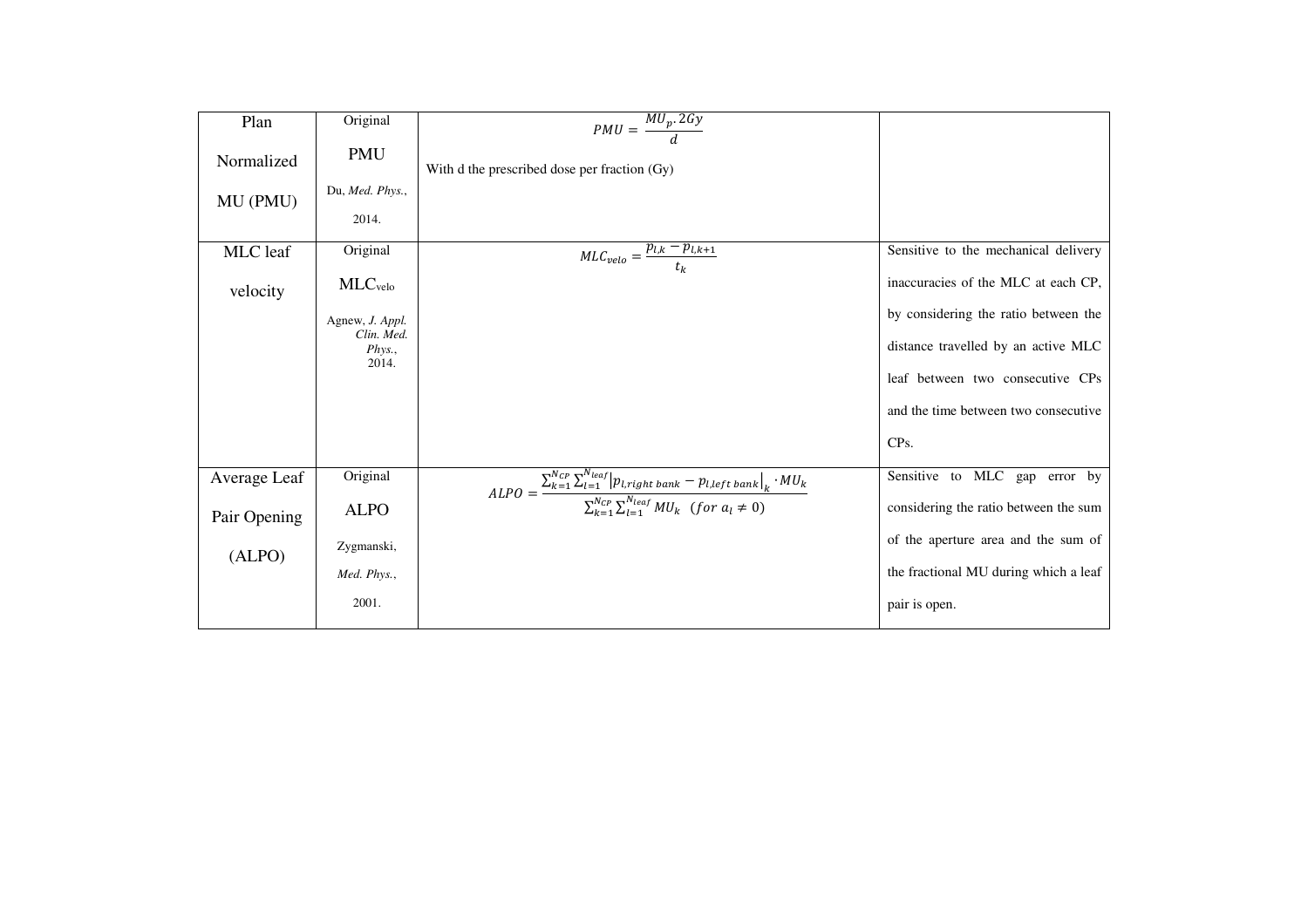#### **Table 2: Review of IMRT/ VMAT plan Plan Complexity Metrics formulas based on Degrees Of Freedom variation**

Signification of the different variables that appears in metrics equations (Note that the metric for a IMRT plan and/or a VMAT plan is the sum of the metric of all beams included in the plan weighted by Monitor Units) .:

 $A_{Eq}$ : Equivalent square field or aperture ;

 $A_k$ : Aperture area for the kth CP

 $AAV_k$ : Aperture Area Variability for the kth CP (VMAT), segment (IMRT): Characterize the variation in segment area relative to the maximum aperture defined by all segments

 $AI_k$ : Aperture Irregularity calculated by considering the noncircularity of the aperture

 $\alpha$ : Weighting factor for the acceleration:  $\frac{1}{t_k}$ 

 $a_c$ : Aperture distance criteria for two opposite leaves

 $a_l$ : Aperture distance between two opposite leaves

 $CAM_k$ : Converted Aperture Metric for the for the kth CP

 $C_{leaf}$ : Centre of aperture distance between opposite leaves

 $C_{MLC}$ : Centre of the MLC axis (aligned with the beam axis)

c: Constant in the semivariogram function  $\gamma(h)$  formula

D: Number of pairs of data points whose lag is  $h$ , for the Fractal Dimension calculation

 $F$ : Maximum fraction of the standard deviation of the sensitive parameter considered, which represents the upper born of integration of the spectrum

 $FS(x_i)$ : Fractal surface at the data point  $x_i$ 

f: Fraction of the standard deviation of the sensitive parameter considered:  $f = 0.001$ , 0.002, ... 2

 $GA_k$ : Gantry Angle for the kth CP

 $GLCM_{i,j}$ : Gray Level Co-occurrence Matrix, that indicates the intensity relationships between pairs of pixels in the fluence map

 $GLCM<sub>i</sub>$ : Mean value of the pixels in the GLCM, in the *ith* direction

 $\gamma(h)$ : Semivariogram function used in spatial statistics that linked the Fractal Dimention (FD) to a profile of the fluence map

 $g(A_{Eq})_k$ : Conversion value of the equivalent square field, using conversion function  $g(x)$ , for the kth  $CP$ 

 $g(d_l)_k$ : Mean of all conversion values of the distances between MLC leaves in X and Y direction, using conversion function  $g(x)$ , for the kth CP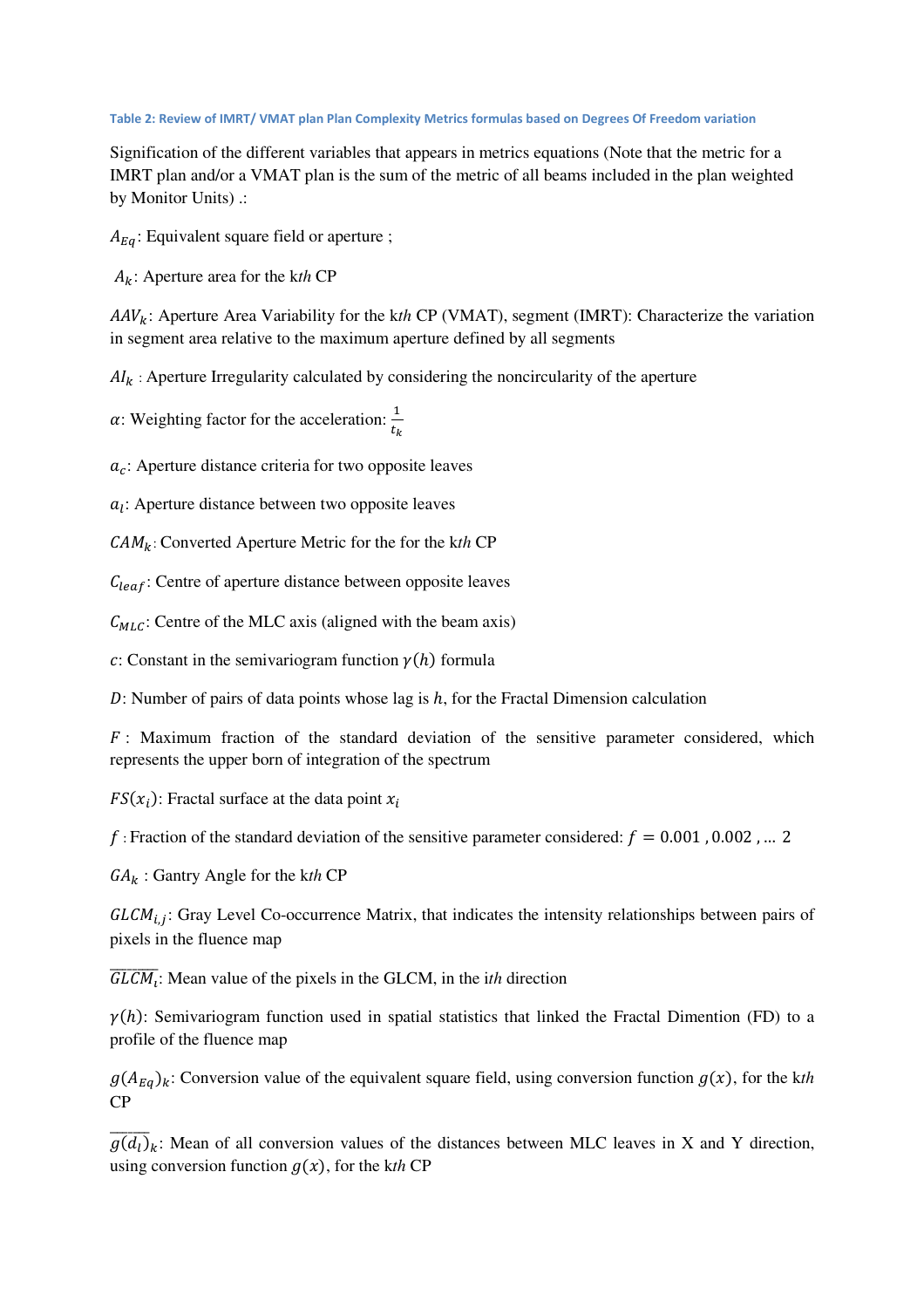$g(x)$ : Conversion function to obtain a nonlinear relation between distance between MLC leaves, and their contribution to the complexity of the aperture

ℎ: Distance between two data point for the Fractal Dimension calculation

 $I_{i,j}$ : Matrix of the intensity fluence map with  $n \cdot m$  shape

 $\Delta I_i$ : Absolute difference between intensity values of adjacent-bixel in the *ith* direction:  $\Delta I_i$  =  $|I_i - I_{i+1}|$ 

ö: Number of neighbouring CPs for a CP considered, which is an arbitrary value

 $LSV_k$ : Leaf Sequence Variability for the kth CP (VMAT), segment (IMRT): Characterize the variability of a field shape per segment or CP

 $SLSV_k$ : Sectored Leaf Sequence Variability for the kth CP (VMAT), segment (IMRT): Characterize the variability of a field shape by considering the leaves that cover the organ considered in the field, per segment or CP

 $\lambda$ : Weighting factor for lateral bixels, equal to 0.5 when a bixel have two lateral neighbours

 $MI_I$ : Modulation index sensitive to intensity fluence map, which is the integration of the spectrum  $Z_I(f)$ 

 $MI_{MLCa}$ : Modulation index sensitive to MLC leaf acceleration changes for the kth CP, which is the sum of all  $MI_{MLCa}$ 

MI<sub>MLCs</sub>: Modulation index sensitive to MLC leaf speed changes for the kth CP, which is the sum of all  $M$ I $_{MLCs}$ 

 $MI_{MLCa_1}$ : Modulation index sensitive to the lth MLC leaf acceleration changes, which is the integration of the spectrum  $Z_{MLCa_{k,l}}(f)$  (for one leaf only)

 $MI_{MLCs}$ : Modulation index sensitive to the *lth* MLC leaf speed changes, which is the integration of the spectrum  $Z_{MLCs_{k,l}}(f)$  (for one leaf only)

 $MLCa_{k,l}$ : MLC leaf acceleration for the kth CP (for one leaf):  $MLCa_{k,l} = \frac{|MLCs_{k,l}-MLCs_{k+1,l}|}{t_k}$  $t_k$ 

 $MLCs_{k,l}$ : MLC leaf speed for the kth CP (for one leaf):  $MLCs_{k,l} = \frac{|L_k - L_{k+1}|}{t_k}$  $t_k$ 

MU: Total Monitor Units (MU) for all CPs

 $MU_k$ : Monitor Units for the kth CP

 $m$ : Number of bixel per column in the intensity fluence matrix (y direction)

 $max(p_{l, left\ bank})$ : Maximum position of the the lth leaf of the left bank of the MLC

 $max(p_{Lriath\,bank})$ : Maximum position of the the lth leaf of the right bank of the MLC

 $N_{CP}$ : Total number of control point for a VMAT plan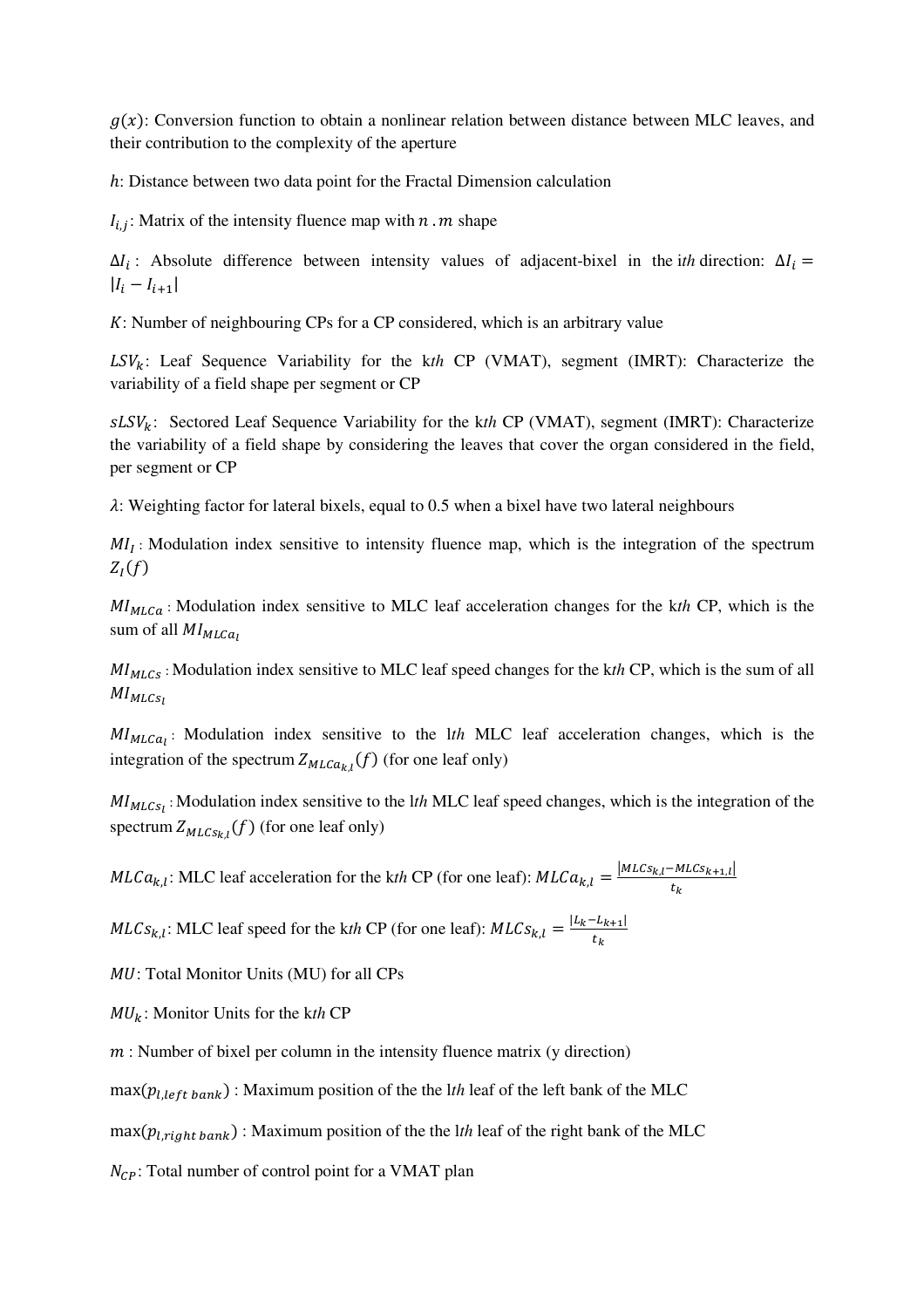$N_a$ : Number of grey levels in the fluence map

 $N_I$ : Total number count of intensity adjacent-bixel changes that exceed a given fraction of the intensity standard deviation of the beam

 $N_{I_i}$ : Number count of intensity adjacent-bixel changes that exceed a given fraction of the intensity standard deviation of the beam in the i direction:  $N_{I_i}(f; \Delta I_i > f \sigma_I)$ 

 $N_{MLCs_{k,l}}$ : Total number counts of MLC leaf speed changes for the kth CP, that exceeds a given fraction of the MLC leaf speed standard deviation (for one leaf only)

 $N_{MLCa_{k,l}}$ : Total number counts of MLC leaf acceleration changes for the kth CP, that exceeds a given fraction of the MLC leaf acceleration standard deviation (for one leaf only)

 $N_{leaf,k}$ : Number of MLC leaves not positioned under the jaws for the kth CP

 $N_{leaf\,organ,k}$ : Number of MLC leaves not positioned under the jaws, which cover the organ considered, for the k*th* CP

 $N_{leaf}(c > a > 0)_k$ : Number of MLC leaves with an aperture distance between opposing leaves from 0 to a aperture distance criteria c for the k*th* CP

 $N_{leaf}(a > 0)_k$ : Number of MLC open leaves for the kth CP

 $N_{leaf}(a > C_{MLC})_k$ : Number of MLC open leaves that crossed the centre for the kth CP

 $N_{seament,plan}$ : Total number count of segment in an particular IMRT plan (non planified with vendor recommendations)

 $N_{segment, default\ plan}$ : Total number count of segment in an default IMRT plan (planified with vendor recommendations)

 $n:$  Number of bixel per line in the intensity fluence matrix (x direction)

 $P_k$ : Aperture perimeter the kth CP

 $p_l$ : Position of the the lth leaf of the MLC for one bank

 $p_{\text{l.left bank}}$ : Position of the lth leaf of the left bank of the MLC

 $p_{\text{l.left bank.k}}$ : Position of the lth leaf of the left bank of the MLC, for the kth CP

 $p_{1k}$ : Position of the lth leaf of the MLC for one bank, for the kth CP

 $p_{l, right bank}$ : Position of the lth leaf of the right bank of the MLC

 $p_{Lriath bank, k}$ : Position of the lth leaf of the right bank of the MLC, for the kth CP

 $p_{max}$ : Maximum distance between leaf positions for a MLC bank:  $pos_{max} = |max(p_l) - min(p_l)|$ 

 $R_{\text{edge}}$ : Region of 5mm from the MLC edge inside and outside the MLC opening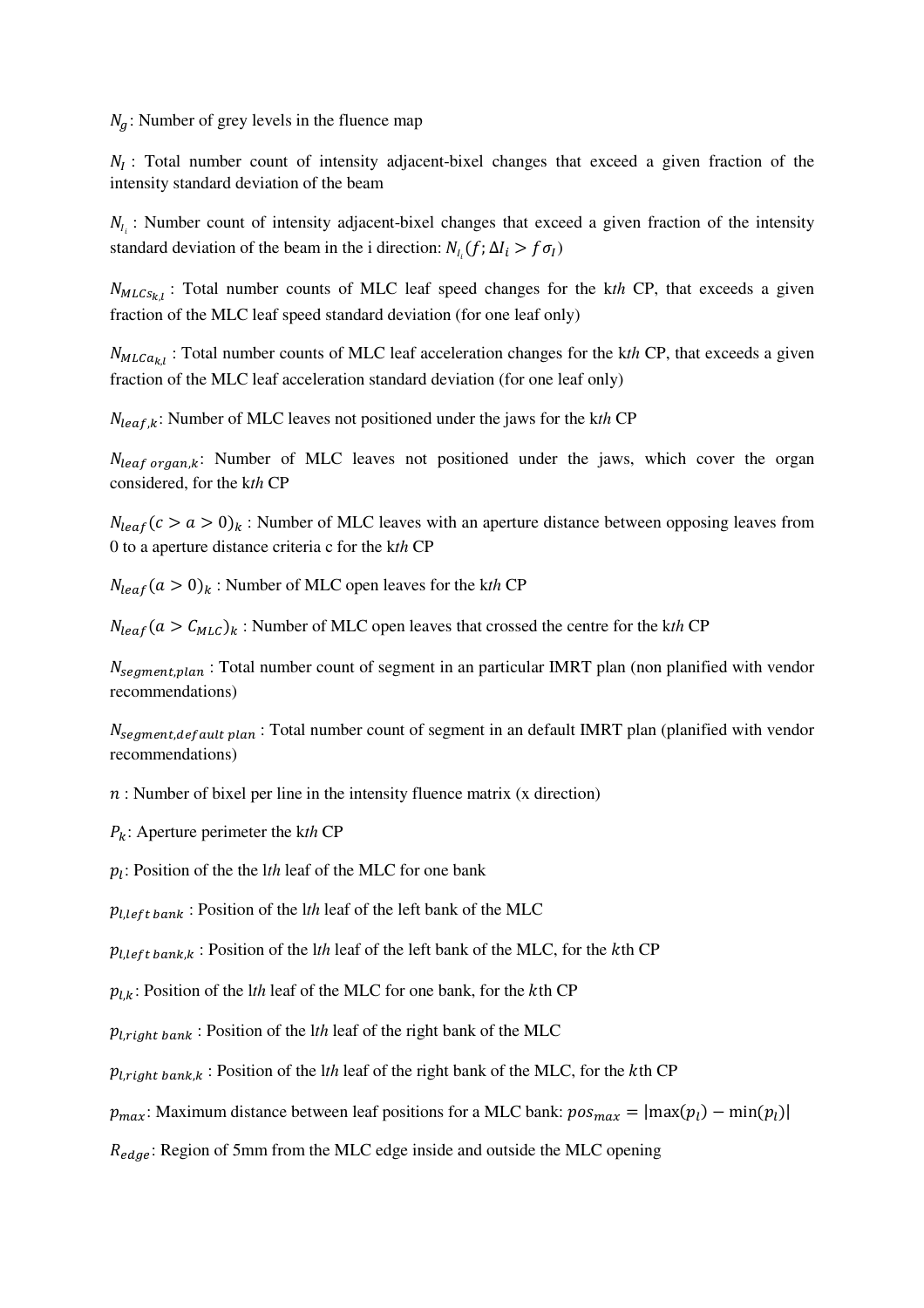$R_{open~area}$ : Region of the MLC opening that is not taking into account by  $R_{edae}$ 

 $\sigma_l$ : Standard deviation of intensity values of the beam

 $\sigma_i$ : Standard deviation of values of the beam, in the *ith* direction of the matrix

 $\sigma_{MLCa_{k,l}}$ : Standard deviation of the lth leaf acceleration of the MLC for all kth CPs

 $\sigma_{MLCs_{k,l}}$ : Standard deviation of the lth leaf speed of the MLC for all kth CP

 $SLP$ : Slope of the log( $\gamma(h)$ ) versus log(h) plot

 $t_k$ : Time of the k*th* CP:  $t_k =$  $\left\{ \right.$  $\frac{Angle\ gantry\ interval\ between\ CP}{Maximum\ gantry\ speed}$  for  $\Delta MU_k < Maximum\ Does\ Rate\ *\ time\ per\ CP\ without\ slowing\ down\ gantry\$  $\frac{\Delta MU_{k}}{10*Maximum\,Dose\,rate}$  for  $\Delta MU_{k} > Maximum\,Dose\,Rate * time\,per\,CP$  without slowing down gantry rot

 $U(A_k)$ : Union area of all aperture area of a beam

 $Z_I(f)$ : Total spectrum of the number of adjacent-bixel changes that exceed a given fraction of the intensity standard deviation of the beam

 $Z_{I_i}(f)$ : Spectrum of the number of adjacent-bixel changes that exceed a given fraction of the intensity standard deviation of the beam, in the i direction

 $Z_{MLCs_{k,l}}(f)$ : Spectrum of the number of the MLC leaf speed changes for the kth CP, that exceeds a given fraction of the MLC leaf speed changes standard deviation for the k*th* CP (for one leaf only)

 $Z_{MLCa_{k,l}}(f)$ : Spectrum of the number of the MLC leaf acceleration changes for the kth CP, that exceeds a given fraction of the MLC leaf acceleration changes standard deviation for the k*th* CP (for one leaf only)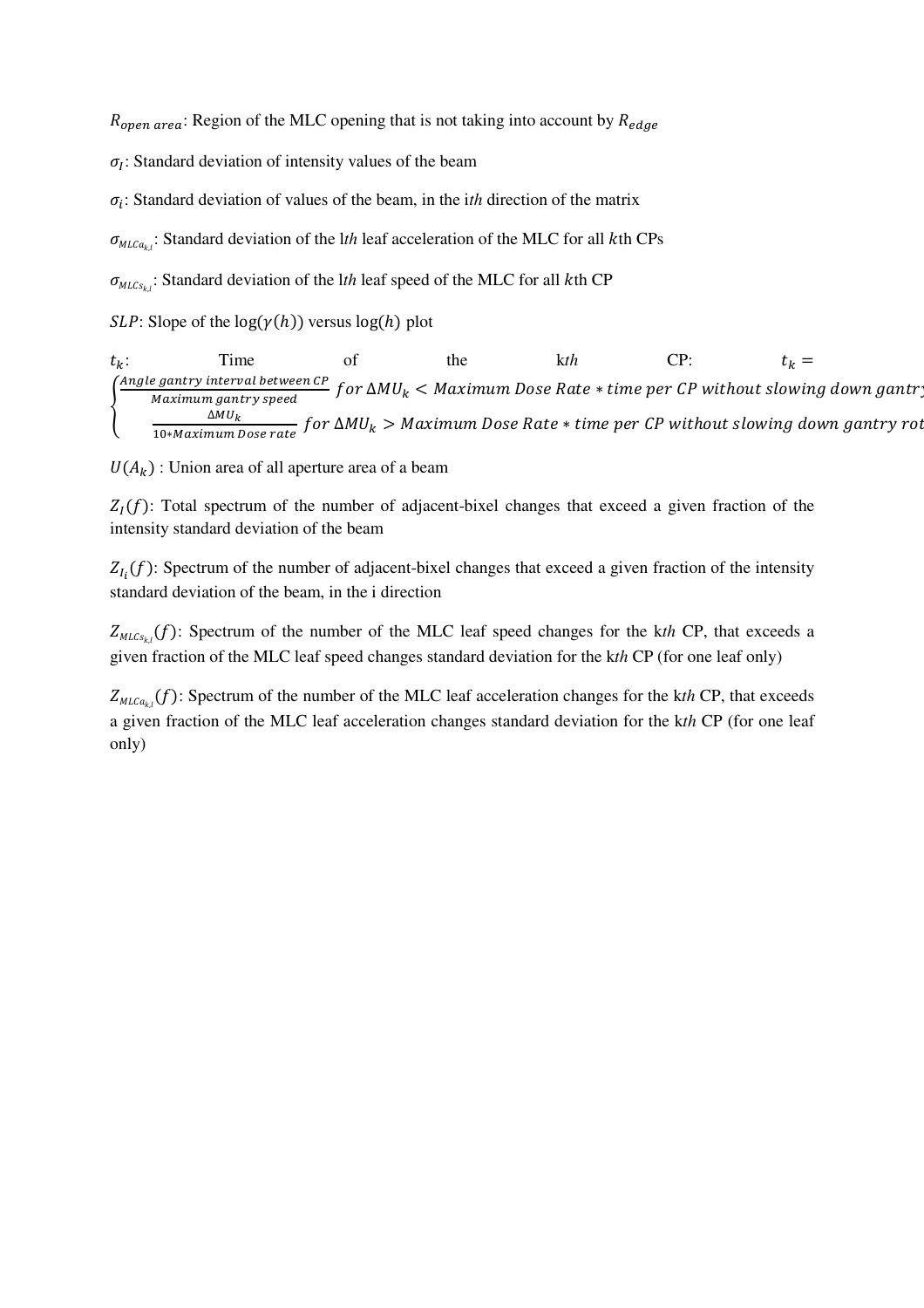|                             | <b>Results Reference</b>                    | Localizations,             |                       |                     | PCM-PTQA link results |             |
|-----------------------------|---------------------------------------------|----------------------------|-----------------------|---------------------|-----------------------|-------------|
| PCM Name                    | Technical environmement (Delivering         | Patient Number,            |                       |                     |                       |             |
|                             | mode and Linac; TPS; optimization           | Type of test               |                       |                     |                       |             |
| Reference                   | and calculation dose algorithm,             |                            |                       |                     |                       |             |
|                             | measurement device)                         |                            |                       |                     |                       |             |
| MI <sub>S</sub>             |                                             |                            |                       | $2\%/2$ mm          | $2\%/1$ mm            | $1\%/2mm$   |
| Park Phys. Med. Biol. 2015  |                                             |                            | Rs<br>(p)             | $-0.637$            | $-0.471$              | $-0.657$    |
|                             | Park Phys. Med. Biol. 2014                  |                            | value)                | (< 0.001)           | (0.002)               | (< 0.001)   |
| $MI_a$                      | • VMAT Varian Trilogy with MLC Millenium +  |                            |                       | $2\%/2$ mm          | $2\%/1$ mm            | $1\%/2mm$   |
| Park Phys. Med. Biol. 2015  | TrueBeam STx; MLC HD; PRO3 v10, AAAv10,     |                            | R <sub>S</sub><br>(p) | $-0.663$<br>$(\leq$ | $-0.561$              | $-0.669$    |
|                             | Elipse; calc grid 2.5mm;                    |                            | value)                | 0.001)              | (< 0.001)             | (< 0.001)   |
|                             |                                             | • Prostate + Head and Neck |                       |                     |                       |             |
| $MI_t$                      | $NB: MIs (f=1)$ Webb formalism              | $\bullet$ N=40 (20each)    |                       | $2\%/2$ mm          | $2\%/1$ mm            | $1\% / 2mm$ |
| Park Phys. Med. Biol. 2015  |                                             |                            | Rs<br>(p)             | $-0.667$            | $-0.552$              | $-0.669$    |
|                             |                                             | • Spearman's rho           | value)                | (50.001)            | (50.001)              | (< 0.001)   |
|                             | Park Phys. Med. Biol. 2014                  |                            |                       | $2\%/2$ mm          | $2\%/1$ mm            | $1\%/2mm$   |
| <b>MI</b> <sub>SPORT</sub>  | VMAT, Varian Trilogy with MLC Millenium and |                            |                       |                     |                       |             |
| Li & Xing, Med. Phys. 2013. | TrueBeam STx MapCHECK2                      |                            | Rs<br>(p)             | $-0.455(0.003)$     | $-0.49(0.001)$        | $-0.502$    |
|                             | $NB: MIs (f=1)$ Webb formalism              |                            | value)                |                     |                       | (0.001)     |
|                             | MLC HD; PRO3 v10, AAAv10, Elipse; calc grid |                            |                       |                     |                       |             |
|                             | 2.5 <sub>mm</sub>                           |                            |                       |                     |                       |             |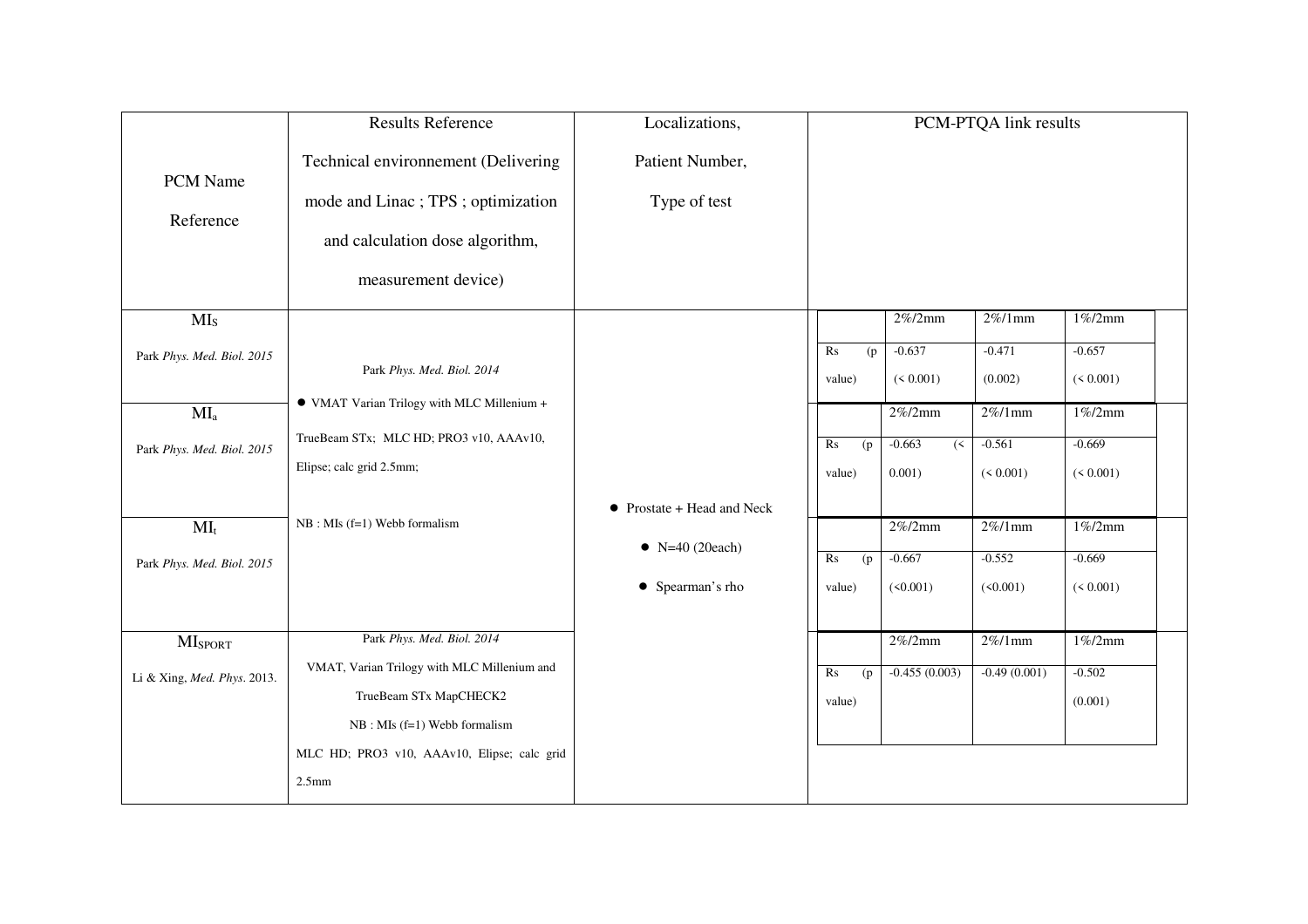| MI                           | Crowe, Australas. Phys. Eng. Sci. Med., 2014   | • Prostate                           |                          |                                         |                     |               | $2\%/2$ mm   |              |
|------------------------------|------------------------------------------------|--------------------------------------|--------------------------|-----------------------------------------|---------------------|---------------|--------------|--------------|
| Crowe, Australas. Phys. Eng. | FF-IMRT, TPS Brainlab, MapCHECK2               | $\bullet$ N=122 beams                |                          | $F$ (p-value)                           |                     | 11.397(0.001) |              |              |
| Sci. Med., 2014              |                                                | F-value linear relationship test (p- |                          |                                         |                     |               |              |              |
|                              |                                                | value)                               |                          |                                         |                     |               |              |              |
| <b>MCS</b>                   | · Götstedt, Med. Phys., 2015                   | • Various MLC openings               |                          |                                         | $3%$ dd             |               | 5% dd        |              |
| McNiven, Med. Phys., 2010    | • FF-IMRT and VMAT; Varian Clinac iX; Eclipse; | $\bullet$ N=30                       |                          |                                         | <b>EPID</b>         | EBT3          | <b>EPID</b>  | EBT3         |
|                              | AAA; calc grid 2.5mm; Varian EPID aSi 1000 and | • Pearson's correlation between dose | $\mathbf r$              |                                         | 0.44                | 0.46          | 0.59         | 0.67         |
|                              | Gafchromic™ EBT3 film                          | difference and PCM value             |                          |                                         |                     |               |              |              |
|                              |                                                |                                      |                          |                                         |                     |               |              |              |
|                              | $\bullet$ Masi, Med. Phys., 2013.              | • 142 plans different plans          |                          |                                         |                     | $3\%/3$ mm    | $2\%/2$ mm   |              |
|                              | · VMAT, Elekta Synergy 1cm MLC; ONCENTRA;      |                                      |                          | r (4 $\degree$ CP)                      |                     | 0.5           | 0.54         |              |
|                              | Masterplan v4.1; PencilBeam algorithm; DELTA 4 | • Pearson's r correlation            |                          | r (3 $\degree$ /2 $\degree$ CP)<br>0.48 |                     | 0.47          |              |              |
|                              |                                                |                                      |                          |                                         |                     |               |              |              |
| <b>MCS</b> v                 | Park Phys. Med. Biol. 2015                     | • Prostate + Head and Neck           |                          |                                         | $2\%/2$ mm          |               | $2\%/1$ mm   | $1\%/2mm$    |
|                              | . VMAT, Varian Trilogy with MLC Millenium and  | $\bullet$ N=40 (20each)              | $\mathbf{R}$ s<br>value) |                                         | 0.186(0.251)<br>(p) |               | 0.365(0.021) | 0.157(0.334) |
|                              | TrueBeam STx MapCHECK2; NB : MIs (f=1) Webb    | • Spearman's rho                     |                          |                                         |                     |               |              |              |
|                              | formalism; MLC HD; PRO3 v10, AAAv10, Elipse;   |                                      |                          |                                         |                     |               |              |              |
|                              | calc grid 2.5mm                                |                                      |                          |                                         |                     |               |              |              |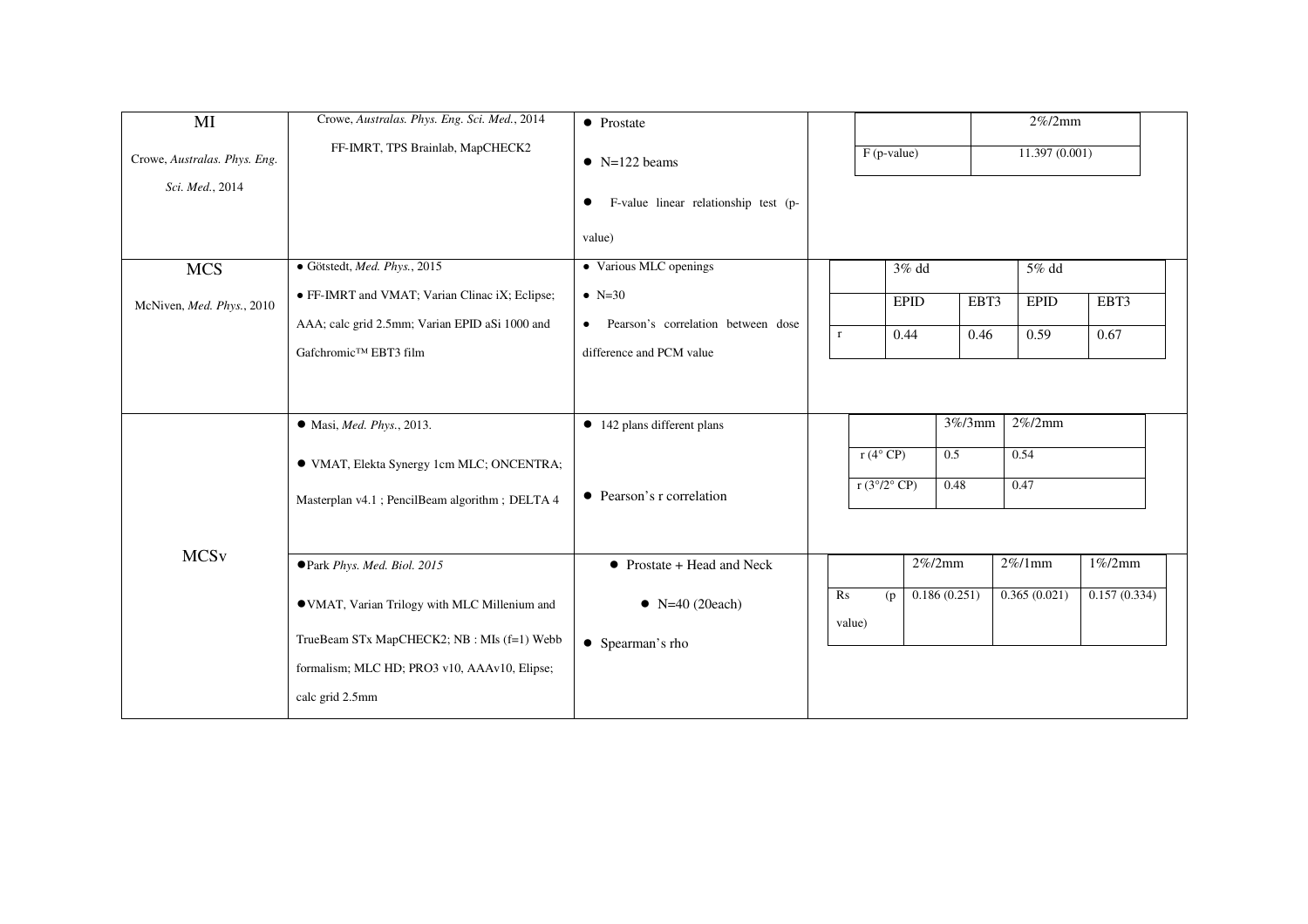|                              | Agnew, J. Appl. Clin. Med. Phys., 2014.        | <b>VMAT</b>                          |                               |         |                                      |            | $2\%/2$ mm    |           |
|------------------------------|------------------------------------------------|--------------------------------------|-------------------------------|---------|--------------------------------------|------------|---------------|-----------|
|                              | Eclipse PRO v10, AAAv10, calc grid 0.25cm,     | 10H&N, 10 prostate, 10 pelvis        |                               |         | Rs (p value)                         |            | 0.654(50.001) |           |
|                              | Octavius 4D                                    | Pearson's correlation                |                               |         |                                      |            |               |           |
|                              |                                                |                                      |                               |         |                                      |            |               |           |
| <b>LTMCS</b>                 | VMAT, Varian Trilogy with MLC Millenium and    | • 142 plans different plans          |                               |         | $2\%/2$ mm                           | $2\%/1$ mm |               | $1\%/2mm$ |
| Masi, Med. Phys., 2013       | TrueBeam STx MapCHECK2                         |                                      |                               | $Rs$ (p | 0.312<br>0.371<br>(0.005)<br>(0.018) |            |               | 0.343     |
|                              | NB : MIs (f=1) Webb formalism                  |                                      |                               | value)  |                                      |            |               | (0.03)    |
|                              | MLC HD; PRO3 v10, AAAv10, Elipse; calc grid    | • Pearson's r correlation            |                               |         |                                      |            |               |           |
|                              | 2.5 <sub>mm</sub>                              |                                      |                               |         |                                      |            |               |           |
| oMCS                         | FF-IMRT, Siemens ONCOR; TPS XiO; calc grid     | • Head and Neck                      |                               |         |                                      | 3%/3mm     | $2\%/2$ mm    |           |
| Sumida, J. Radiat. Res.,     | 2mm;                                           | $\bullet$ N=16                       |                               |         | (p<br>$\mathbf r$                    | 0.233      | 0.403         |           |
| 2017.                        | MapCHECK2                                      |                                      |                               |         | value)                               | (NS)       | (NS)          |           |
|                              |                                                | • Spearman's rho                     |                               |         |                                      |            |               |           |
| <b>MFA</b>                   | FF-IMRT, TPS Brainlab, MapCHECK2               | • Prostate                           |                               |         |                                      |            | $2\%/2$ mm    |           |
|                              |                                                |                                      | $F$ (p-value)<br>5.439(0.021) |         |                                      |            |               |           |
| Crowe, Australas. Phys. Eng. |                                                | $\bullet$ N=122 beams                |                               |         |                                      |            |               |           |
| Sci. Med., 2014              |                                                | F-value linear relationship test (p- |                               |         |                                      |            |               |           |
|                              |                                                | value)                               |                               |         |                                      |            |               |           |
|                              |                                                |                                      |                               |         |                                      |            |               |           |
| <b>CAM</b>                   | Götstedt, Med. Phys., 2015                     | • Various MLC openings               |                               |         | 3% dd                                |            | 5% dd         |           |
|                              | • FF-IMRT and VMAT; Varian Clinac iX; Elipse;  | • $N=30$                             |                               |         | <b>EPID</b>                          | EBT3       | <b>EPID</b>   | EBT3      |
|                              | AAA; calc grid 2.5mm; Varian EPID aSi 1000 and | • Pearson's correlation between dose | $\mathbb{R}$                  |         | $-0.85$                              | $-0.88$    | $-0.78$       | $-0.76$   |
|                              | Gafchromic™ EBT3 film                          | difference and PCM value             |                               |         |                                      |            |               |           |
|                              |                                                |                                      |                               |         |                                      |            |               |           |
|                              |                                                |                                      |                               |         |                                      |            |               |           |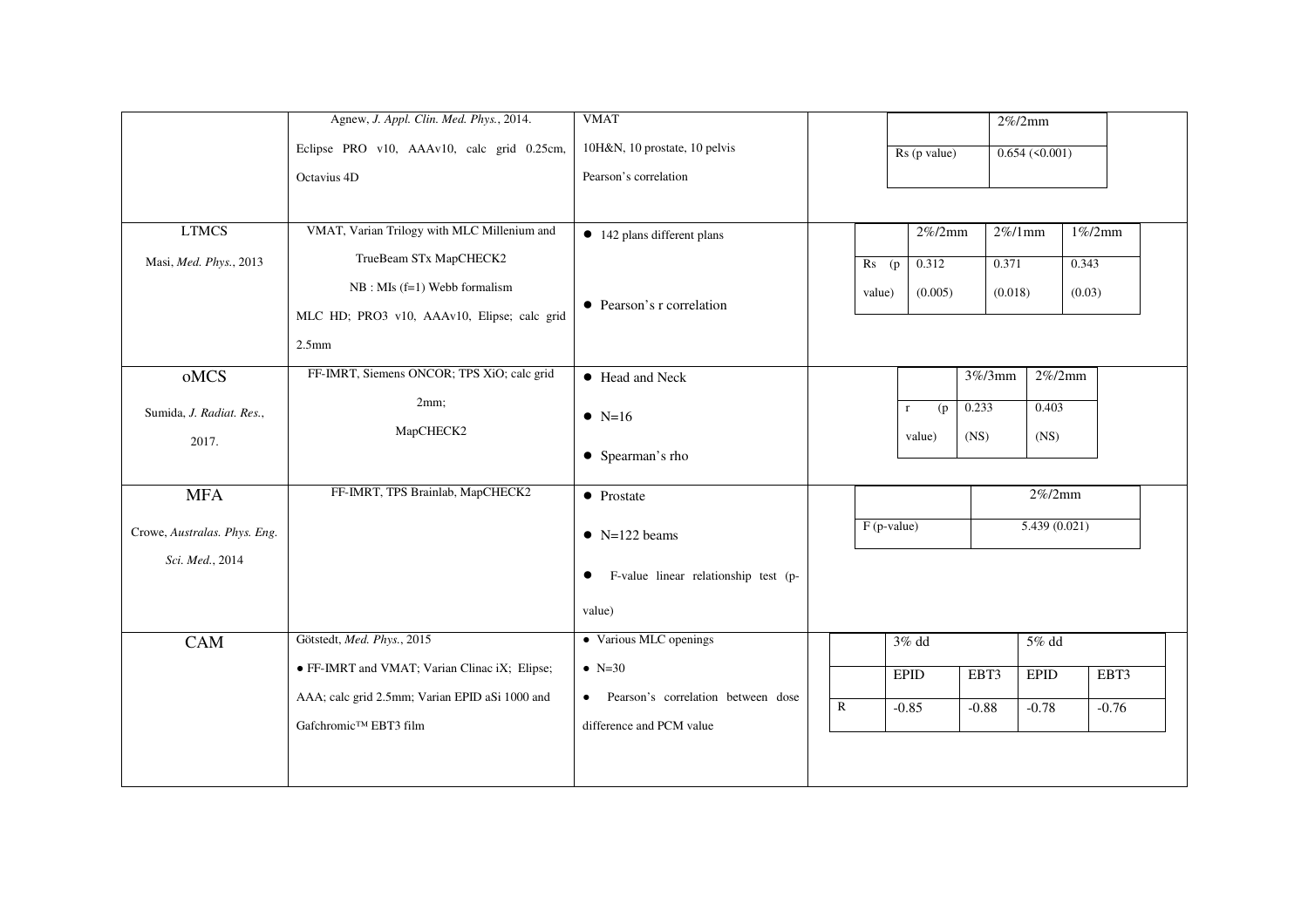| EAM                          | · Götstedt, Med. Phys., 2015                   | • Various MLC openings                            | $3\%$ dd                      |               |         | $5\%$ dd     |         |
|------------------------------|------------------------------------------------|---------------------------------------------------|-------------------------------|---------------|---------|--------------|---------|
|                              | • FF-IMRT and VMAT; Varian Clinac iX; Eclipse; | $\bullet$ N=30                                    |                               | <b>EPID</b>   | EBT3    | <b>EPID</b>  | EBT3    |
|                              | AAA; calc grid 2.5mm; Varian EPID aSi 1000 and | · Pearson's correlation between dose              | $\mathbb{R}$                  | $-0.94$       | $-0.94$ | $-0.83$      | $-0.79$ |
|                              | Gafchromic™ EBT3 film                          | difference and PCM value                          |                               |               |         |              |         |
|                              |                                                |                                                   |                               |               |         |              |         |
| C/A                          | Götstedt, Med. Phys., 2015                     | • Various MLC openings                            |                               | $3%$ dd       |         | 5% dd        |         |
| Götstedt, Med. Phys., 2015   | • FF-IMRT and VMAT; Varian Clinac iX; Elipse;  | $\bullet$ N=30                                    |                               | <b>EPID</b>   | EBT3    | <b>EPID</b>  | EBT3    |
|                              | AAA; calc grid 2.5mm; Varian EPID aSi 1000 and | • Pearson's correlation                           | ${\bf R}$                     | $-0.83$       | $-0.84$ | $-0.78$      | $-0.80$ |
|                              | Gafchromic™ EBT3 film                          |                                                   |                               |               |         |              |         |
|                              |                                                |                                                   |                               |               |         |              |         |
|                              | Crowe, Australas. Phys. Eng. Sci. Med., 2014   |                                                   |                               |               |         | $2\%/2$ mm   |         |
| SAS <sub>5mm</sub>           | FF-IMRT, TPS Brainlab, MapCHECK2               | • Prostate                                        | 9.918(0.002)<br>$F$ (p-value) |               |         |              |         |
| Crowe, Australas. Phys. Eng. |                                                | $\bullet$ N=122 beams                             |                               |               |         |              |         |
| Sci. Med., 2014              |                                                | F-value linear relationship test (p-<br>$\bullet$ |                               |               |         |              |         |
| <b>MAD</b>                   |                                                |                                                   |                               |               |         | $2\%/2$ mm   |         |
| Crowe, Australas. Phys. Eng. |                                                | value)                                            | $F$ (p-value)                 |               |         | 0.858(0.356) |         |
| Sci. Med., 2014              |                                                |                                                   |                               |               |         |              |         |
| <b>CLS</b>                   |                                                |                                                   |                               |               |         | $2\%/2$ mm   |         |
|                              |                                                |                                                   |                               | $F$ (p-value) |         | 0.346(0.558) |         |
| Crowe, Australas. Phys. Eng. |                                                |                                                   |                               |               |         |              |         |
| Sci. Med., 2014              |                                                |                                                   |                               |               |         |              |         |
| CAS                          |                                                |                                                   |                               |               |         | $2\%/2$ mm   |         |
| Crowe, Australas. Phys. Eng. |                                                |                                                   |                               | $F(p-value)$  |         | 1.818(0.180) |         |
| Sci. Med., 2014              |                                                |                                                   |                               |               |         |              |         |